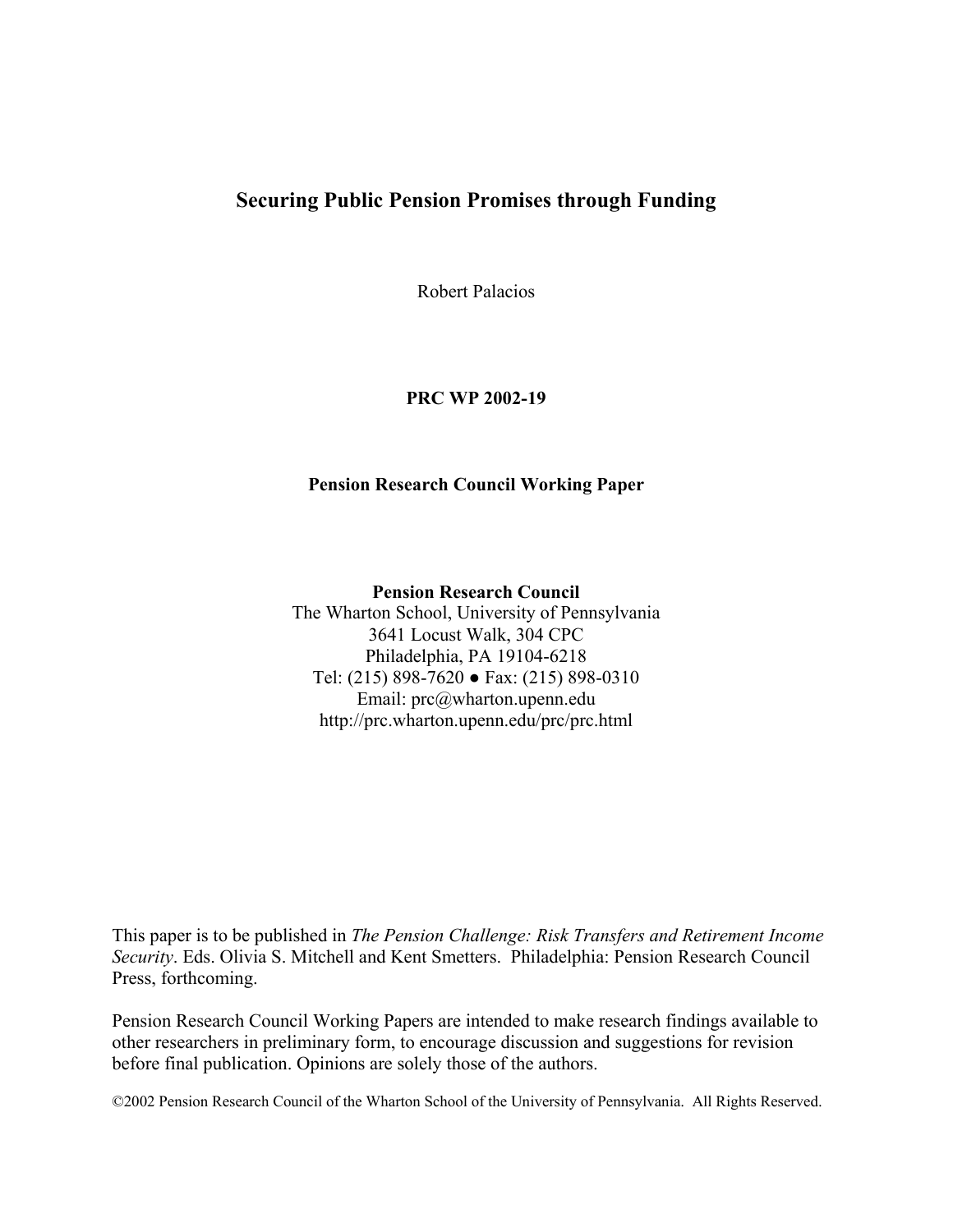# **Securing Public Pension Promises through Funding**

# Robert Palacios

## Abstract

Many pension schemes mandated by governments have accumulated large reserves. The management of these funds has a direct effect on financial sustainability and potential benefit levels. It also has important indirect effects on the overall economy, especially when the funds are large relative to the contractual savings sector and the domestic capital markets. The paper reviews strategies designed to limit potential problems arising from conflicts of interest that governments or quasi-governmental monopolies face when managing public pension reserves. An attempt is made to draw lessons from recent reforms in several OECD countries.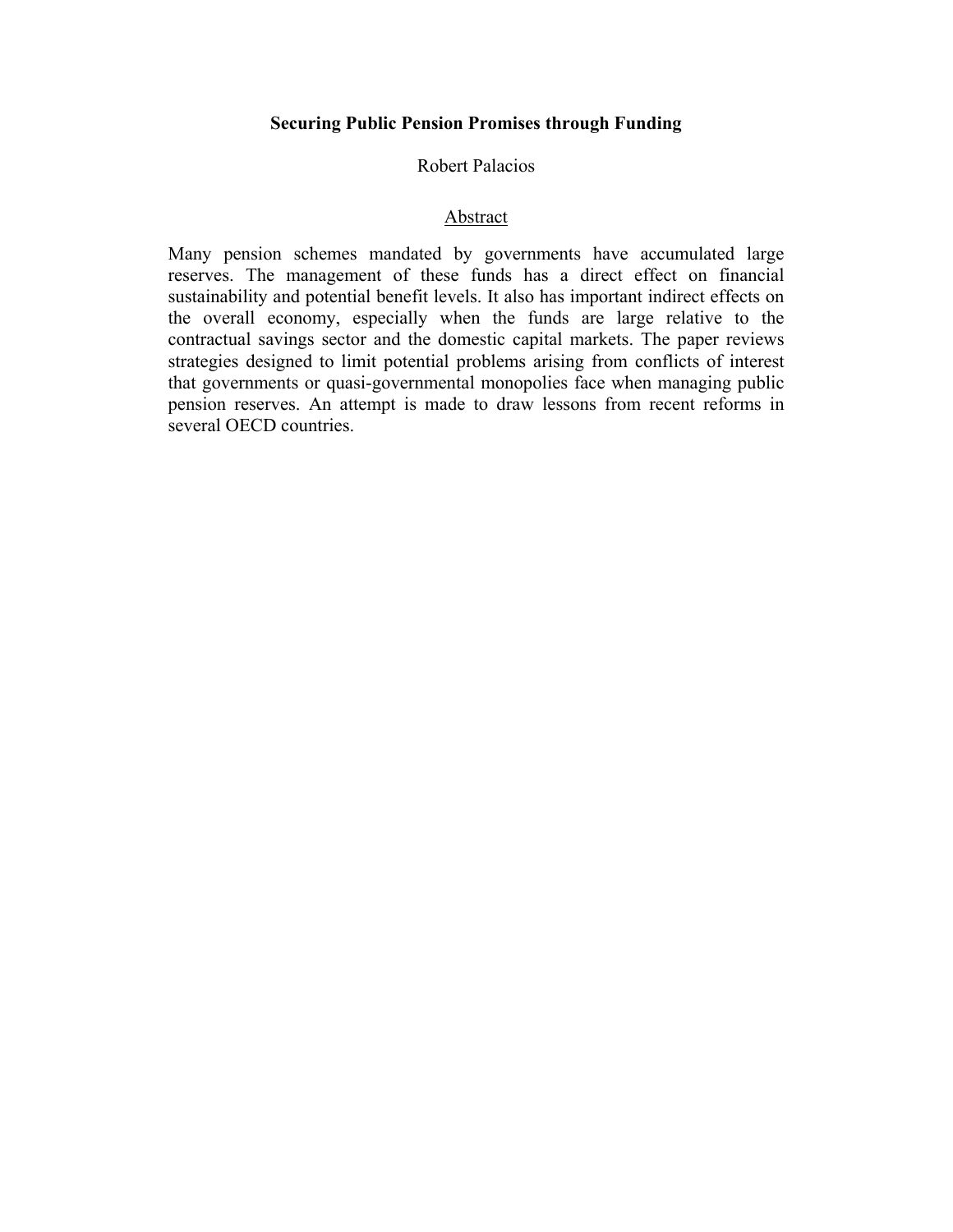#### **Securing Public Pension Promises through Funding**

There are several reasons to be interested in the way public pension reserves around the world are managed. To begin with, many countries have adopted a strategy of partial funding of public defined benefit (DB) schemes. For millions of current and future members of these schemes, in dozens of countries as diverse as Sweden and China, investment performance may affect the likelihood that their pensions will be paid as promised. Another motivation is related to the continuing debate over how to reform public pension systems increasingly perceived to be unsustainable. The focus is often not whether to increase the level of funding, but rather, the best way to do so. The trend towards funding is partly due to growing awareness of the implications of large unfunded pension liabilities. So, the 'implicit pension debt' does pose an intertemporal fiscal constraint and financial markets will punish sovereigns that let it get out of control, despite the fact that this is nowhere reported on government balance sheets. The increased attention is also partly due to the fact that those who will bear the brunt of the intergenerational transfer that this liability represents are starting to protest.

Generating a higher funding ratio – defined as the size of pension reserves relative to pension liabilities – is one way to mitigate these negative effects. It can be achieved by reducing the liability (i.e., cutting benefits), increasing earmarked revenues (usually, raising payroll taxes), or improving the investment returns of an existing fund. In many cases, reform packages include two or even all three elements, increasing investment returns is clearly the least difficult, politically.

Nevertheless, the record of public pension fund managers suggests this is a strategy that often fails.<sup>1</sup> Around the world, reserves in partly-funded, public schemes have been used to subsidize housing, state enterprises, and various types of economically targeted investments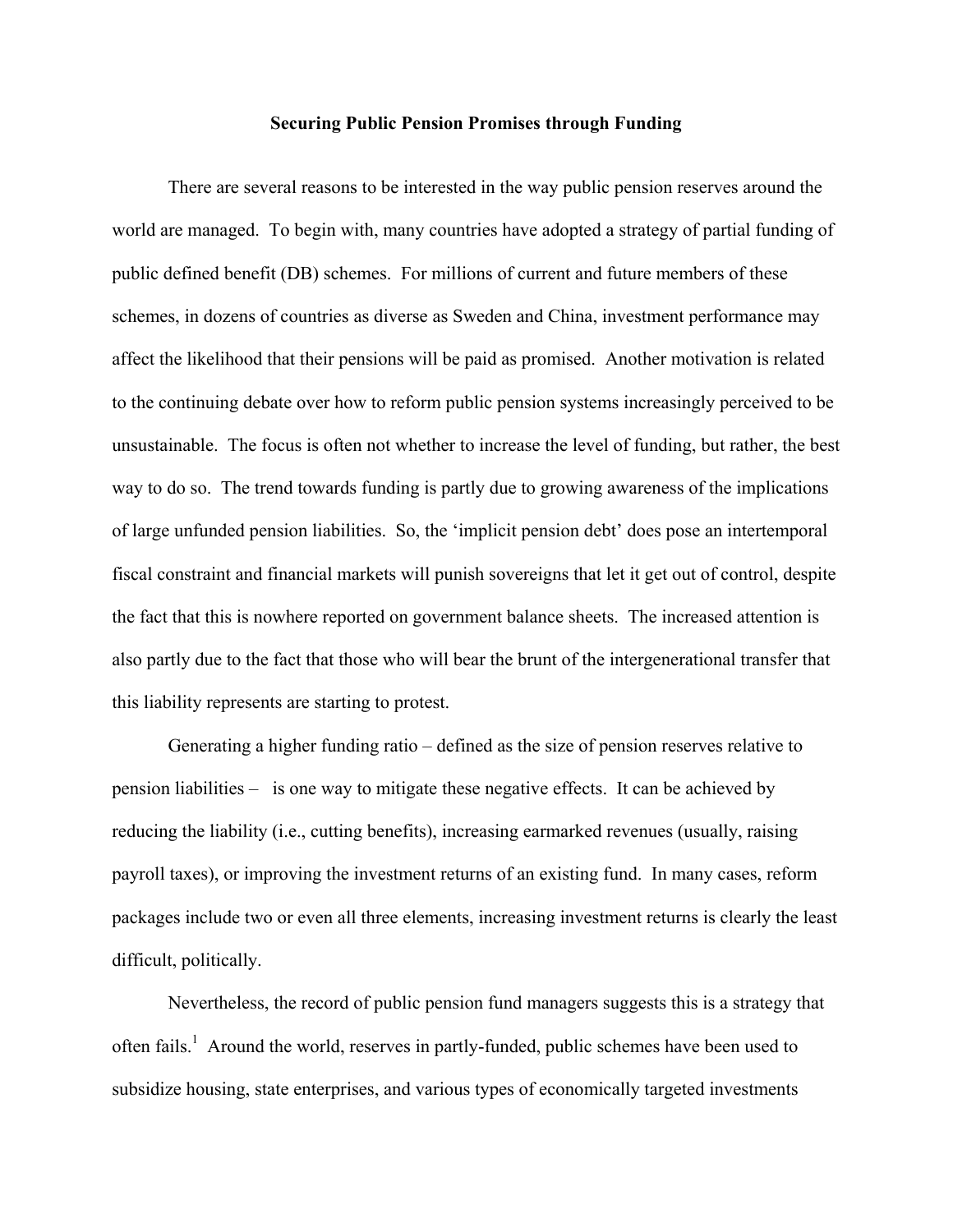(ETIs). They have also been used to prop up stock markets.<sup>[2](#page-54-1)</sup> And frequently, they have probably led to larger public deficits than would have otherwise been the case, as money is simply channeled back to the central government, often at below-market rates of interest. The conflicting objectives of government or parastatal officials determining asset allocation have resulted in poor performance, measured by most reasonable standards. These decisions typically occur in a regulatory vacuum and there is often little public accountability or transparency.<sup>[3](#page-54-2)</sup>

While proponents of centralized management may recognize the failings of the past, they argue that performance can be improved by changes to governance and investment policy, and they suggest that insulation from political interference is feasible. The attempt to do this in some countries involves adopting the standards and practices of well-developed private pension sectors, to the extent possible. Most reforms also envision an increased reliance on private asset managers. Nevertheless, decisions are ultimately made by trustees appointed by government and exempted from the regulatory oversight that would apply in the private sector.

Are there ways to shield public pension funds from the kind of political interference that has plagued them in the past? Is there a way to ensure appropriate incentives for trustees to make prudent investment decisions without the discipline of competition and independent supervision? This chapter reviews some of the key design issues and policy alternatives that would have to be addressed in order to answer these questions in the affirmative. It also reviews recent initiatives in five developed countries – Canada, Ireland, Japan, New Zealand and Sweden – where new models of public pension fund management have been introduced. From these experiences, certain positive features of the schemes are summarized in a preliminary attempt to arrive at practical recommendations based on good practice in this area. The limitations of such an exercise must be kept in mind however, especially in light of the unrepresentative set of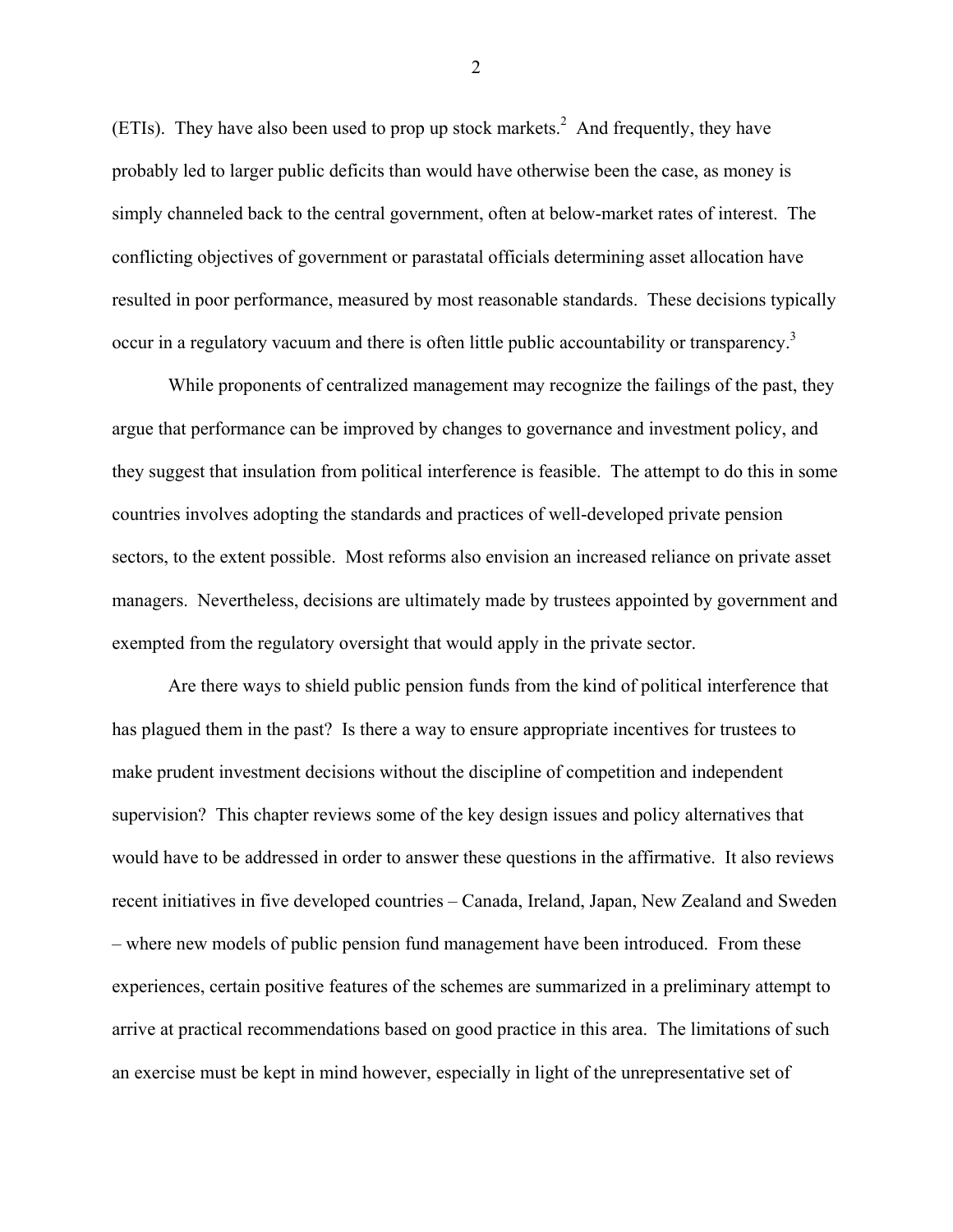countries that has undertaken this type of reform. With this in mind, the last section addresses the role of country-specific conditions.

#### **Policy Choices and Design Issues**

Many of the issues raised in public pension fund management are similar or even identical to those that apply to private pension funds. In fact, several of the reforms described in the next section borrow directly or rely heavily on the rules developed for the private pension sector. But the analogy is far from perfect. None of the public funds examined here is governed by the statutes that apply to their private sector analogues, nor are they under the jurisdiction of the same supervisor.<sup>4</sup> This is due to the fact that there are considerations specific to public funds, ranging from their funding objectives to potential conflicts of interest. This section seeks to identify some of the key policy choices by highlighting limitations that apply in the case of public pension funds.

**Pension Governance.** In the broadest sense, pension governance refers to the: "…processes and structures used to direct and manage the affairs of the pension plan, in accordance with the best interests of the plan participants. The processes and structures define the division of power and establish mechanisms for ensuring accountability."<sup>[5](#page-54-4)</sup>

General governance parameters are usually set out in legislation, while detailed rules may be internal to the scheme in question. Public pension plans are usually subject to specific laws that are distinct from those that apply to the private sector. Responsibility is normally vested in a board of directors or trustees. Many public funds use representative rather than professional boards. Representative boards are often 'tripartite', namely consisting of labor, employer and government representatives. This usually means that there are few if any board members with expertise in finance or investment. Professional boards, by contrast, would normally include this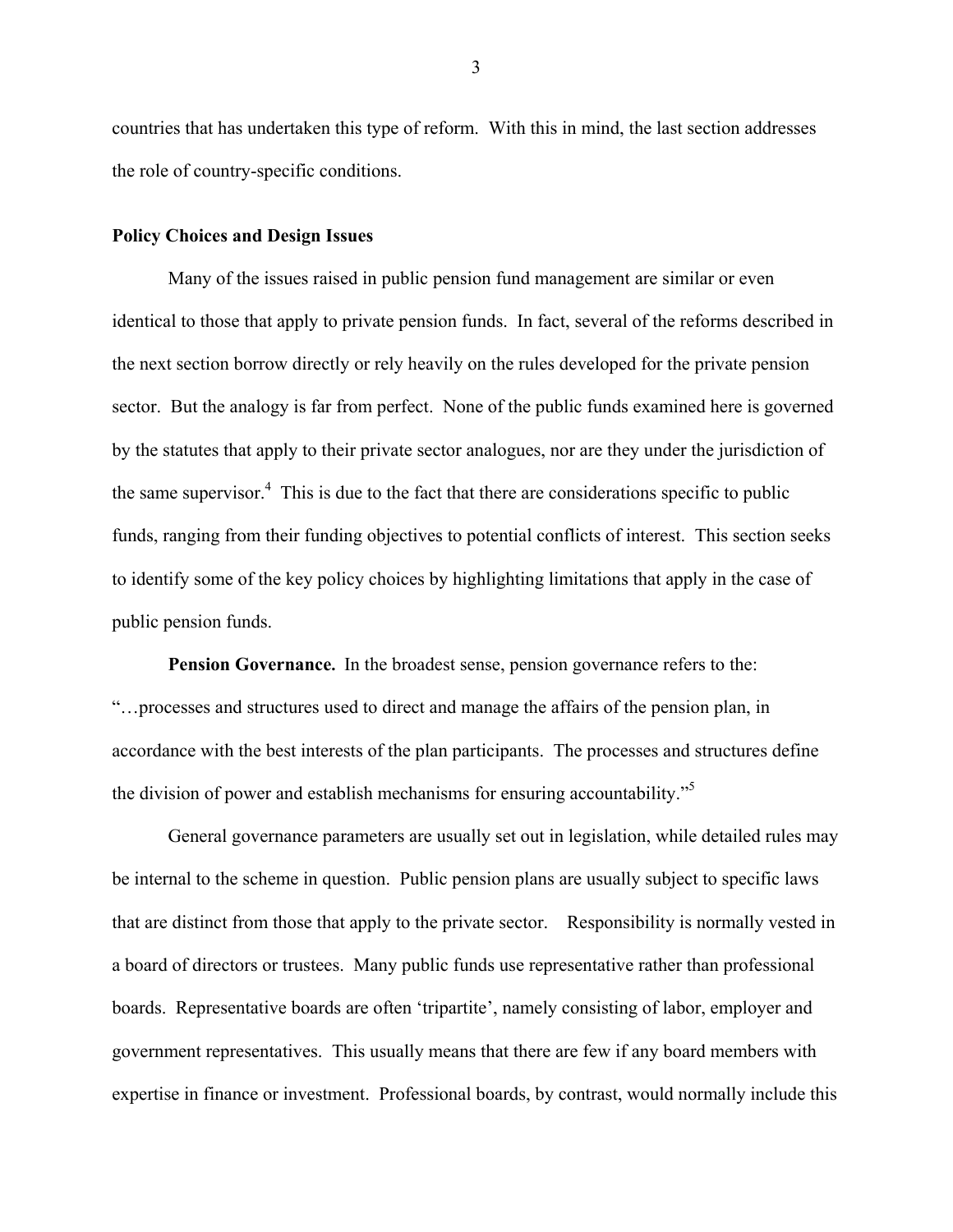expertise.

In addition to determining the composition of the board and its manner of selection (and dismissal), their specific duties might be clearly specified, especially as distinguished from management. In order to ensure that incentives to perform these duties are robust, it is normally recommended that those making decisions also bear a risk related to key outcomes. This is one of the more difficult policies to apply to public funds, partly because potential board members are unable to insure against the risk of political interference that might significantly affect their ability to perform their duties.<sup>6</sup> In fact, government representatives may themselves be a source of risk, due to inherent conflicts of interest.

There is significant scope for defining the role of management within a pension scheme. In some cases, internal managers are limited to selecting and overseeing external service providers. Outsourcing has become increasingly popular in private sector DB plans, but most public plans perform most or all functions internally. Whether internal or external, the responsibilities of managers should be clearly defined and the criteria for hiring and compensating them should result in the appropriate skill mix. A practical problem for many public funds is that human resource policies and salary scales used in the public sector may reduce the potential pool of qualified candidates for positions that are often highly remunerated in the private sector.

Perhaps the most important problem to resolve in designing public pension fund governance is the potential for conflicts of interest. Rules involving personal gain at the expense of members can be made explicit through codes of conduct. It is more difficult however, to avoid problems arising from inherent institutional conflicts that often arise when public officials are in a position to make decisions that may have collateral public policy impact. A typical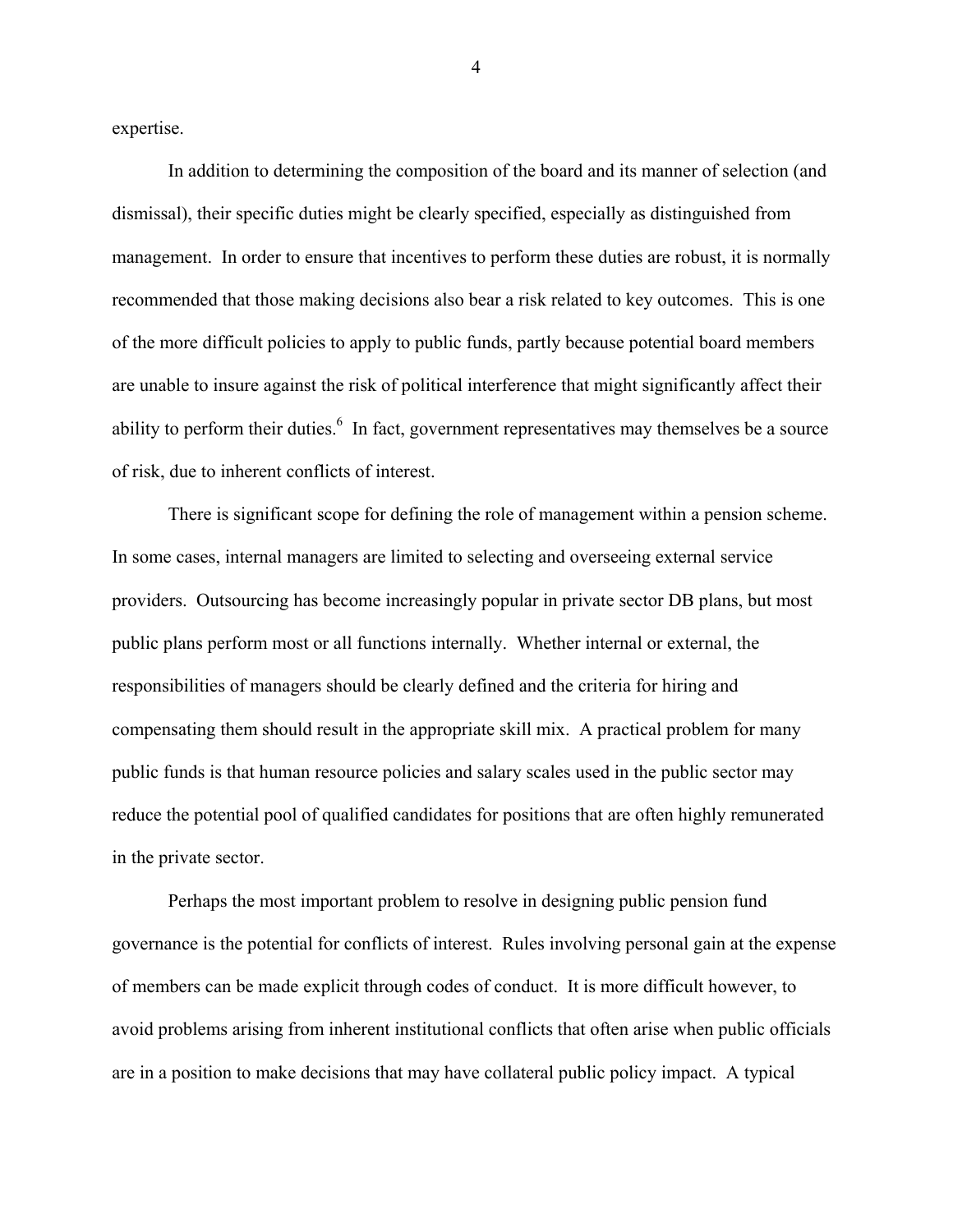example is that the Minister of Finance may be involved in decisions over asset allocation that can affect capital markets and government borrowing constraints.

Well-defined information flows between board, management and members are essential to ensure that duties can be performed effectively and for the sake of accountability. The required frequency and type of information required should be clearly documented. In the case of information to members, it could be argued that standards should be higher for pension plans that receive mandatory contributions, including public pension plans.

**Funding Objectives.** Perhaps the most obvious difference between public and private plans is the extent to which they match assets and liabilities. Minimum funding requirements are applied to private DB schemes, recognizing the dangers of relying exclusively on the solvency of the sponsor. While definitions vary, countries with minimum funding standards typically aim to have sufficient funds on hand to meet accrued obligations at any given point in time.

By contrast, most public DB schemes do not follow these principles. Most were set up with significant unfunded liabilities, partly due to transfers made to early cohorts, as well as to the choice to begin with contribution rates much lower than what would have been required to accumulate reserves that matched accruing liabilities. When a government is a sponsor, the perception may be that tax revenues could always be increased as necessary to meet these obligations. Most public schemes did, nevertheless, build reserves during their initial phase, and many have made it explicit policy to partially fund future benefits in order to avoid a drastic increase in future payroll taxes. $<sup>7</sup>$  $<sup>7</sup>$  $<sup>7</sup>$ </sup>

The level of funding needed in public plans must therefore be defined according to public policy objectives. These objectives will differ across countries (as seen below). The important point however, is that the target levels should be explicit and well-defined if they are to guide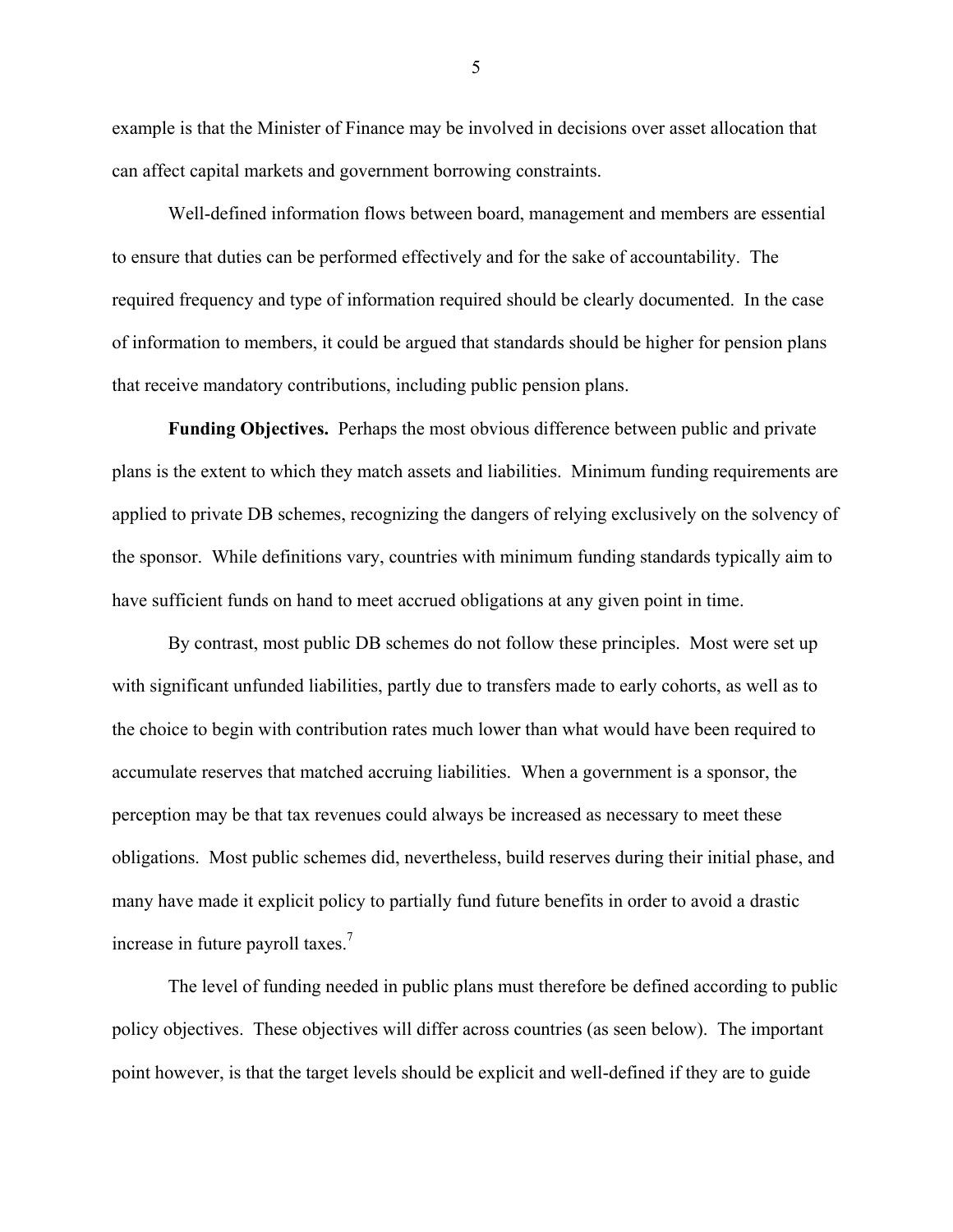investment policy. In addition to fixing these long-term objectives, related tasks include determining actuarial and accounting assumptions, approving the appointment of the pension plan actuary, and evaluating investment performance.

**Investment Policy**. The board of a pension plan is responsible for setting the plan's overall investment policy. Best practice dictates that this should be explicit and in written form, reviewed periodically, and typically differentiates between the strategic, long term plan and the annual plan. The board may also receive advice through external consultants or from a permanent advisory council.

A plan's investment policy is where targets are set for long run investment performance, risk tolerance, and the overall asset allocation strategy with a clear approach to portfolio diversification. Often, exposure to specific firms, markets, issuers or sectors will be explicitly limited. Exposure to specific firms may also be limited for other purposes, related to the corporate governance. In this regard, investment policy can also make explicit a board's position on shareholder activism, social investment, and economically targeted investments.

Some public pension plans accumulate a large asset base relative to domestic capital markets and public budgets. Consequently, the potential for a conflict between the long-term goals of the pension fund and other public policy objectives may recommend extra safeguards that would not be found in private sector regulations in addition to the need to diversify. For example, limitations on the amount of domestic government debt that can be held by the public plan might be considered a prudent way to avoid the temptation to relax fiscal constraints through coerced borrowing from the pension.

While these are best practice approaches, many public pension plans around the world lack this kind of investment policy. Most importantly, public plans rarely state as their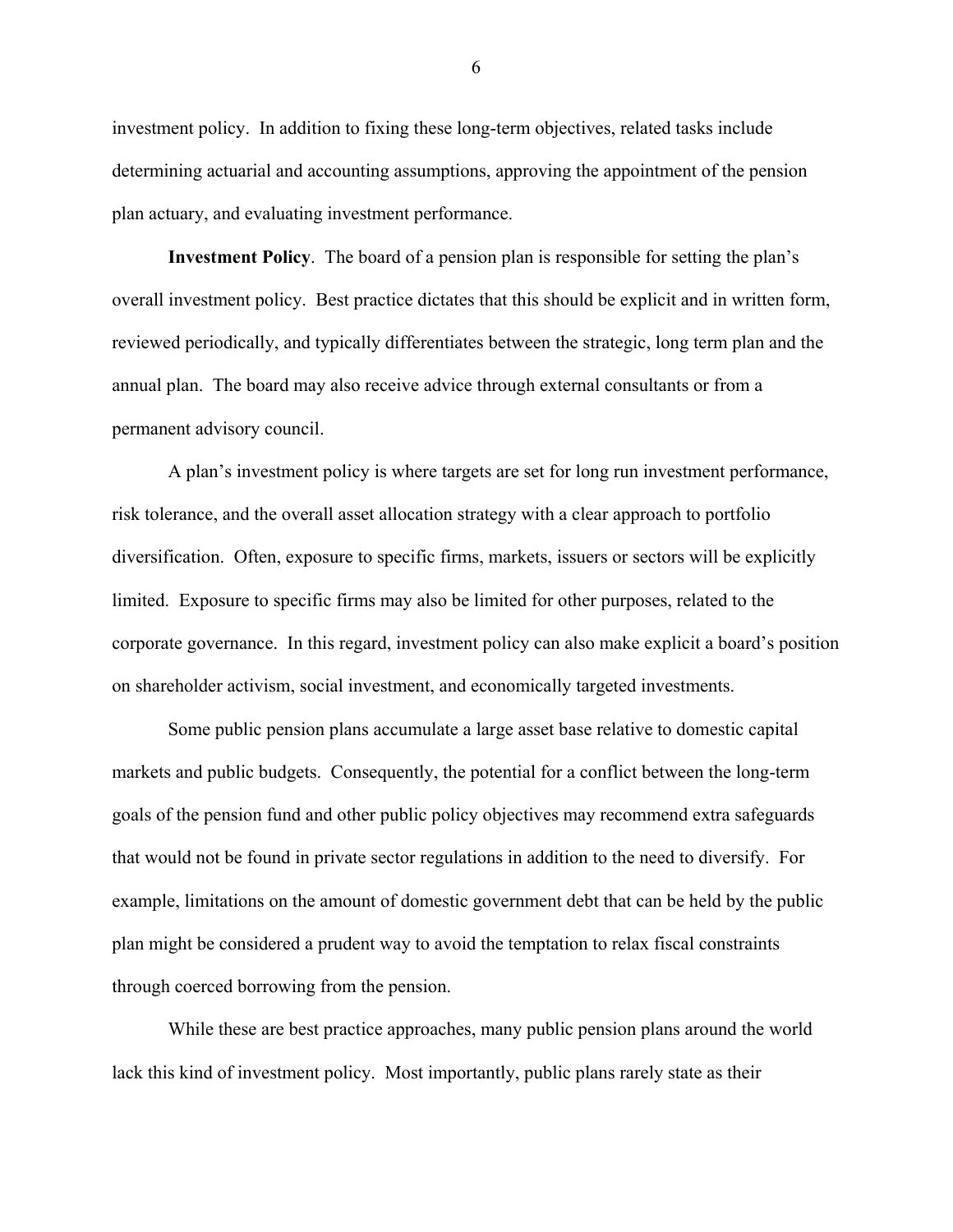fundamental objective (whether enshrined in the investment policy or not) that plan assets will be invested in the sole interests of plan participants. Indeed many public plans allow or even mandate that investments be made with other public policy objectives in mind.<sup>[8](#page-54-7)</sup>

**Investment Process**. Within the broader investment framework, pension managers develop a plan to purchase and sell assets, implement this plan, and monitor the results. These results are then reported to the board and through them, to the members of the scheme. Other things constant, there are no obvious differences between public and private funds with regard to the implementation of a given investment policy. If anything, however, the standards of transparency for the process might well be expected to be highest in a public fund that receives mandatory contributions from members.

A plan's investment policy also lays out general approaches with regard to passive versus active investment, external versus internal asset management, hedging strategy, and other related topics. Implementing the strategy tends to be left to professional managers who in turn, may use external managers, brokers, custodians and brokers. The method for selecting these external parties and evaluating their performance is an important part of defining the investment process and should be based on well-defined and objective criteria. These may include, for example, level of fees, experience, and expertise within certain sector, or with certain types of financial instruments. It is imperative to keep systematic and accessible records as to the considerations and arguments for selection. Likewise, investment decisions within the scope of the overall asset allocation plan laid out in the investment policy are ideally based on objective criteria in line with the risk and return targets associated with individual asset classes.

Well-run pension plans benefit from an objective and quantifiable methodology for assessing performance over reasonable periods of time. Measuring performance is a two-step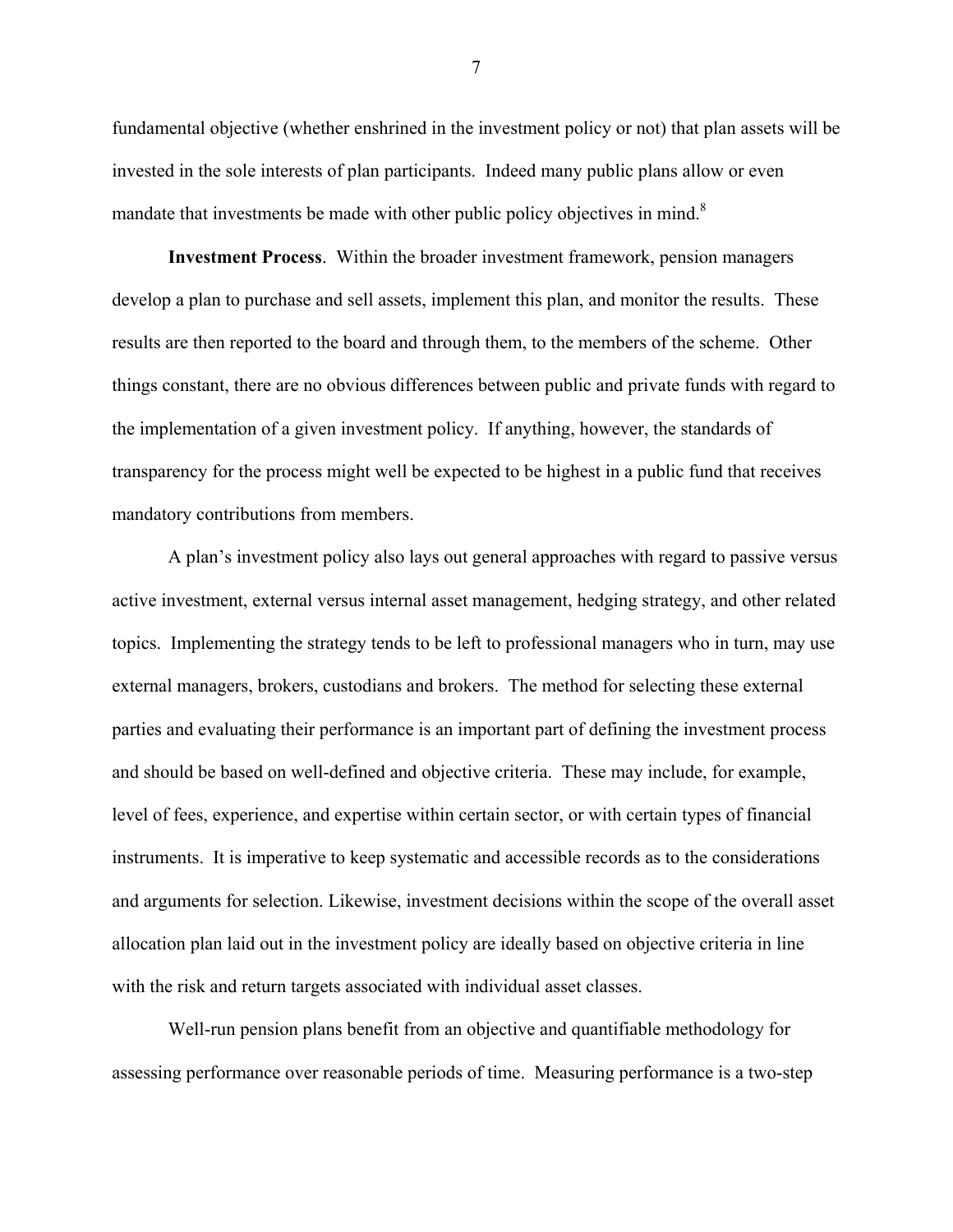process that begins with an accurate measurement of results. This in turn requires the application of accepted accounting and valuation standards that allow for reasonable comparison with prescribed benchmarks. The second step is to compare these results to an objective predetermined benchmark(s). This assessment may focus, for example, on the net value- added by internal or external managers, taking into account risk. Independent and external performance valuation can be very useful, especially where the resources available internally are scarce. The consequences of the assessment in terms of retention of managers and performancerelated compensation can be explicitly described in the documentation of the investment process.

**Reporting and disclosure**. A well-run pension plan must provide information to those who control and participate in the fund. For example, key elements of fund management, such as the investment policy, can easily be made available to the public. Performance, in terms of cost of administration, compliance with the law governing the fund, and investment returns, can be through annual and perhaps quarterly public reports. The veracity of the information can be ensured by regular independent audits. If anything, the standards for transparency for a public fund, where the liability of the board is usually circumscribed, can be expected to be higher than those that apply in the private sector.

**Interdependence of policy choices**. Effective policies in the five areas described above require coherent attention. The clearest example of the interdependence of these choices is the relationship between governance structure and investment policy. Legislation governing many public pension schemes often precludes the formulation of a sound investment policy, even by the most qualified and motivated trustees. Conversely, when a board is given more latitude, a weak governance structure can influence investment policy.<sup>[9](#page-54-8)</sup> Studies find that the key determinant of public plan investment is overall asset allocation, an otherwise sound investment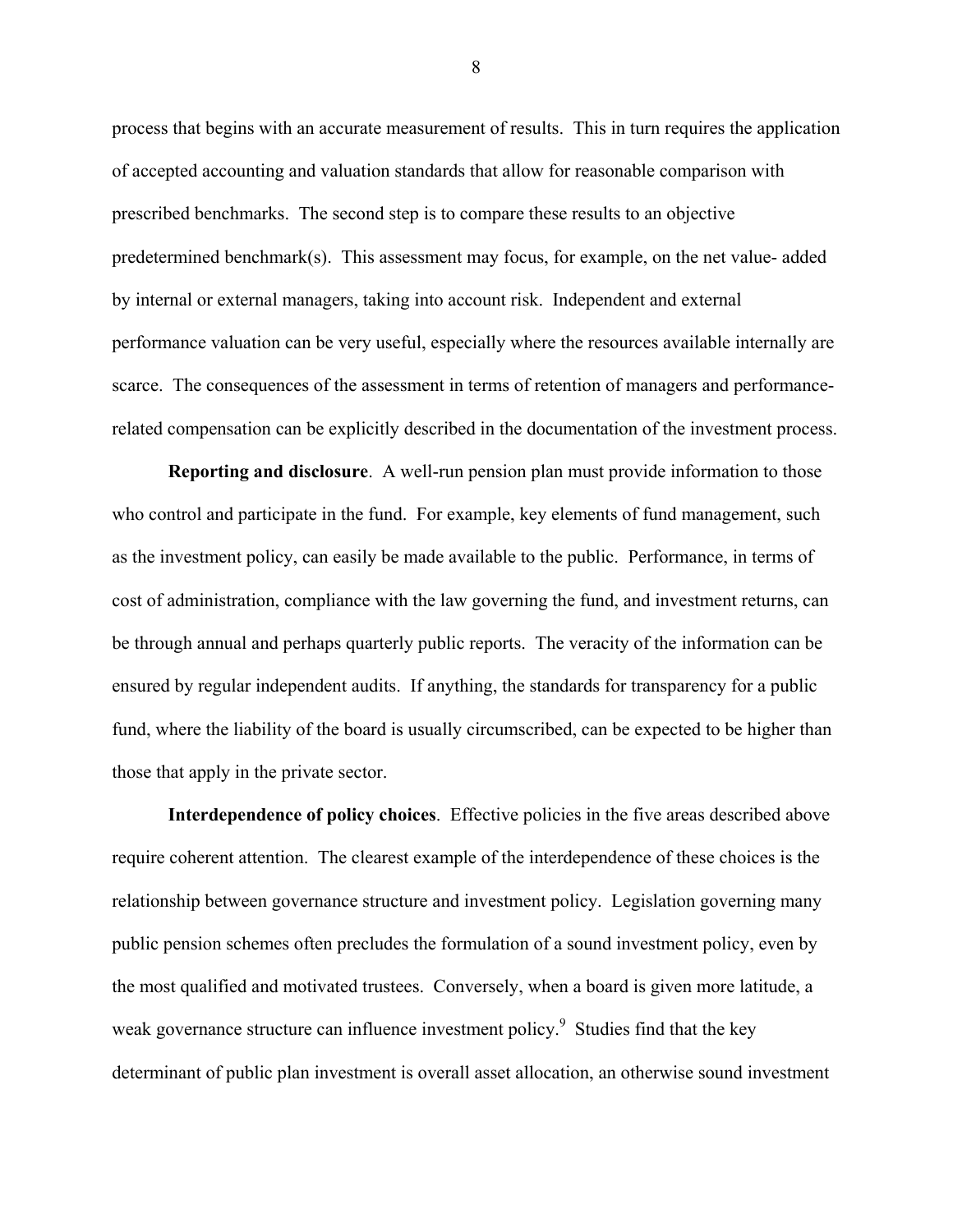policy can still be undermined by weak investment processes (Brinson, et al., 1991).

Reporting and disclosure provide an important source of discipline for private pension funds, but they are arguably of greater importance for public plans. This assertion is based on at least two limitations regarding accountability exclusive to public schemes. The first is personal liability of trustees. Even in countries with a strong tradition in trust law, it has proven difficult to hold trustees of public pension plans to the same standards as their private sector counterparts. This violates one of the basic tenets of good governance, namely matching consequences with decisions. The second limitation is more fundamental. Almost without exception, public plans are not monitored by a supervisor with the objective of ensuring that the interests of members are served. Unlike members of private schemes, those forced to pay into public schemes do not receive protection from an agent with sufficient expertise and access to information. Public pension funds are therefore, to a large extent, self-policing monopolies.

This leaves only two avenues for accountability: representation of members on the board, and at the ballot box (if that option is available). It would seem difficult to devise an effective mechanism for selecting a well-versed representative for members of a national pension scheme (as opposed for example, to a scheme for civil servants or some other clearly differentiated group). Some options could result in populist policies that undermine the original funding objective; in practice, experience with representative pension boards in many countries has not been positive. The second avenue for accountability, the electoral process itself, raises much broader questions of governance given wide variance across countries.

In view of these limitations, the best and perhaps only source of discipline for public pension fund managers is a public that is well-informed on the subject, which can assess whether the funds are invested prudently. Achieving this level of public consciousness can be facilitated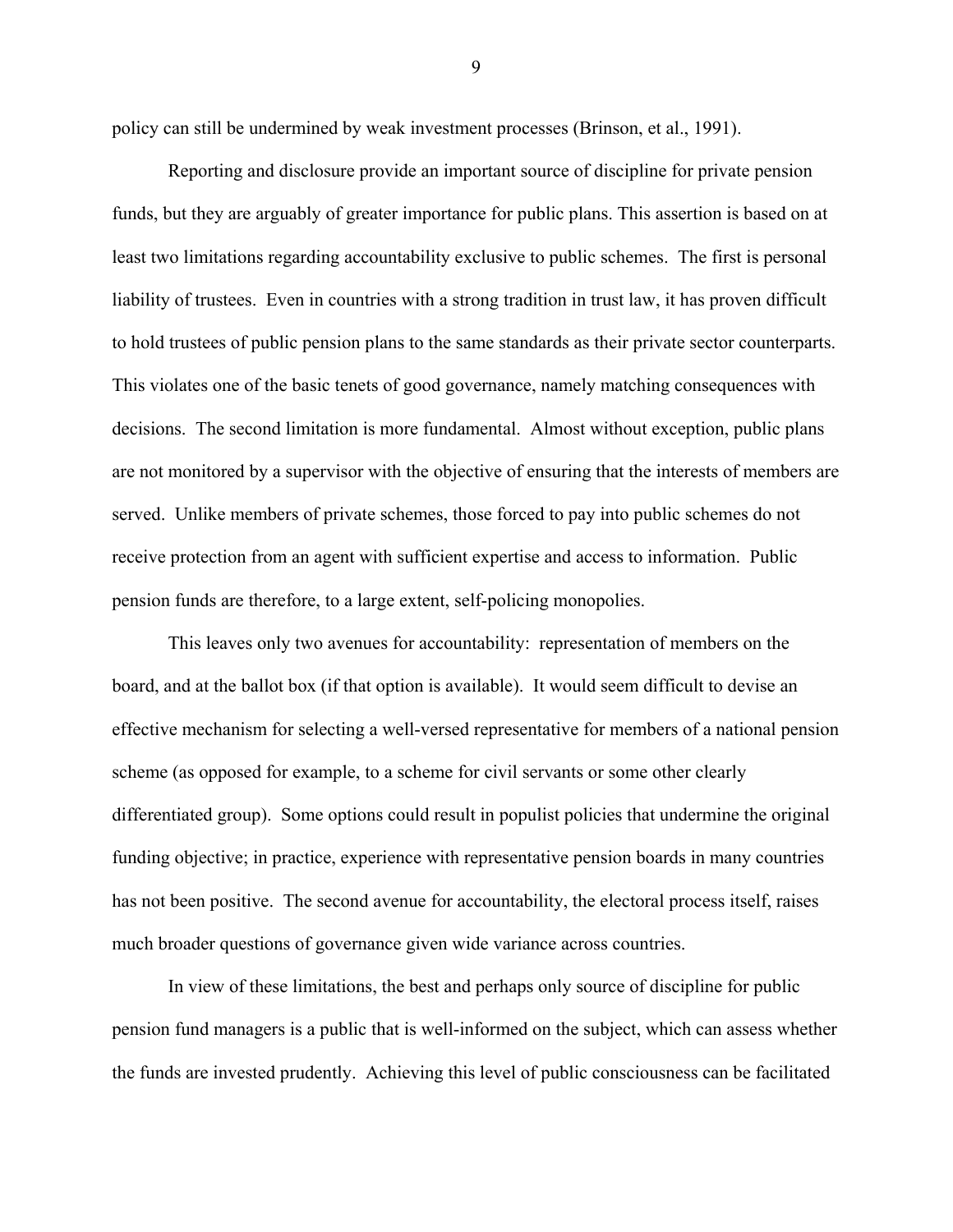by civil society, academia, and the media, but only if accurate reporting and disclosure is in place.

#### **Recent Initiatives in Developed Countries**

Next, we review recent efforts to improve public pension fund governance, that attempt to address each of the issues described above. Where possible, the evolution of the proposal and the rationale for the ultimate design of the schemes is discussed. Some key features are then compared across the five countries.

Five developed countries have substantially altered their strategy for funding public pension obligations since 1997.[10](#page-54-3) Three of these countries, Canada (1998), Japan (2001), and Sweden (2001), reformed existing funding arrangements that had not performed well over the past several decades. Two other countries, New Zealand (2000) and Ireland (2000), launched initiatives for building pension reserves designed to offset the projected rising costs in their flat pension schemes due to population aging.

Table 1 provides some background on these five countries. Sweden and Japan have older populations, while Ireland has the youngest population of the set. Japan and Sweden also have more generous public pension promises than do the other three. These two factors explain observed differences in public pension spending relative to GDP, in the second column. Meanwhile, at the time of the reform initiatives, Japan and Sweden had already amassed large public pension reserves, Canada had accumulated a significant amount, and Ireland and New Zealand had none. Ireland and Canada had the most developed private pension fund industry and commensurately large assets.

## *Table 1 here*

**Canada's CPP Investment Board**. After an actuarial assessment revealed growing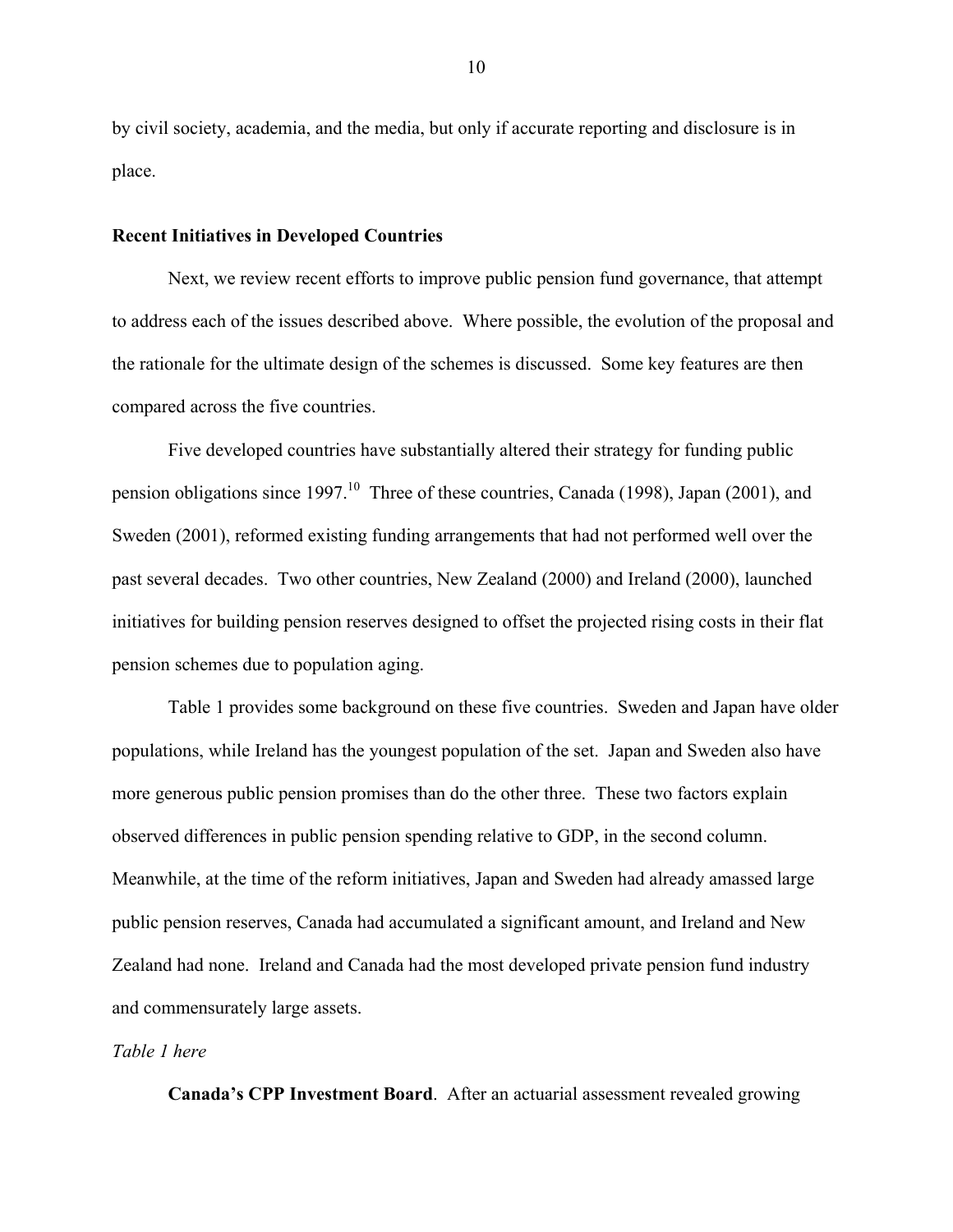long-term imbalances in the Canada Pension Plan (CPP), a debate ensued over how to ensure the finances of the scheme set up three decades earlier. The idea of moving to fully-funded individual accounts was rejected, in favor of improving long-term finances of the existing public scheme. A package of reforms sought to smooth increases in contribution rates forecasted by government actuaries in two ways. First, the current contribution rate was increased from 6 to 9.9 percent; and second, the CPP reserves were invested in the stock market beginning in 1999 to obtain higher expected rates of return. This required a shift away from the previous policy of automatically purchasing provincial government bonds. Yields on those bonds were below market rates, leading to relative low long-run returns for the CPP. There was also some evidence that the captive source of credit available to the provinces increased government consumption (von Furstenberg, 1979).

The Act proposed to phase out these purchases. According to the "Briefing Book" for the final CPP Legislation, (CPPIB, 2000):

"The option of governments intervening in CPP investment policy to meet regional or economic goals was widely rejected during public consultations as being incompatible with the interests of plan members. Accordingly the Board and its responsibility to invested in the sole interests of plan members are foundations of the new investment policy."

In keeping with this approach, the new investment regime explicitly excluded social or economically targeted investments. The focus was to increase equity holdings: initially, it was decided that investment in domestic equities would have to "substantially replicate" broad market indexes of publicly traded Canadian securities. This method was preferred because it reduced discretion of the fund managers and because passive indexation was considered less costly than the alternative. Foreign equity exposure was initially limited to 20 percent, to be raised later to 30 percent, in line with restrictions on Canadian private pension funds.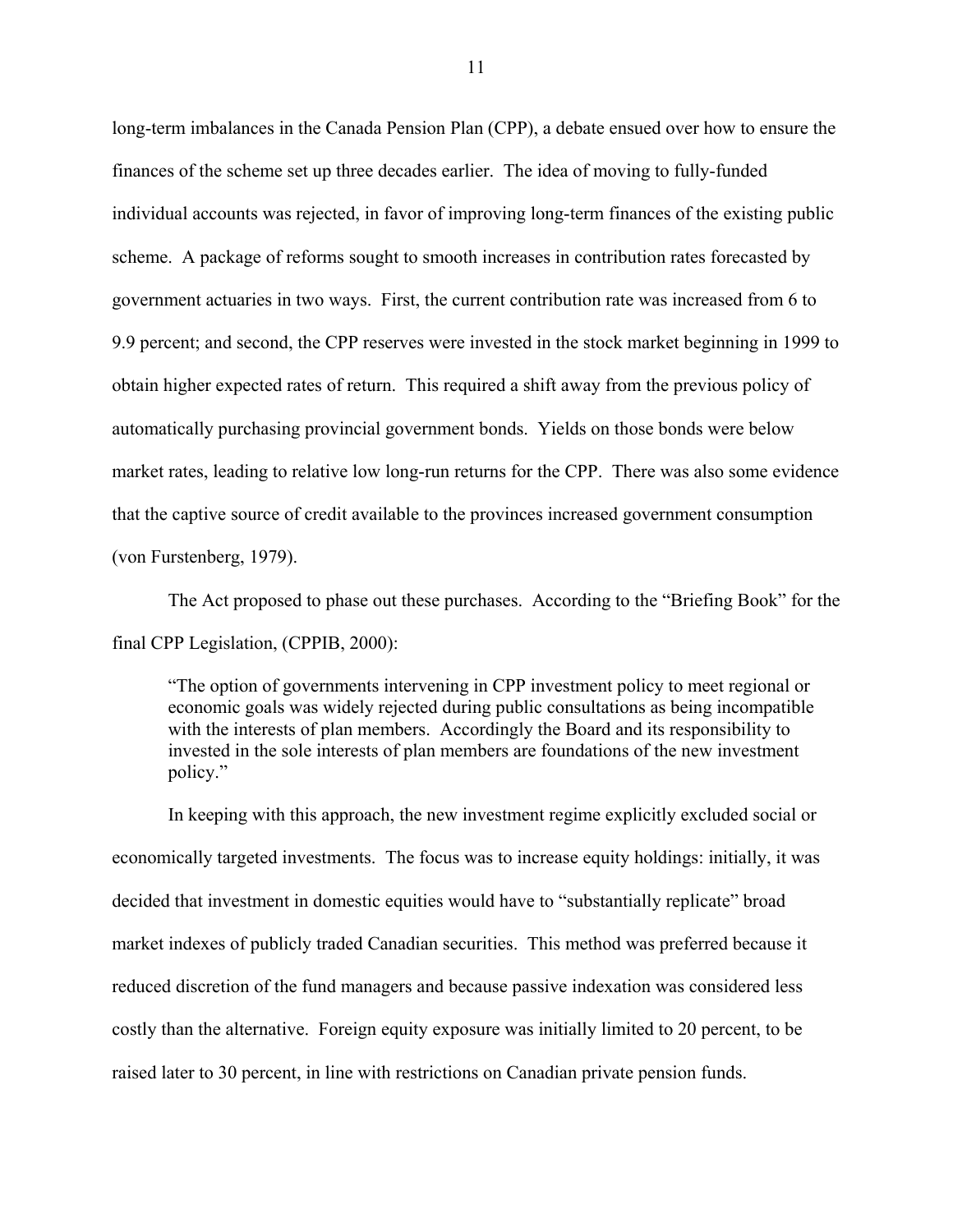A key element insulating the funds from politicians hinged on the newly created and independent Investment Board. In consultation with provincial governments, the Finance Minister appoints the twelve members of the board. The briefing book describes the process as follows (Government of Canada, 1998: 37):

"A nominating committee will recommend qualified candidates for the board of directors to federal and provincial governments. Government employees are not eligible to be directors. The Board will be subjected to close public scrutiny. It will make investment policies public, release quarterly financial statements and an annual report and hold public meetings every two years in each participating province…This agency would be subject to "fiduciary duty to invest CPP funds in the sole interests of contributors and beneficiaries - that is, to maximize returns without undue risk of loss."<sup>11</sup>

The board's members would be appointed for staggered three-year terms and would

fulfill a set of criteria including: $12$ 

"…sound judgment; analytical, problem-solving and decision-making skills; a genuine interest in, and dedication to, the CPP; the capacity to quickly become familiar with specific concepts relevant to pension fund management; adaptability, including the ability to work co-operatively with others (possibly witnessed in prior service on a board, association or committee); high motivation, with the time and dedication required to prepare for and attend Board meetings; ethical character and a commitment to serving the public, preferably with a sensitivity to the public environment in which the CPP operates; and strong communications skills."

Regarding the qualifications of the financial experts, these would include:

"…experience in a senior capacity in the financial industry; broad investment knowledge (e.g., securities and financial markets); experience as a chief financial officer or treasurer of a large corporation or government entity; consulting experience in the pension area; and generally recognized accreditation as an investment professional (e.g., CFA, MBA, training in economics or finance)."

Since the objective was to increase returns, the method of achieving this was to impose

private sector portfolio criteria on the public fund, and to place the professional Board at arms'

length from the government. Regarding investment rules, the government noted that most of

these were taken from the Pension Benefits Standards Act. In other words, the existing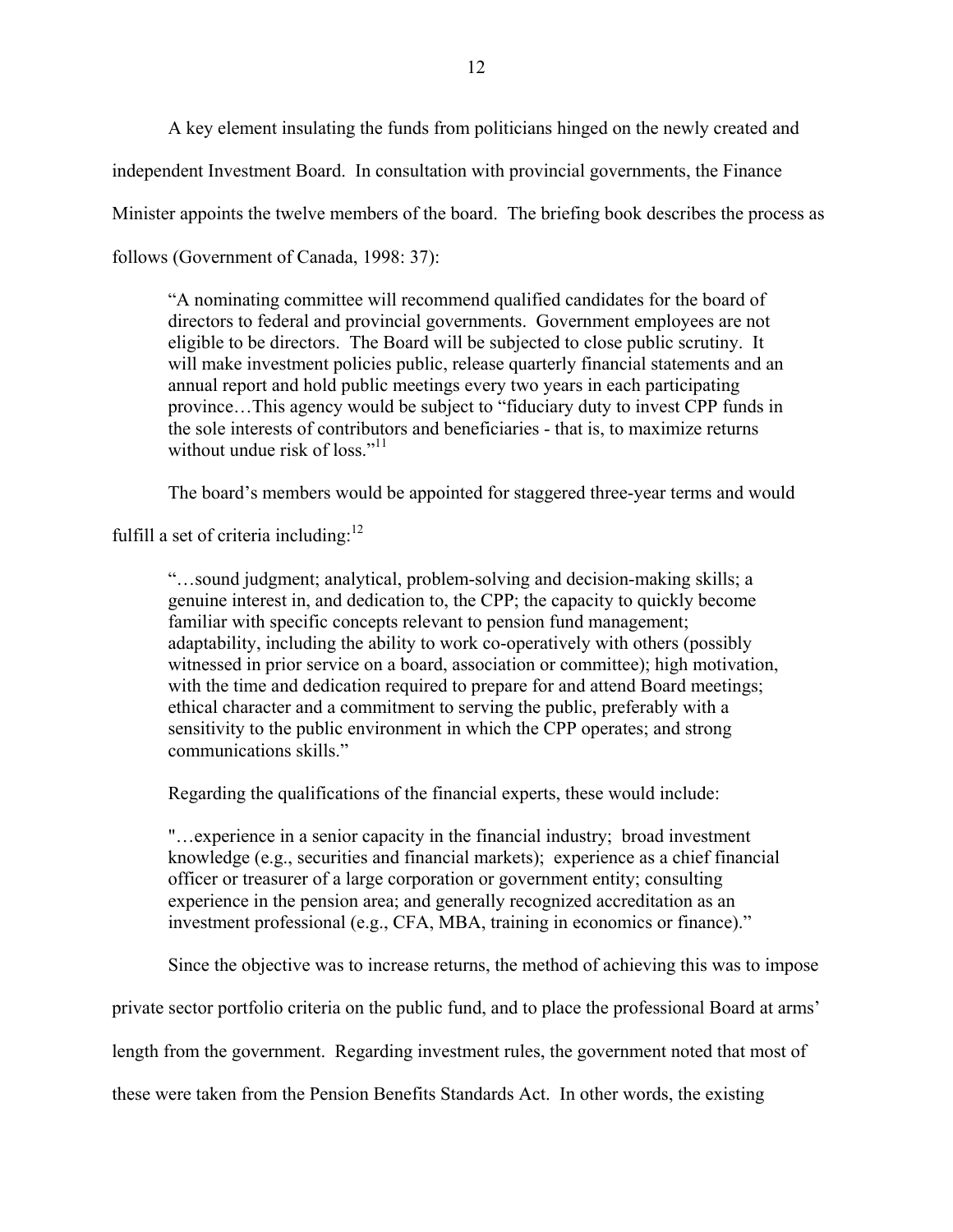regulatory framework for a well-developed private pension sector was the basis for the rules of the Investment Board.

Perhaps the most controversial of the private pension rules adopted for the CPP was the foreign investment limit which initially allowed up to 20 percent (rising to 30 percent by 2001) of the portfolio to be invested in foreign assets. Labor party politicians argued that the entire pool of CPP investments should remain in Canada to stimulate economic development. But reformers eventually succeeded in obtaining the same portfolio limits on foreign investment as applied to the private sector.

Investing in the market index investing was another way of avoiding political discussions over investment choices or potential conflicts of interest. If stock picking was disallowed, there would be little scope for political considerations to influence investment policy. At the same time, it was recognized that the size of the fund, combined with a lack of flexibility, might distort the market if other players were able to anticipate CPP investments. Also, it was pointed out that tracking the index could involve higher turnover than a buy and hold strategy, as the index weightings changed over short periods of time. Ultimately, the wording in the regulations allowed room for some active management.

These measures were intended to produce CPP investment policies that approximated what was found in the private sector. This comparison was possible because there was a significant private pension sector with a long track record to use as a benchmark. The existence of a large contractual savings sector, including close to 40 percent of GDP in pension assets alone, was an important consideration for the reform. At its peak, CPP reserves were still expected to be smaller than those held in private pension funds. Another consideration was the absorption capacity of capital markets, which were deemed well developed and able to absorb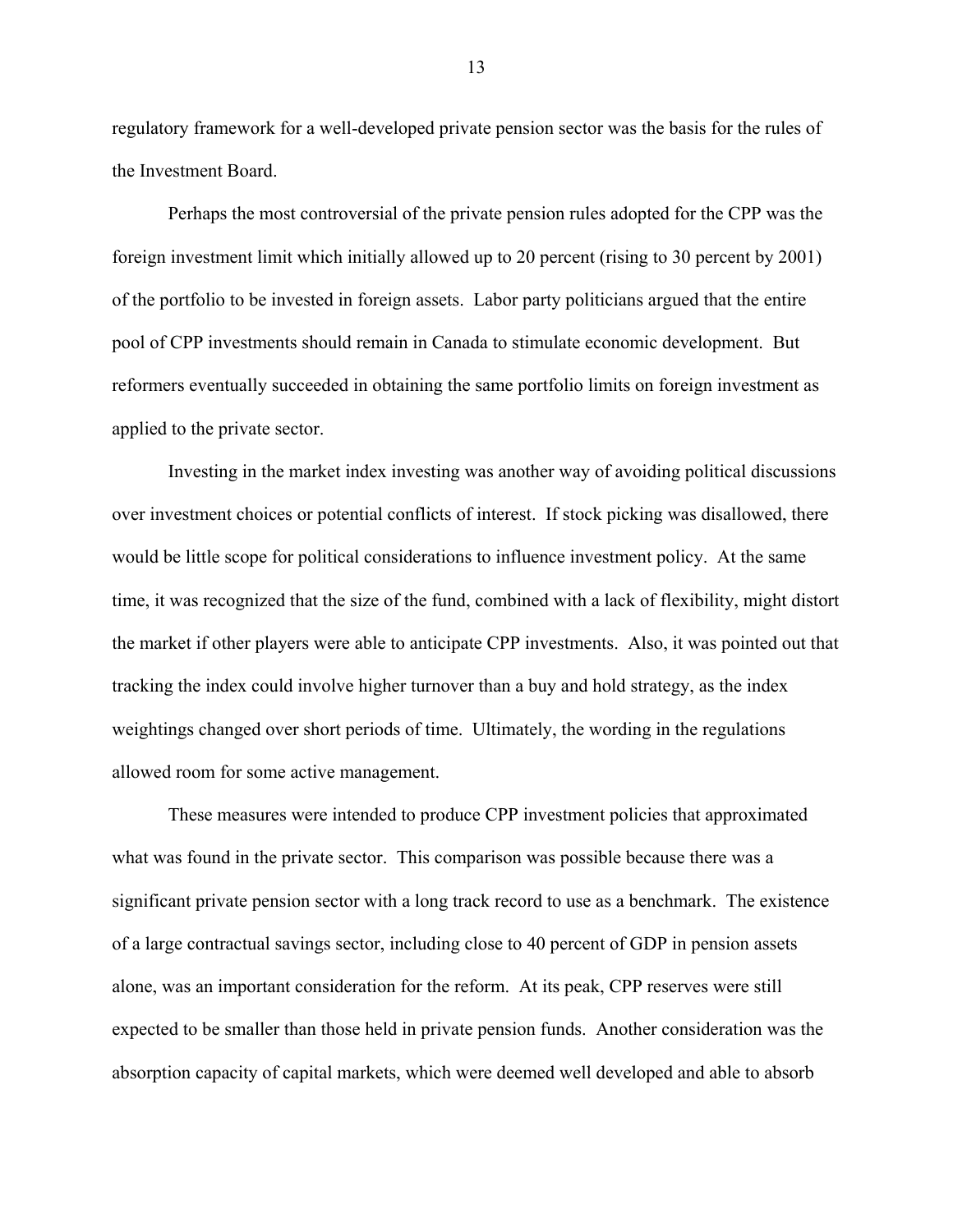CPP investments. Analysts found that the projected flows of new CPP funds into equities would not overwhelm the supply of new issues, especially given that foreign investment option was available.

Another focus during the design phase was the issue of corporate governance. The CPP Investment Board potentially would be in a position to exercise its shareholder voting power over Canada's leading corporations. One option was to agree to abstain from using this power. Instead, the government chose to retain voting privileges in order to be able to take advantage of its "voice" as an investor, in the same way as other institutional investors in Canada. This was the background for the ultimate passage of the Canada Pension Plan Investment Board Act that came into force in 1998, which appointed a Board of Directors and launched a new Corporation. The Act clearly stated that the Board's objectives were:

(a) "to manage any amounts that are transferred to it under section 111 of the Canada Pension Plan in the best interests of the contributors and beneficiaries under that Act; and (b) to invest its assets with a view to achieving a maximum rate of return, without undue risk of loss, having regard to the factors that may affect the funding of the Canada Pension Plan and the ability of the Canada Pension Plan to meet its financial obligations."

The process of nomination and appointment of this Board deserves special attention. Ministers of Finance from each of the nine participating provinces and the federal government select individuals (public and private sector) responsible for the nomination process. Next, this nominating committee recommends individuals that meet the criteria for Board members as laid out in the Act. The Minister of Finance of Canada then appoints the Board, consisting of 12 members, from those on this list. This unique arrangement has the advantage of adding distance from the Minister of Finance and the Board. Terms are staggered with half of the directors serving two-year terms and the remainder serving three-year terms. Each can be reappointed for another three-year term with a maximum of three terms or nine years. The Chair can serve a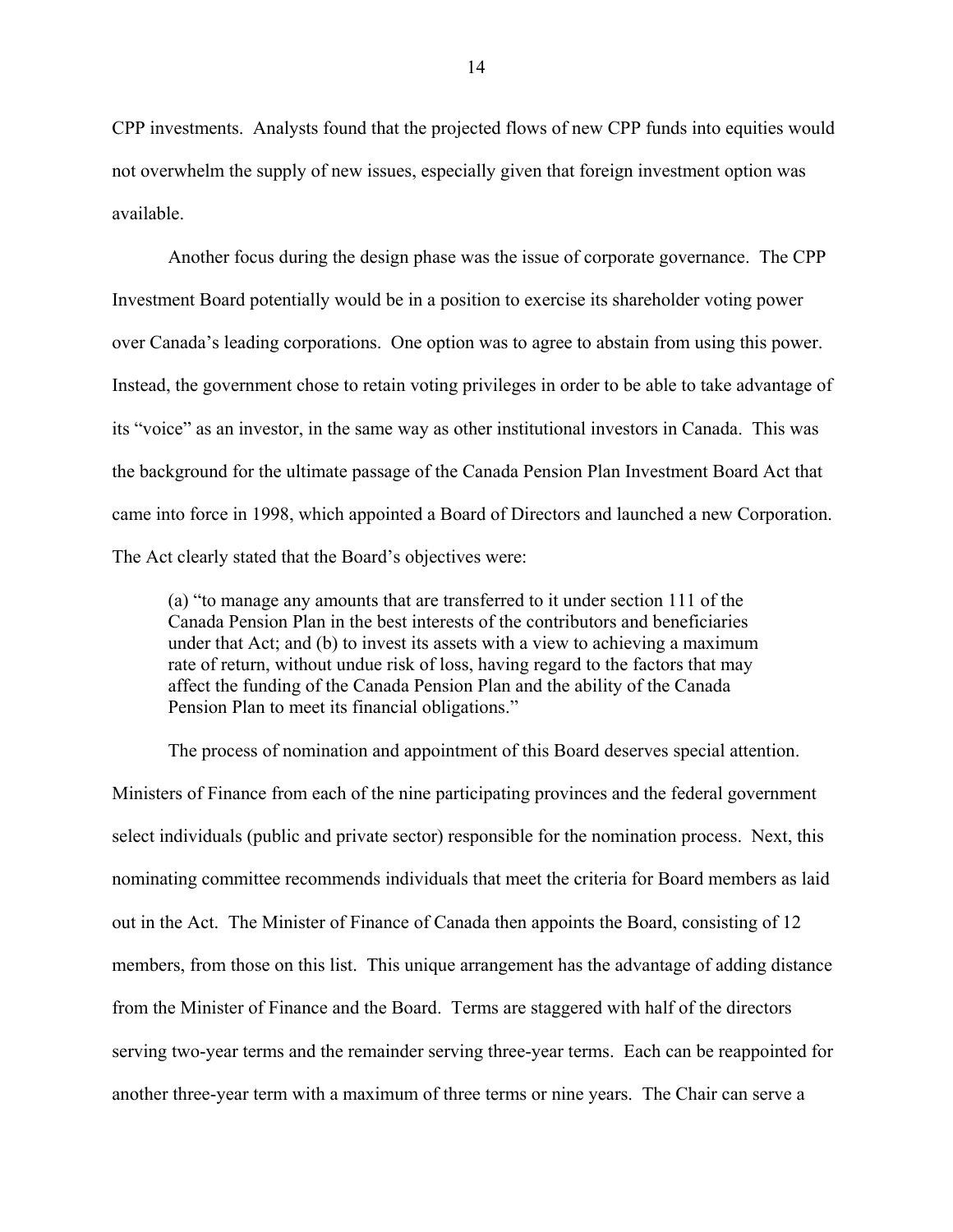fourth term. Members must agree to uphold a code of conduct and must disclose any potential conflicts of interest.

Reporting requirements include, (i) an annual independent audit,  $^{13}$  (ii) annual report, (iii) quarterly financial statements, (iv) and public meetings in each province at least once every two years. In addition, the Finance Minister is required to initiate a special examination of management practices at least once every six years.

The CPPIB's investment policy flows from its stated objective to increase the funding ratio for the CPP from eight to 20 percent by 2017. It also has made clear the target long term rate of return is four percent in real terms. In order to achieve these targets, and in light of the CPP's historical investment in provincial bonds, the Board decided to invest new funds exclusively in equities. All asset management is done through external managers.<sup>14</sup> Initially, domestic equity holdings were concentrated in index funds replicating the Toronto Stock Exchange index; foreign equity holdings similarly focused on S&P 500 and MSCI EAFE index funds. By 2002 however, the Board had shifted its asset mix in favor of private equity funds. On a commitment basis, these represented about 17 percent of total assets of the fund, but only three percent on the basis of actual investment. The Investment Statement from April 2002 shown in Table 2, includes minimum and maximum investment shares.

## *Table 2 here*

Between year end 1998 and the first quarter of 2002, the fund had accumulated around 14 billion Canadian dollars, or about 1.3 percent of GDP. First-year returns were tremendous, driven by passive equity investments during a period of rapid international equity appreciation. Regulations allowed for some active equity investment in 2000. The Board decided to reduce its exposure to one particular firm, having what was perceived to be an excessively high weight in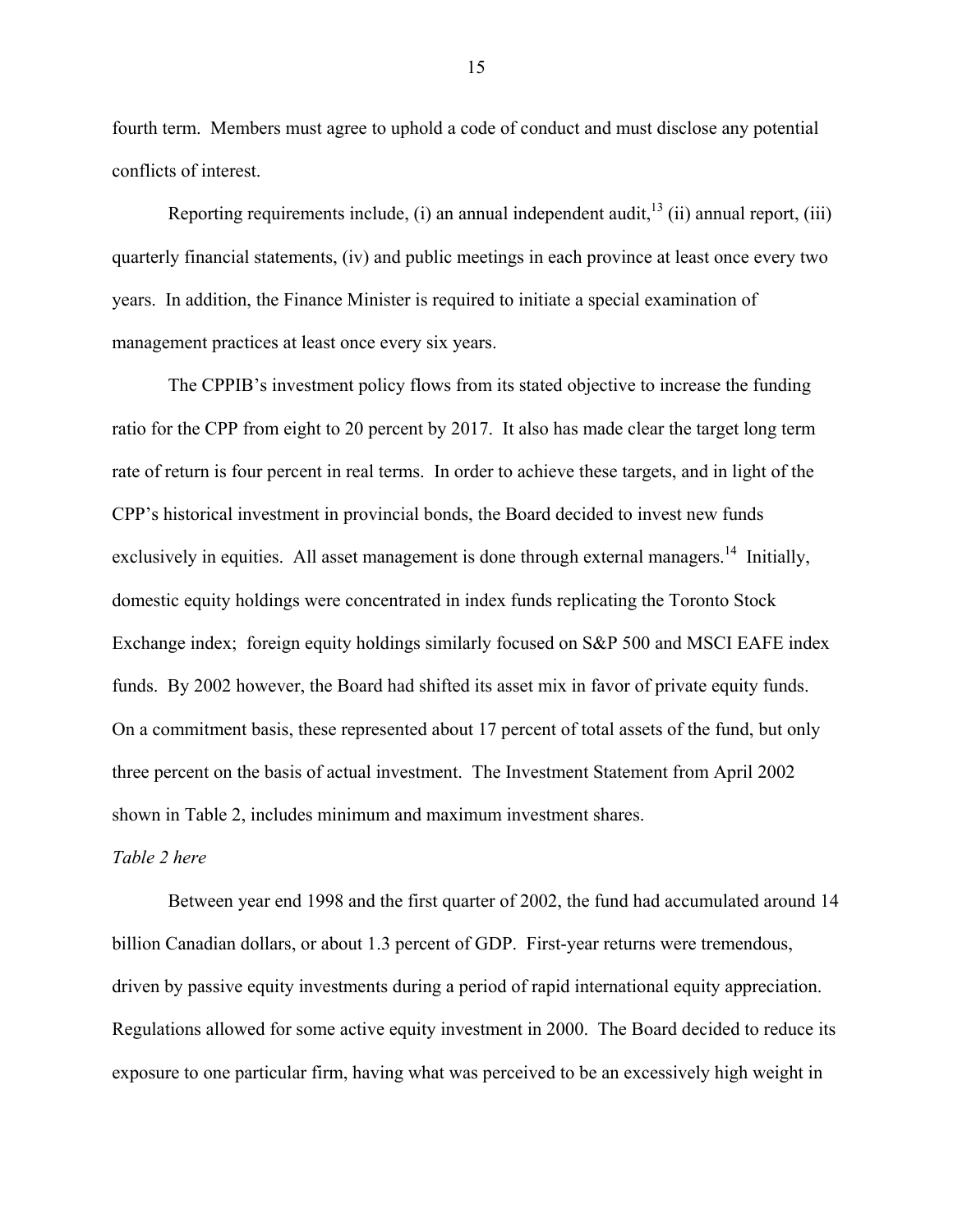the overall Canadian equity portfolio. This policy allowed the CPPIB to outperform the index, as this particular stock had declined precipitously by March 2001.<sup>15</sup> After 40 percent returns in 2000, the decline in global equity markets in 2001 led to a negative return of about nine percent for a cumulative annualized return of 14.8 percent. Administrative costs fell from 31 to 11 basis points between 2000 and 2001.

**Ireland's National Pension Reserve.** The Irish Pensions Board (IPB) issued a major pension policy report in May 1998, that recommended expanding voluntary private pension coverage through increased incentives, and an increase in the flat benefit which constituted Ireland's first pillar that had fallen over time relative to average income (IPB, 1998). To control future contribution rates as the country ages, and to reduce intergenerational transfers, the report recommended partial funding of the flat benefit. The projections suggested that the contribution rate with partial funding would have to increase from 4.84 to 6.24 per cent, while the no-funding scenario would require an increase to 9.25 per cent. The option of mandating private pension coverage towards the same objective was debated but ultimately rejected.

This new fund was to be set up with an independent managing body with statutory responsibility for investing solely for the purpose of maximizing returns; social investments were explicitly disallowed. In addition, the governing board was prohibited from investing in domestic government bonds, to avoid the temptation of increasing government consumption using a captive source of credit. In 1999, Minister of Finance Charlie McCreevy announced that the Government had extended the new funding strategy to public employees pensions as well. The combined package created a Social Welfare Pension Reserve Fund and a Public Service Pension Fund, into which budget surpluses totaling one percent of GDP were to be deposited annually through 2055. This contribution would not be discretionary and funding levels would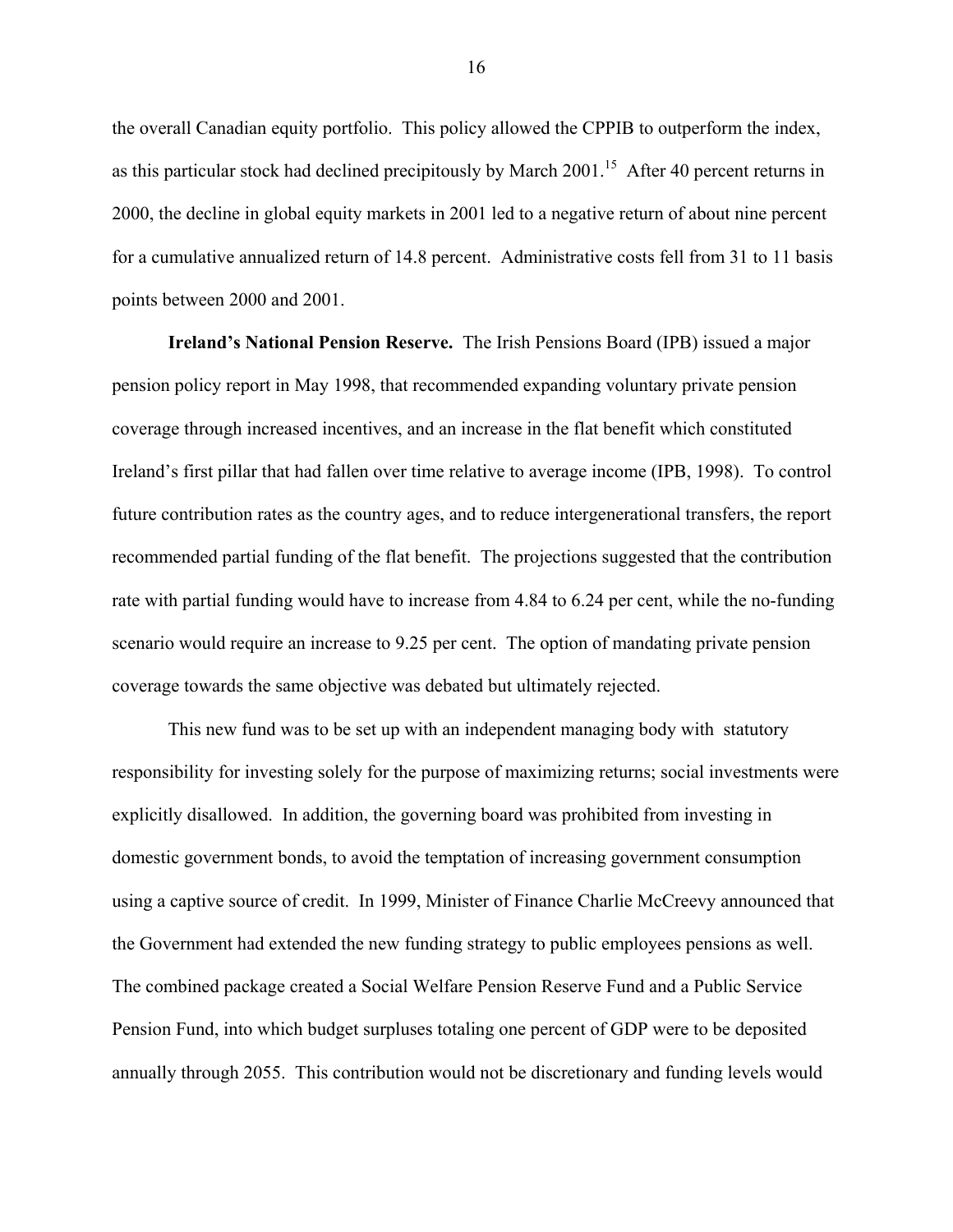be assessed periodically in actuarial reviews.

By 2001, the fund held approximately 7.5 billion Euros, or about 5.3 percent of Ireland's GDP.<sup>16</sup> The fund is controlled by a seven-member Commission independent from the national government, which works to maximize returns subject to a prudent level of risk. The initial investment policy adopted by the Commission was developed with the assistance of international consultants and is described in Table 3. The National Treasury Management Agency (NTMA) was designated as manager for the first 10 years, which in turn contracts out to private asset managers. Within this framework, the NTMA was seen as a manager of managers, on behalf of the Commission. The Commission did delegate the NTMA as the manager of the passive bond portfolio of the fund. So external managers manage about 85 percent of the total fund assets. The selection criteria for external managers were embedded in a tender process subject to certain EU directives. In a two-step process, 600 applications were initially received from 200 investment managers, with 93 percent coming from outside of Ireland. Subsequently, three candidates were selected from a short list where criteria were scored quantitatively with regard to specific asset classes. The NTMA is responsible for monitoring the asset managers against a predefined set of benchmark indices. They report to the Commission regularly on the results, and the Commission in turn provides an annual report to the Irish Houses of Parliament, the Committee of Public Accounts, and the public.

# *Table 3 here*

**Japan's National Pension Fund**. Japan's flat national pension (NP) and its earningsrelated employee pension (EP) insurance programs were originally intended to be fully funded from their inception in 1942. Benefits were subsequently raised and the funding ratio gradually declined, despite increased contribution rates. Even after a major reform in 1995 that reduced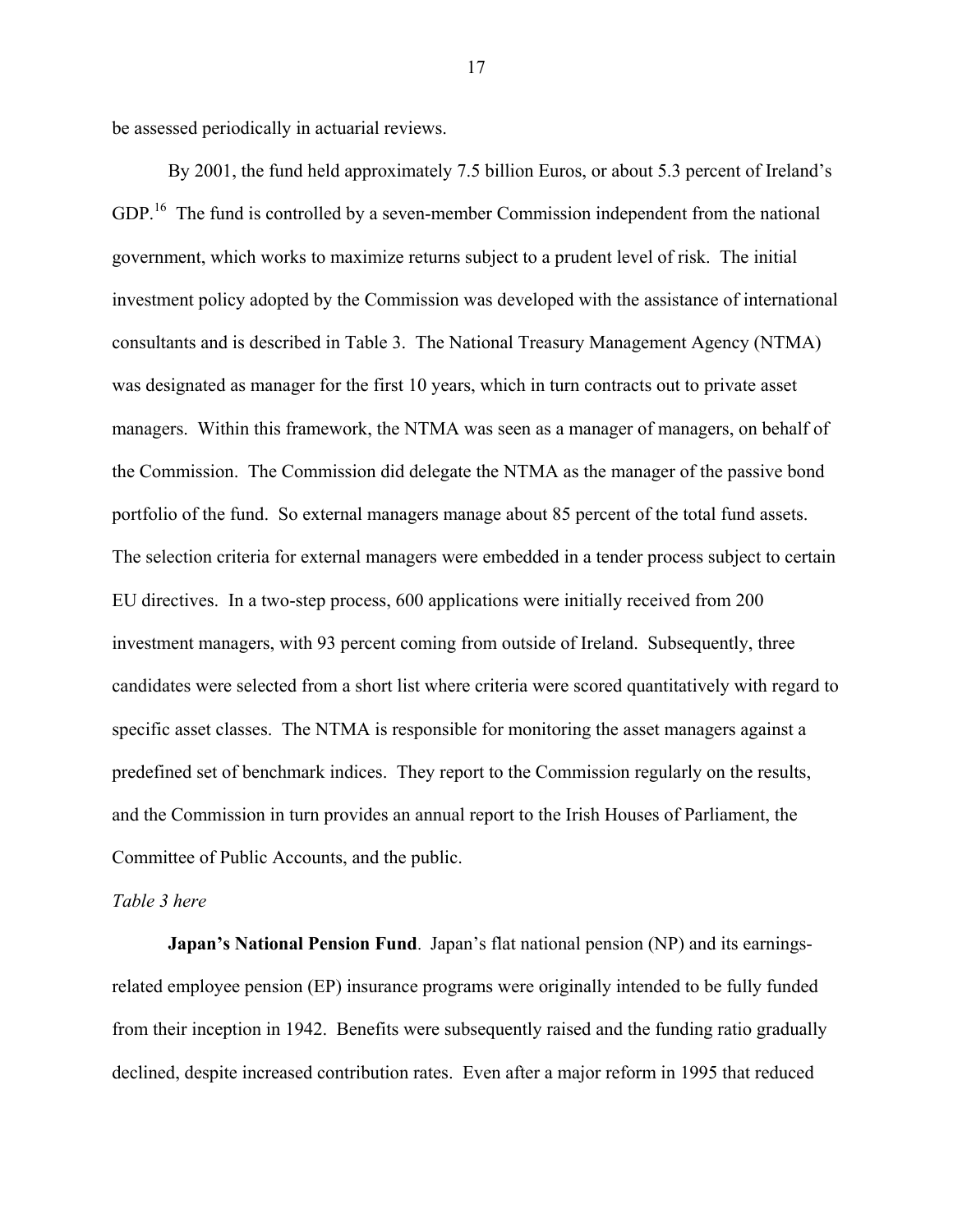future benefit levels, Japan's rapid demographic aging and reliance on public pensions has produced one of the largest unfunded pension liabilities in the world. Japan also has one of the largest public pension reserves in the world. Therefore, the reform legislation that became effective in 2001 sought to reduce liabilities by reducing the accrual rate, raising the normal retirement age, and shifting from wage to price indexation (Sakamoto, 2001). Another feature of the reform was to change the way public pension reserves are managed. In the past, a substantial portion of public pension assets was borrowed by the central government in the form of nonmarketable government bonds, and used to finance government projects. The rest of the money was invested in a combination of social projects (e.g., medical infrastructure, loans to members) and capital markets, some of which was managed by the 'Pension Welfare Service Public Corporation' (PWSPC). A large portion of the funds (along with Post Office savings) could be categorized as economically targeted investments. There is also a mandatory transfer from the pension plans to the Fiscal Investment and Loan Program (FILP), which in turn makes loans to public agencies, municipal groups and the central government. This allocation is determined during the formulation of the annual government budget.

The magnitudes involved are large. In March of 2000, assets of the NP and EP totaled about 34 percent of GDP. On the other hand, the liability to current workers and pensioners was estimated to be 160 percent of GDP, yielding a funding ratio of about 22 percent (Sakamoto, 2001).

Figure 1 shows the evolution of FILP investments since 1955. The accumulated loan portfolio was more than 80 percent of GDP in 2000, of which around one-quarter came from the pension system. Over time, and as the funds grew relative to the economy, the proportion allocated to supporting industry and providing infrastructure was reduced, in favor of housing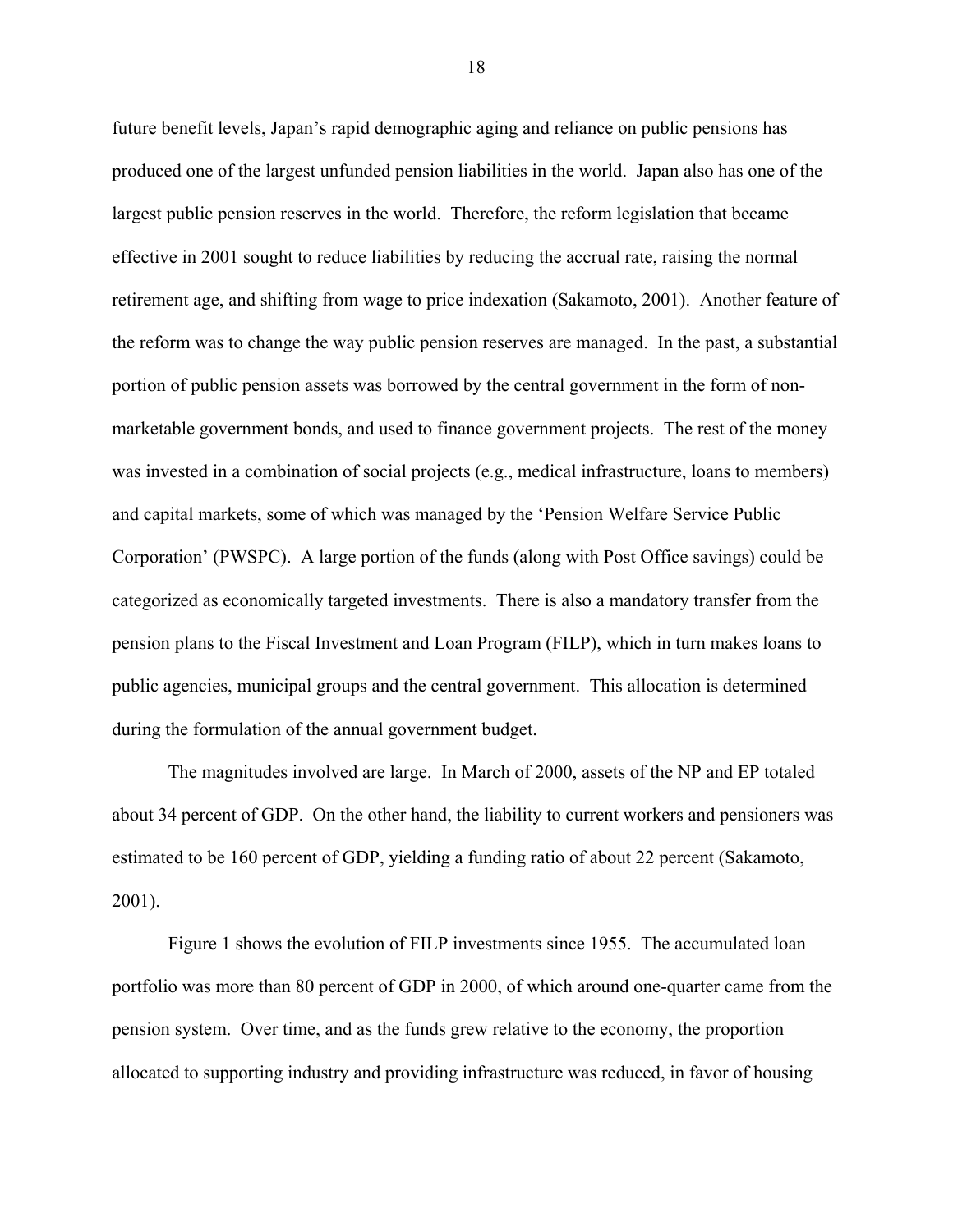and social welfare spending including loans for education. Subsidies to small- and mediumsized enterprises also increased over the period, representing almost one-fifth of FILP investments by 2000. Clearly, public pension assets in Japan were used as a way to achieve a variety of public policy objectives.

## *Figure 1 here*

Pension reserves were invested differently after 1986. The first change allowed the PWSPC to use trust banks and insurance companies to manage assets, and by 1995, the proportion of total pension reserves invested in something other than government loans has risen from one to 20 percent. Figure 2 shows how this 20 percent was allocated in 1998: about half was loaned back to the government through the purchase of bonds, about 40 percent was held in equities, and almost a quarter was held in foreign securities. The corresponding figures expressed as a share of the total assets of the public pension scheme are about eight percent in equities and four percent in foreign securities. In total, around 90 percent of Japanese pension assets are borrowed back by the government and used to finance public works projects and other programs.

# *Figure 2 here*

Not surprisingly, historical rates of return on these government projects proved to be quite low. Between 1970 and 1995, the return was slightly higher than the yield on one-year Treasury bills and almost two percentage points below the growth of income per capita (Iglesias and Palacios, 2002). Since pension liabilities tend to grow with wages, this differential alone accounts for significant erosion in the funding ratio. Demographic changes and increased benefits without corresponding increases in contribution rates explain most of the unfunded liability.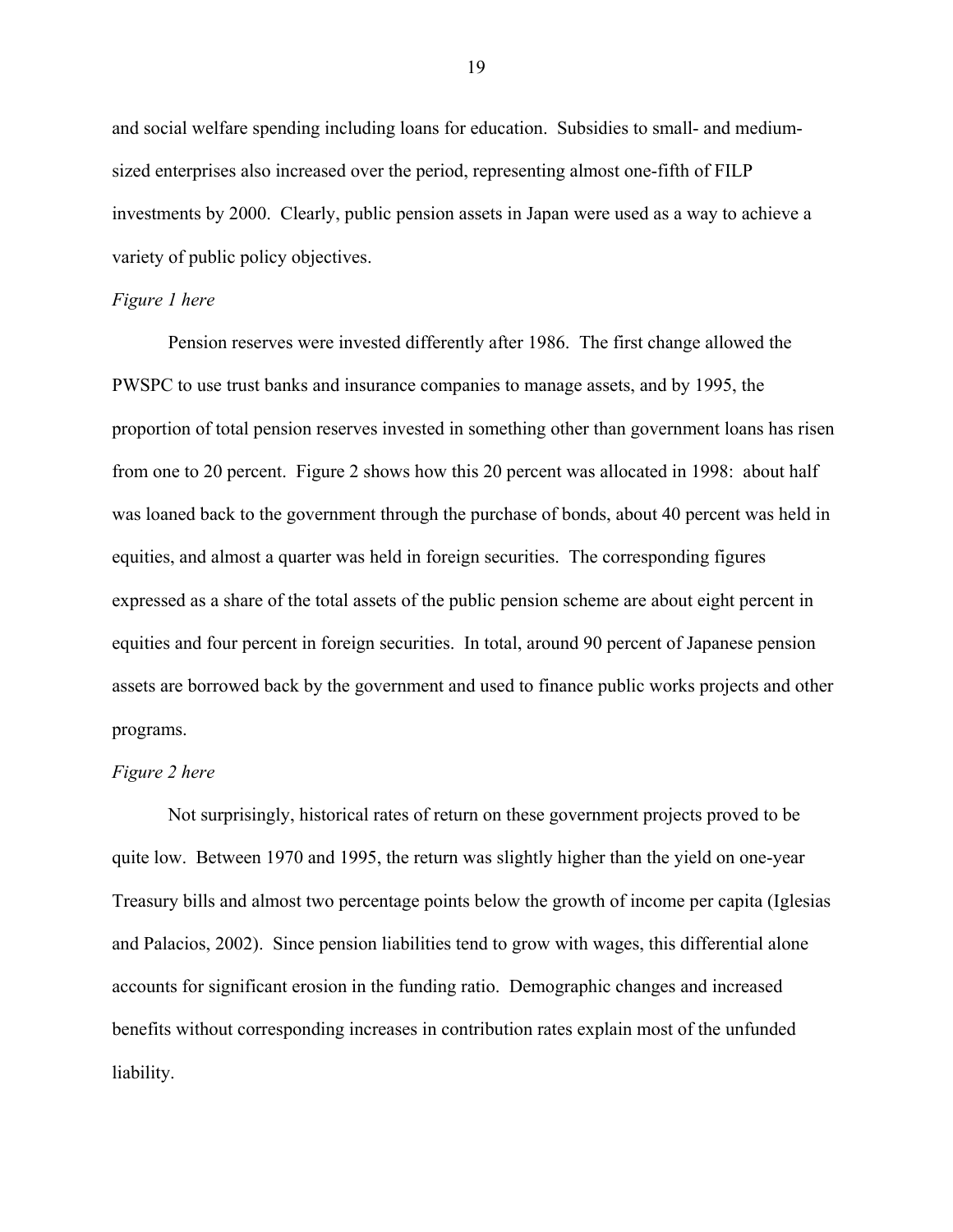The purpose of investing in private securities was to raise returns. At first glance, the strategy appears to have been successful. As shown in Figure 3, returns relative to Treasury bill rates have risen since 1995. Nevertheless, returns on Japanese investments from 1986 to 1997 yielded the same compound return as the government loan portion of the portfolio, but with a much higher level of volatility. This was due to the stagnation in the domestic equity market during the 1990s, coupled with limited international diversification. The apparent improvement by the end of the period was due to the recent collapse in short term interest rates, a temporary effect due to a policy of holding bonds to redemption.<sup>[17](#page-54-13)</sup>

### *Figure 3 here*

Besides poor historical performance as a motivation for moving away from the old investment regime, Japanese economists have also complained that many public projects financed by pension savings have been wasteful and unproductive. The erosion of the bureaucratic dominance of the Ministry of Finance in the wake of the East Asian financial crisis in the late 1990s may have also created space for a shift in control of the massive fund. So, while improving investment performance was a stated objective, the nature of the final reform suggest that there were other factors at work especially in light of the difficult choices facing the government on the liability side.

 Since its inception, the Ministry of Finance effectively controlled public pension reserves in Japan. This changed in 2001, when the Minister of Health, Labor, and Welfare (MOHLW) became responsible for the funds. At the same time, a new governance arrangement was created whereby the MOHLW determined asset allocation in consultation with experts from a Subcommittee for Fund Management, themselves appointed by the same Minister. The management of the fund is now delegated to a three-person board known as the Government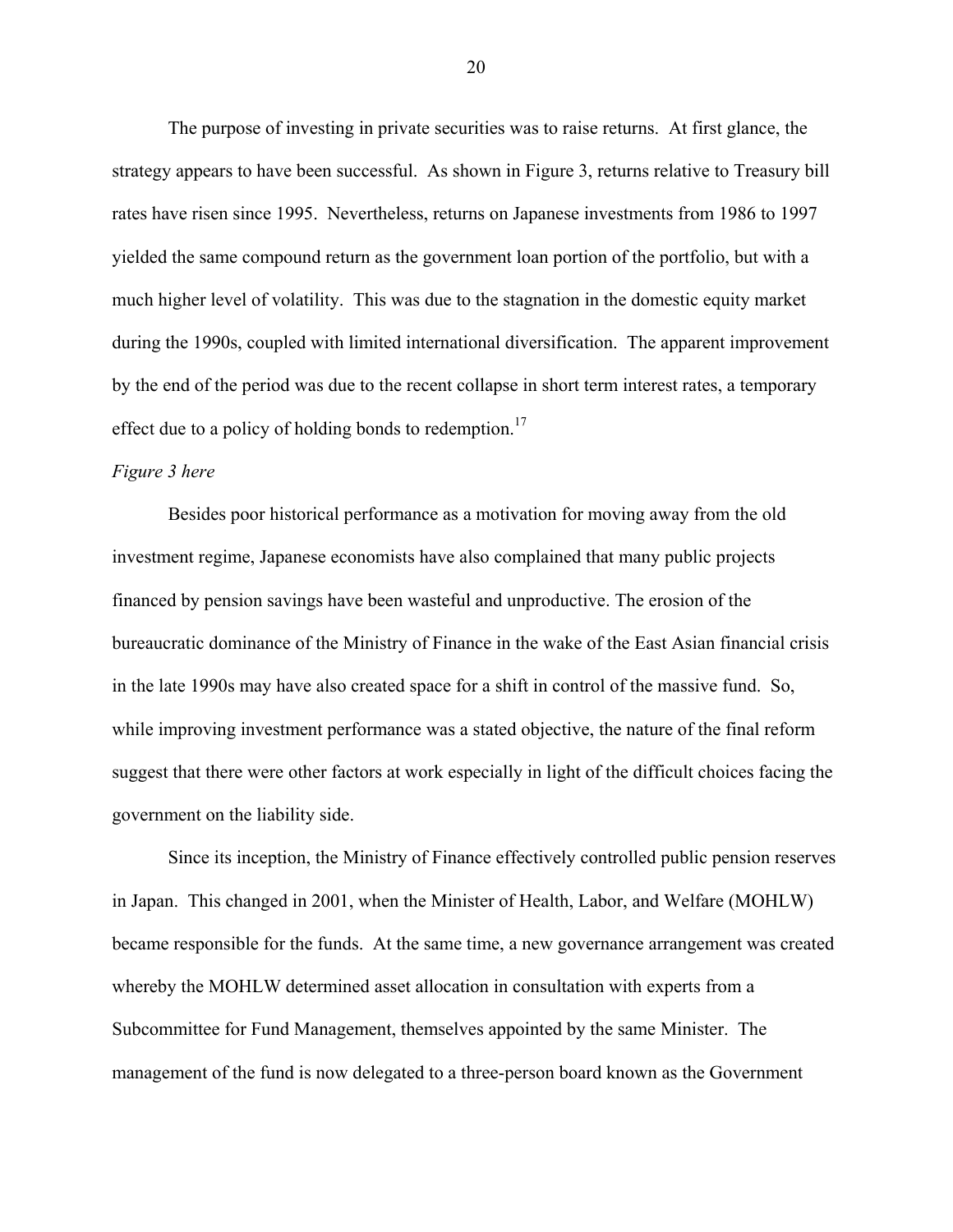Pension Investment Fund (GIPF).<sup>18</sup> The Chairperson is appointed by the MOHLW who selects the two other Board members, subject to the approval of the MOHLW. The Minister sets the overall asset allocation. As part of the process of formulating investment policy, several restrictions and transition arrangements have been adopted. First, holdings of domestic bonds must be greater than foreign bonds. Second, foreign equities must represent less than two-thirds of domestic equity investments. Third, holdings in foreign stocks must be greater than foreign bonds. During a transition period of seven years, the old loans made through the FILP will be repaid to the pension reserves.<sup>[19](#page-54-13)</sup>

The investment process is implemented by the GPIF, whose Board may consult with a special committee of investment experts in setting its detailed investment plans. The Board is responsible for selecting custodians and asset managers and monitoring the performance of external firms based on stated and objective criteria. Contracts with external agents are reviewed every five years. All investments other than domestic bonds are managed externally. The GPIF also sets the explicit guidelines for internal management of the domestic bond portfolio. All shareholder voting rights are transferred to the external managers. The GIPF Board must present independently audited investment results to the MOHLW who in turn must disclose this to the Social Security Council, the Diet, and the general public, as part of its supervisory function. Independently audited financial statements and the auditor's report must be published annually.

**New Zealand's Superannuation Fund**. New Zealand is the only OECD country that does not force workers to contribute to a publicly-mandated pension scheme. Instead, there is a general revenue- financed, universal flat benefit provided to every citizen with 10 years of residency since age 20, upon reaching age  $65<sup>20</sup>$ . The Government has projected that spending on this program will rise from the current four percent of GDP to nine percent in the next 50 years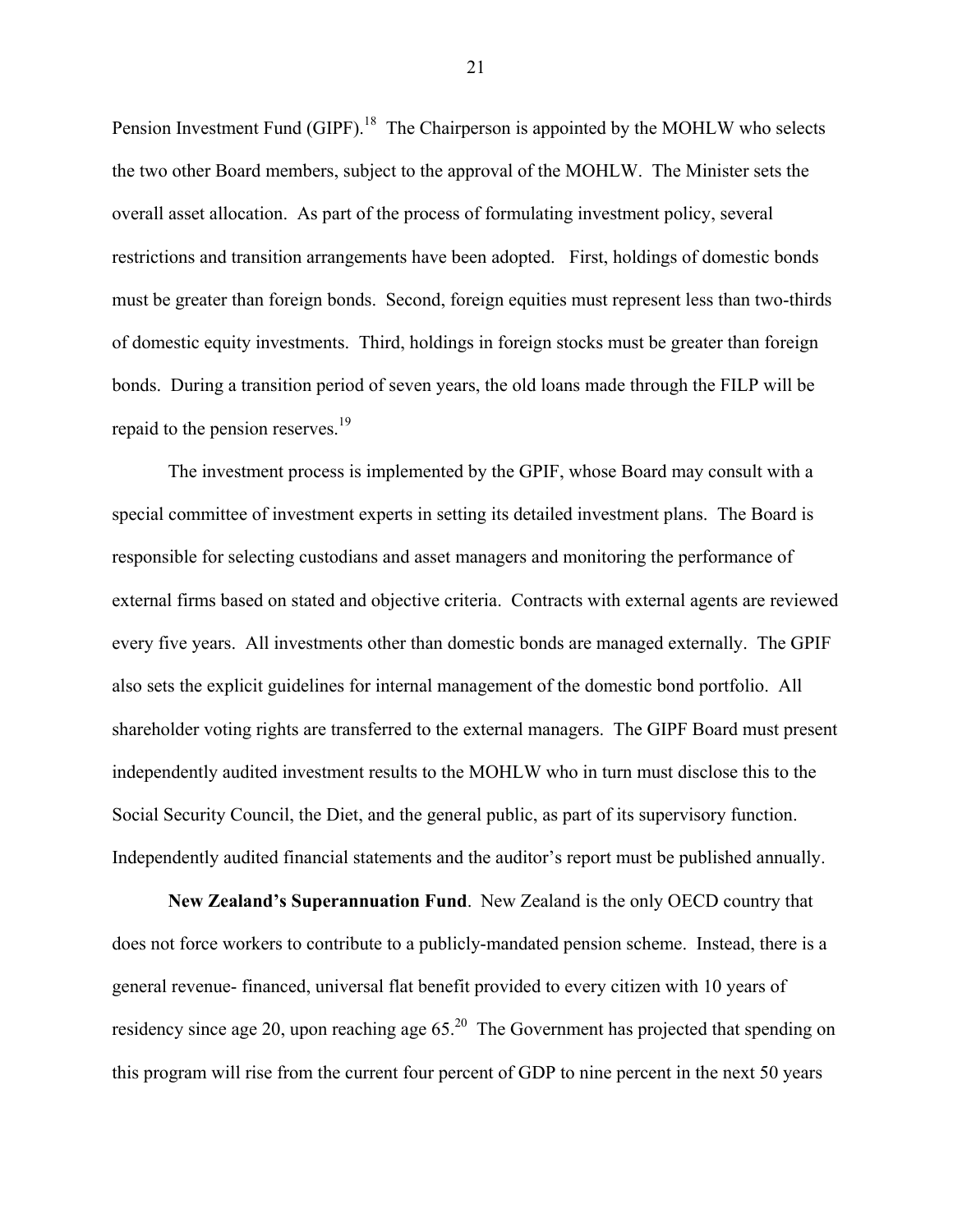due to population aging.

In 2001, the government instituted a new funding effort by setting aside funds over a 40 year period. The Ministry of Finance stated the issue clearly (Government of New Zealand, 2000):

"New Zealand's population is ageing. We need to start preparing now for the impending bulge in the cost of New Zealand Superannuation (NZS) that will accompany this trend. By setting aside some Crown resources toward retirement income now, while we can afford it, we will be able to smooth out the cost over time." $^{21}$  $^{21}$  $^{21}$ 

Initially, the plan was resisted by the two main opposition parties, the Greens and the New Zealand First or National party. The Nationals favored tax cuts in the short run and insisted on keeping open the long-term option of moving to a system of individual funded accounts. The Government opposed individual accounts, arguing that lower-income workers and those with partial careers would not benefit equally, and that costs of administration could be high. The Green party held that the scheme was affordable on a pay-as-you-go basis because expenditures on children would be lower in light of population trends. It was also concerned about investment policy and argued that criteria include social or ethical investment. Some Parliamentarians argued that it made less sense to fund than to reduce the size of the national debt (Cullen, 2001).

After a heated debate, the Superannuation Act passed in 2001 with some compromises, including the inclusion of an investment criterion to deal with ethical investment and a provision allowing for future consideration of the conversion of the Superannuation fund into individual accounts. The New Zealand Superannuation Fund has several unique and innovative features. The first relates to the partial funding target, which is specified indirectly through a formula that determines the annual contribution from the budget. The formula is designed to generate a flow of annual contributions sufficient to meet the cost of the program over the subsequent 40 years,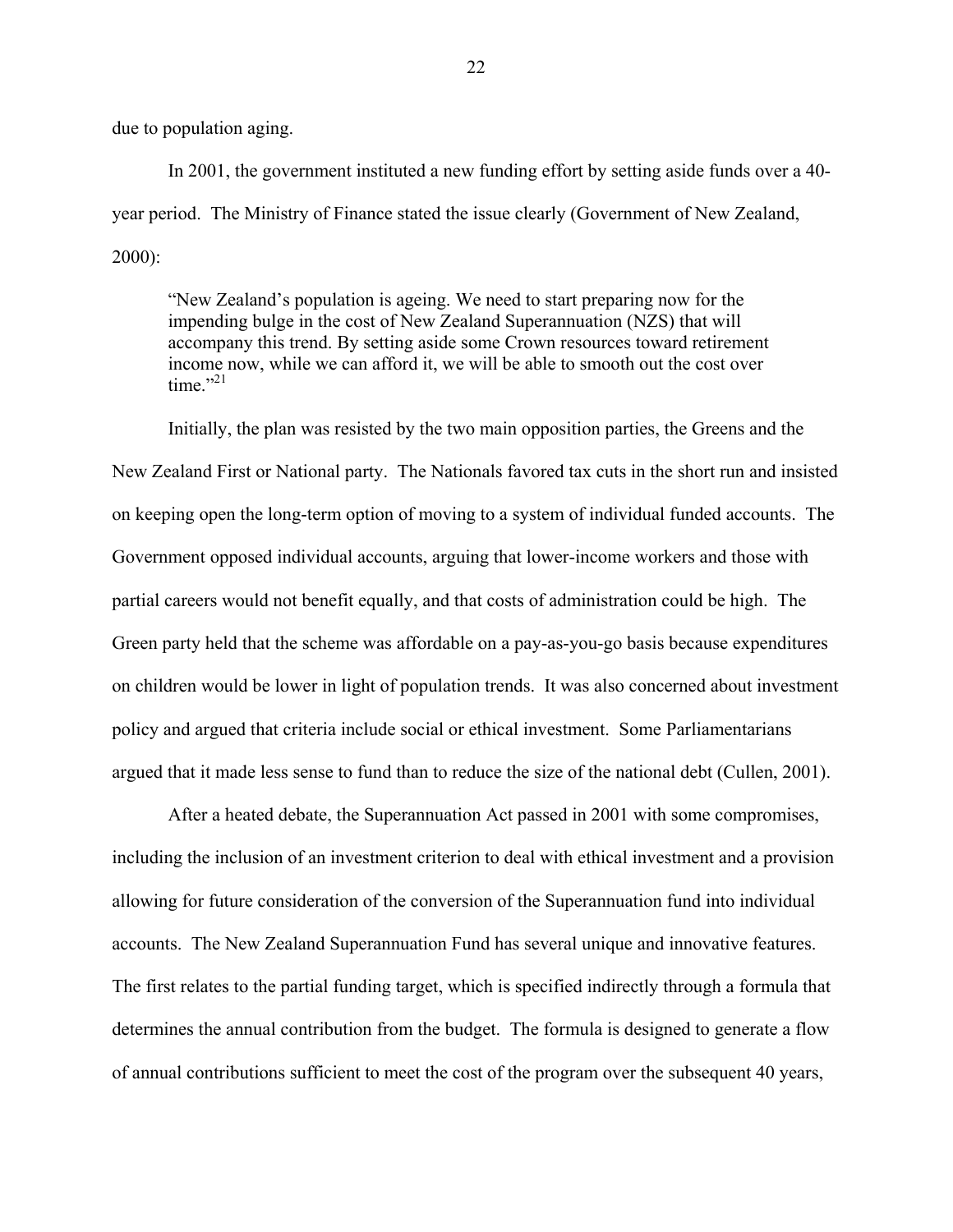subject to revised annual estimates. Withdrawals from the Fund are expressly forbidden until  $2020<sup>22</sup>$  According to one study, the baseline scenario is for the Superannuation Fund to grow to around six percent of GDP by the year 2020 (McCulloch and Frances, 2001).

Governance of the NZSF is entrusted to a public corporation known as the 'Guardians of New Zealand Superannuation Fund'. It is run by a Board responsible for investing the Fund "on a prudent, commercial basis…". Moreover, the Board is held to three standards:

- (a) "best practice portfolio management
- (b) maximizing return without undue risk to the Fund as a whole; and
- (c) avoiding prejudice to New Zealand's reputation as a responsible member of the world community."

The 5-7 members of the Board are first nominated by a committee. Established by the Minister of Finance, it must include at least four persons with "proven skills or relevant work experience that will enable them to identify candidates for appointment to the Board who are suitably qualified." The nominations are then considered by the Minister who must then consult with political parties in Parliament before he finally recommends to the Governor-General that the appointments be made. $^{23}$  $^{23}$  $^{23}$ 

Once the appointments are made, the term of each Board member is limited to five years, unless he or she is reappointed. The Minister may remove any member from office for any reason that the Minister finds appropriate. Members must adhere to codes of conduct as laid down by the Minister and must generally behave in an honest and ethical manner", they must report any conflicts of interest as soon as possible. Liability of members as regards civil lawsuits and successfully defended criminal actions is indemnified and such costs fall on the Budget. For the purposes of the indemnification, members are never personally held liable provided the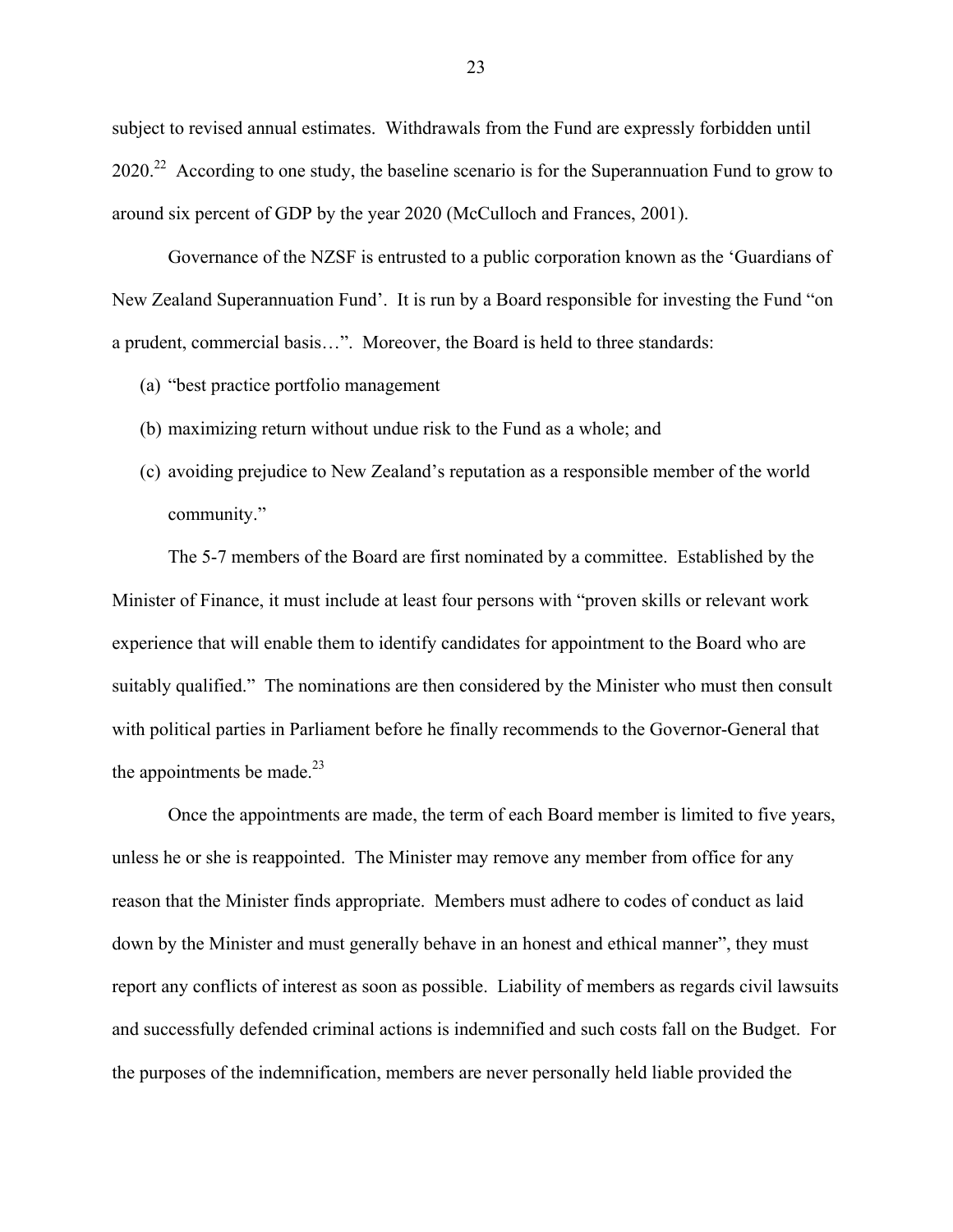member acted in "good faith". The Minister is further empowered to 'give directions' to the Guardians in writing, in a document that must be presented to the House of Representatives and published in the official gazette. The Guardians are obliged to take it into advisement and tell the Minister how they propose to respond, to be documented in the Annual Report.

The Board lays out an investment policy and reviews it annually. The Act does not set maxima or minima or impose any other limits or mandates. The Board may appoint one or more external agents to manage the investments, as well as a custodian. Performance reviews are required as soon as possible after July 2003 and then again at a maximum of five-year intervals. These reviews are performed by an independent firm or person appointed by the Minister. Following the review, the Minister presents a report to the House of Representatives.

**Sweden's National Pension Fund**. A key aspect of the Swedish pension reform of 1999 was the introduction of 'notional accounts', which are unfunded individual accounts where contributions equivalent to 16 percent of wage are credited to members and accumulated with interest until retirement (Disney, 1999). The notional interest rate is set equal to the average growth of incomes and the notional balance is finally converted into an indexed annuity, although during low or negative growth periods, real benefits may be reduced. The concept has since been adopted in several other countries including Latvia, Poland, and Italy. There is also a new funded component in the Swedish pension system. The contribution to this 'second pillar' or Premium Savings Fund is 2.5 percent of payroll, with assets privately managed by asset managers selected by members from among dozens of mutual fund options. In order to control costs, recordkeeping and information flows are centralized and transactions are executed in blocks rather than at the retail level. There are also complicated caps on fees charged by the mutual funds.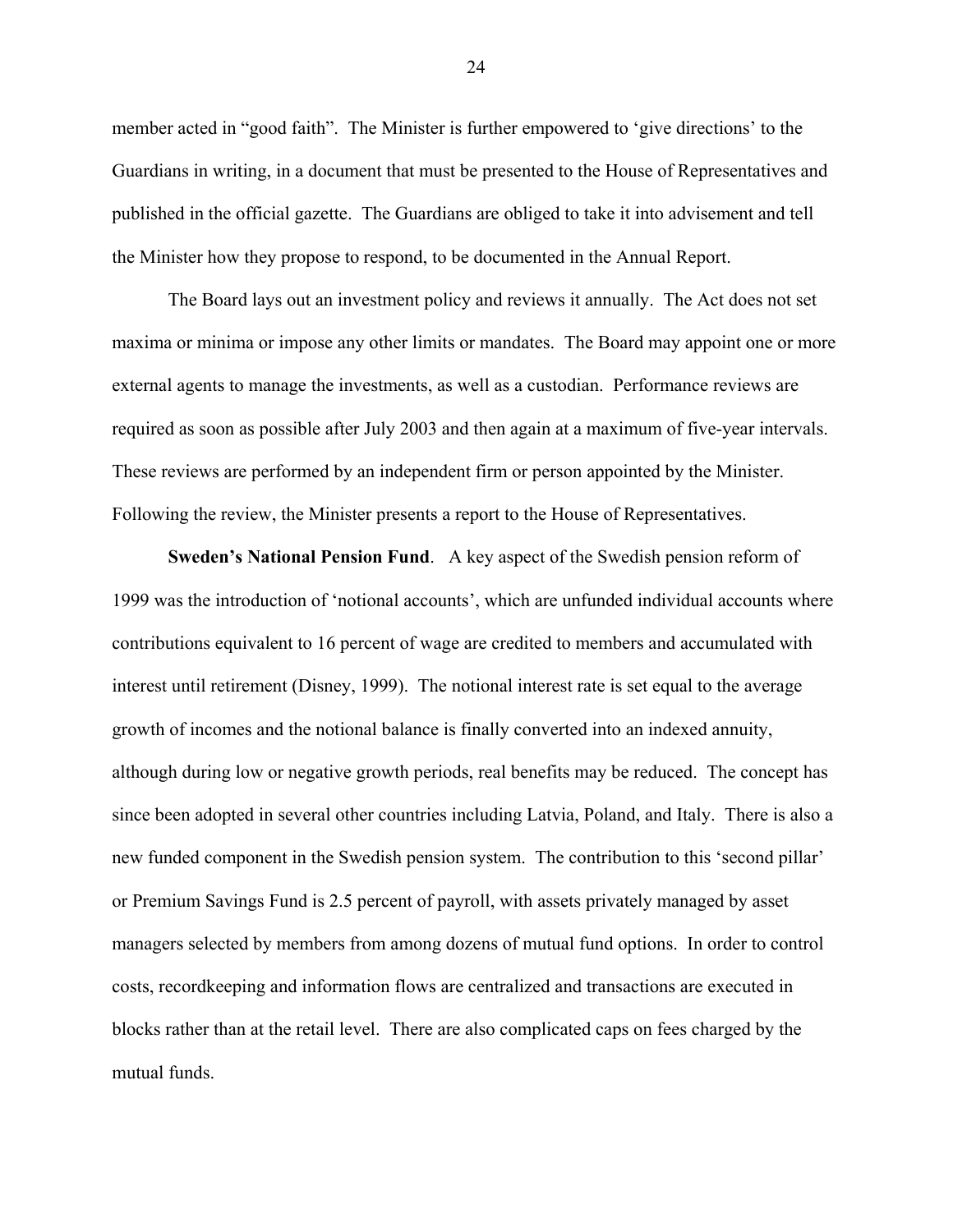Sweden also instituted another pension change that has received less attention, namely, the reform of management of public pension reserves. This reform entailed the conversion of five existing funds into four new entities with different governance rules and investment policies.[24](#page-54-16) After a transfer from the old reserves back to the central government, the remaining stock of reserves to be distributed between the four funds was equivalent to around 23 percent of GDP.

Prior to the reform, different statutory restrictions on investments applied to the separate funds. These limits prohibited investment in equities in the first three funds and limited foreign securities to less than 10 percent of assets in all five funds. Actual domestic and foreign equity holdings represented 23 and nine percent of total assets, respectively. Fixed income instruments, including government bonds, mortgage and other bonds represented 60 percent of the portfolio. The rest was in real estate, direct loans, and cash. The average annual compounded return between 1961 and 1995 was 2.1 percent, compared to 0.9 and 2.5 percent on short-term bank deposits and income growth respectively (Iglesias and Palacios, 2000). The reform created four funds of equal size. Each fund now has a board consisting of nine members, two of which are nominated by employers and two by employee organizations. Criteria for appointment exist but are vague and would appear to allow for much flexibility; members are chosen based on "competence to promote the management of the fund".

Investment restrictions on these new funds are significantly less onerous than those in the old regime. The objective was stated in terms of maximizing return subject to stated risk tolerances in the best interest of members. Two important constraints on investment policy are a 30 percent minimum required allocation to fixed income instruments with high ratings (low credit risk), and a 40 percent foreign currency exposure rule for investments outside Sweden.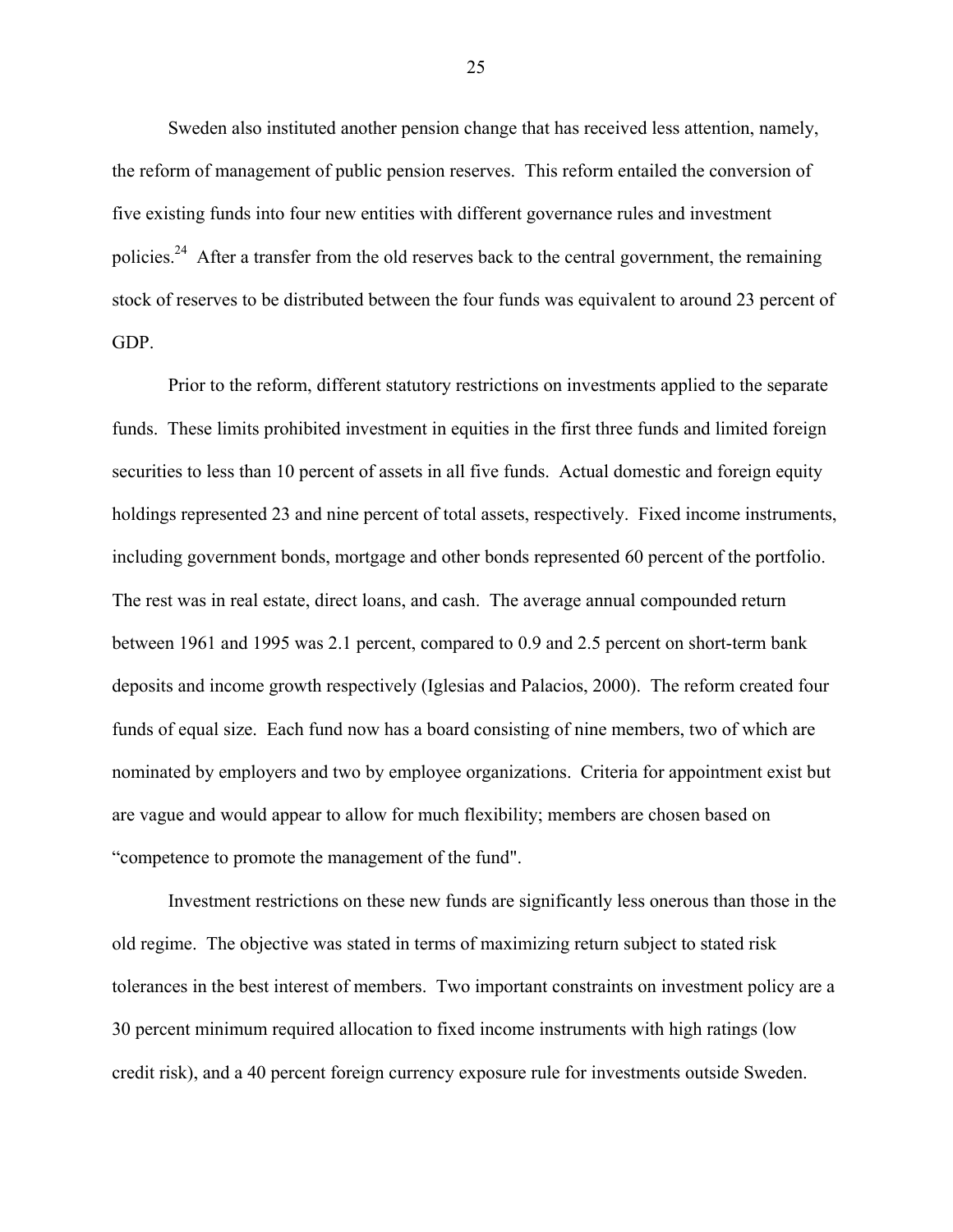This limit does not apply to investments where currency risk is hedged. Finally, up to five percent of the fund can be invested in unlisted securities.

The law further states that "there shall be no industrial or economic policy goals in the management of the funds"; nevertheless, it also stipulates that investment policy should state how environmental and ethical considerations were taken into account albeit "…without relinquishing the overall goal of high return on capital" (Government of Sweden, 2001). In order to prevent these funds from becoming too important in the Swedish stock market, a maximum of two percent of the market value of a Swedish firm can be held by any of the four funds. In addition, voting rights are limited to 10 percent in listed companies and 30 percent in unlisted venture capital firms. Table 4 provides data on the "reference portfolios". While there is some variation, the tendency is to invest about 40 percent in fixed income instruments and 50-60 percent in equities. Of the latter, between 60 and 80 percent are foreign securities.

# *Table 4 here*

With regard to the investment process, the new Swedish systems sets measurable targets with clear time limits for the purpose of monitoring performance. It also requires that a minimum of 10 percent of assets be managed externally. One fund, AP 2, contracted out management of 75 percent of the portfolio, but intends to reduce this significantly. Another, AP 3, contracted out about 25 percent of its asset management activities. The funds produce reports that are audited and available to the public. As public agencies, they are subject to Sweden's 'open government policy act' which demands a high level of transparency. The Ministry of Finance sends an annual letter to the parliament reporting fund performance, drawing on international investment consultants.

Finally, it is interesting to note that explicit attention was given to the impact on the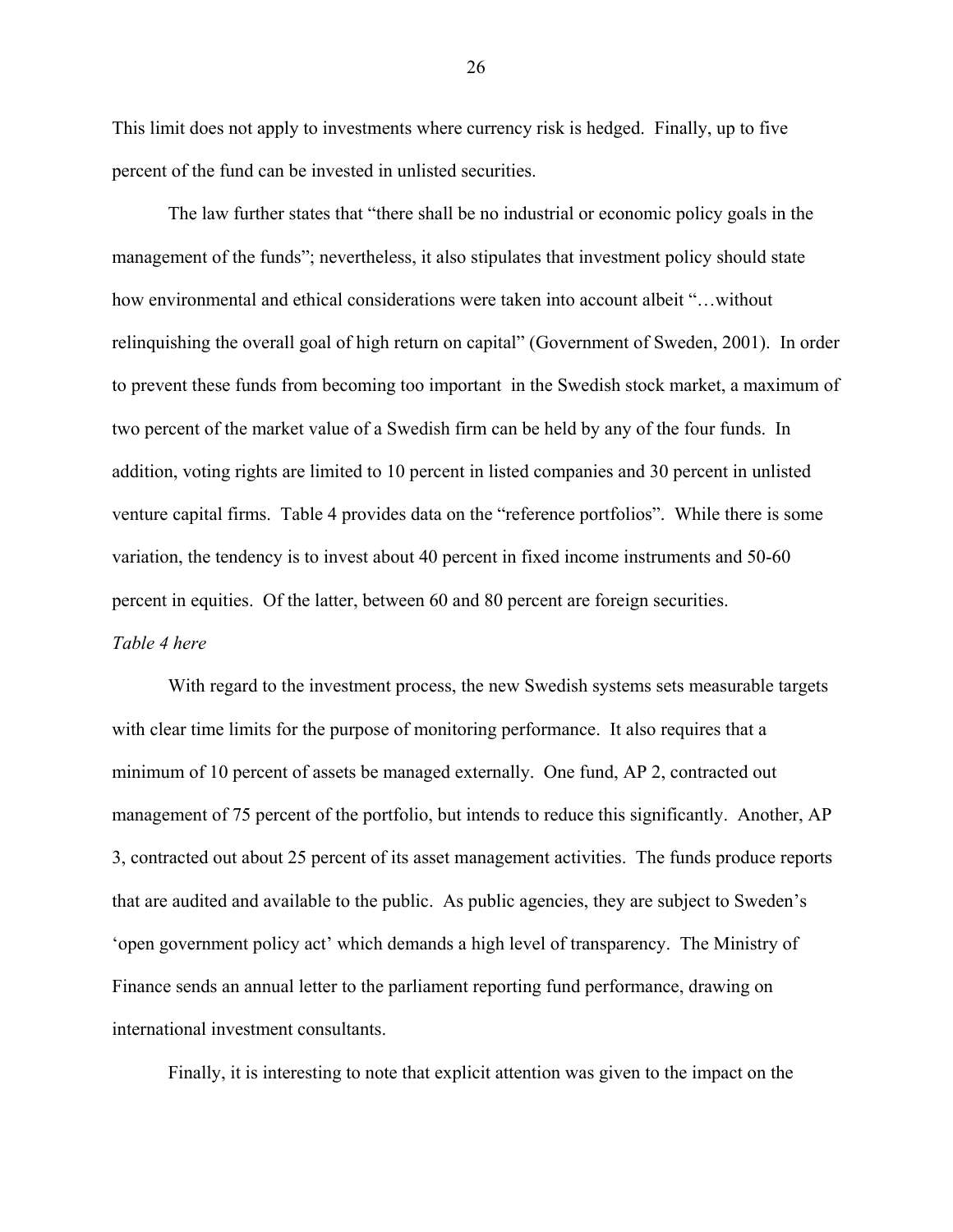Swedish economy anticipated from these changes, and provisions were made to mitigate them. In particular, the Government recognized public finance concerns over the shift out of government bonds, as well as the potential impact on capital markets through the potential increase in demand for Swedish shares. Phasing in higher limits on foreign securities – starting at five percent and increasing steadily to 40 percent for unhedged investments – was justified by concerns about pressure on the exchange rate.

**Comparing the Initiatives**. [25](#page-54-17) Across the five country experiences documented here, three have long experiences with funding their public pension systems, so their reforms sought to improve on past performance. Two of the three – Japan and Sweden – had very high levels of unfunded pension liabilities relative to national income. Both also had very large reserves before the reform, while Canada had a moderate level. Ireland and New Zealand did not have public pension reserves before these initiatives.

Table 5 summarizes the key indicators and reveals large variation in the magnitudes involved, in both absolute and relative terms. Combined assets of the Swedish funds are by far the largest of the five countries relative to the size of the economy. The smallest fund by this measure is the incipient Superannuation fund in New Zealand. In absolute terms (in US \$), the massive reserves in Japan subject to the new management system are by far the largest, at over \$200 billion, projected to reach \$1.2 trillion by 2008. The Swedish funds hold almost \$50 billion, followed by Canada and Ireland at \$9 and \$7 billion respectively. New Zealand's initial contribution to the fund in 2001 comes only to about \$250 million. The costs of administering the funds range from about 12 to 20 basis points in the four countries where data are available. *Table 5 here* 

Tables 6 and 7 summarize key features of the country experiences regarding governance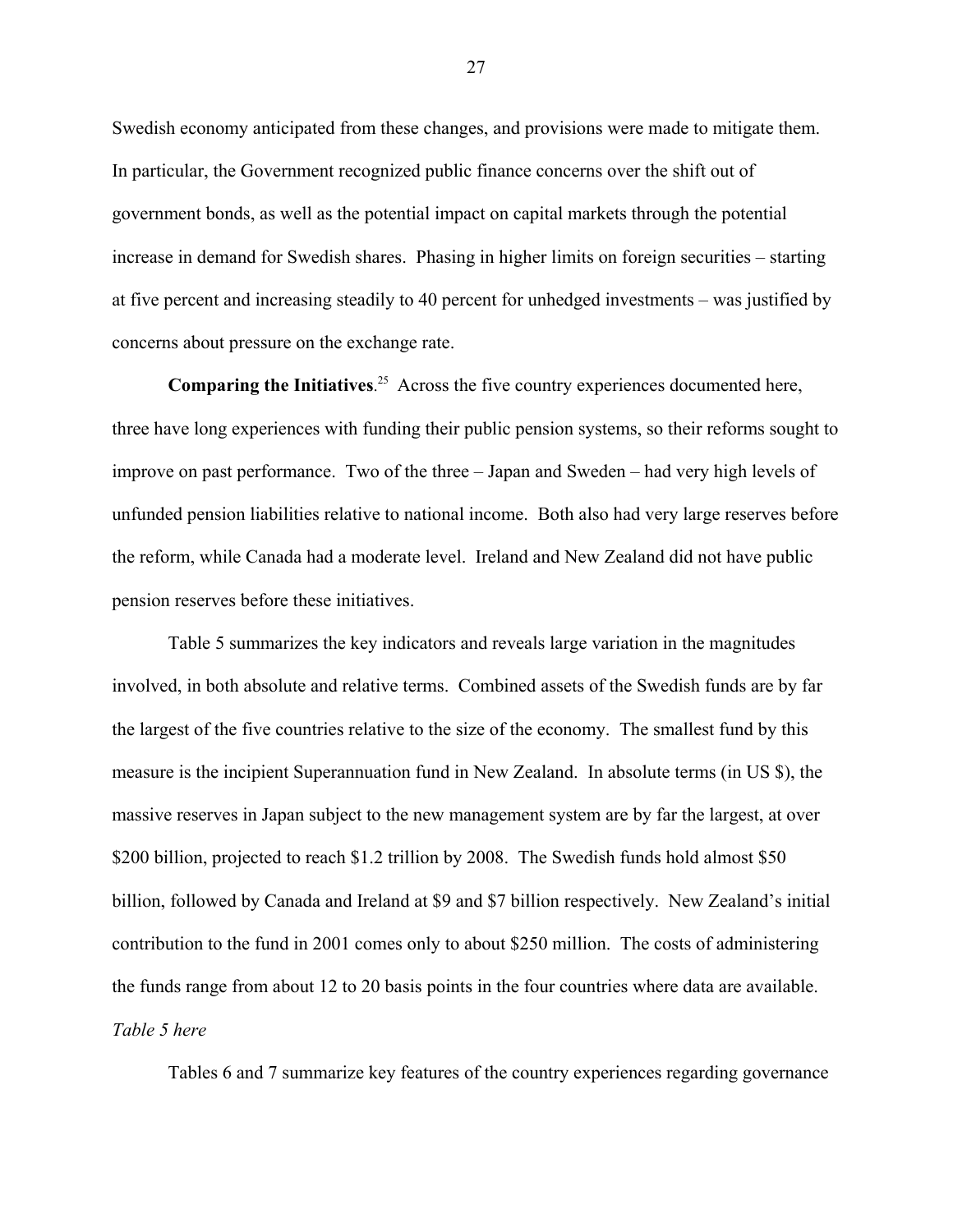and investment policy. Some important similarities and differences can be observed. With the exception of Japan, there was an attempt to create some distance between government bureaucrats or line ministries and the pension fund. In Canada, this was done by appointing a nominating committee that is not under the direct supervision of the Minister of Finance who ultimately appoints the board of directors. The situation is similar in New Zealand, where a nominating committee made up of private sector and professionals with relevant background submits candidates to the Governor-general. No such buffer exists in the case of Ireland, although board members must have the requisite professional background for the position. In Sweden, the Government must choose four of the nine board members from among the individuals nominated by employer and employee organizations. Again, there is a requirement that members should have relevant experience and background. Not included in the table is the fact that the Swedish system incorporates a unique feature of limited competition by distributing reserves among four separate funds.

#### *Tables 6 and 7 here*

The investment policy options available to each Board (and in Japan, to the MOHLW), are subject to quantitative restrictions in each country, except for New Zealand. The Irish reserve fund cannot be invested in domestic government bonds, while 30 percent of the portfolio in Sweden's AP funds must be in government bonds. Canada's main restriction is on foreign securities that cannot be more than 30 percent of the portfolio; this rule applies to private pension funds as well. The limits in Japan focus on the ratio of domestic to foreign securities and are more restrictive than the other countries in this regard. They are not statutory but rather have been determined by the Minister in the process of determining the long-term investment policy. Sweden also restricts foreign, unhedged investments to 40 percent.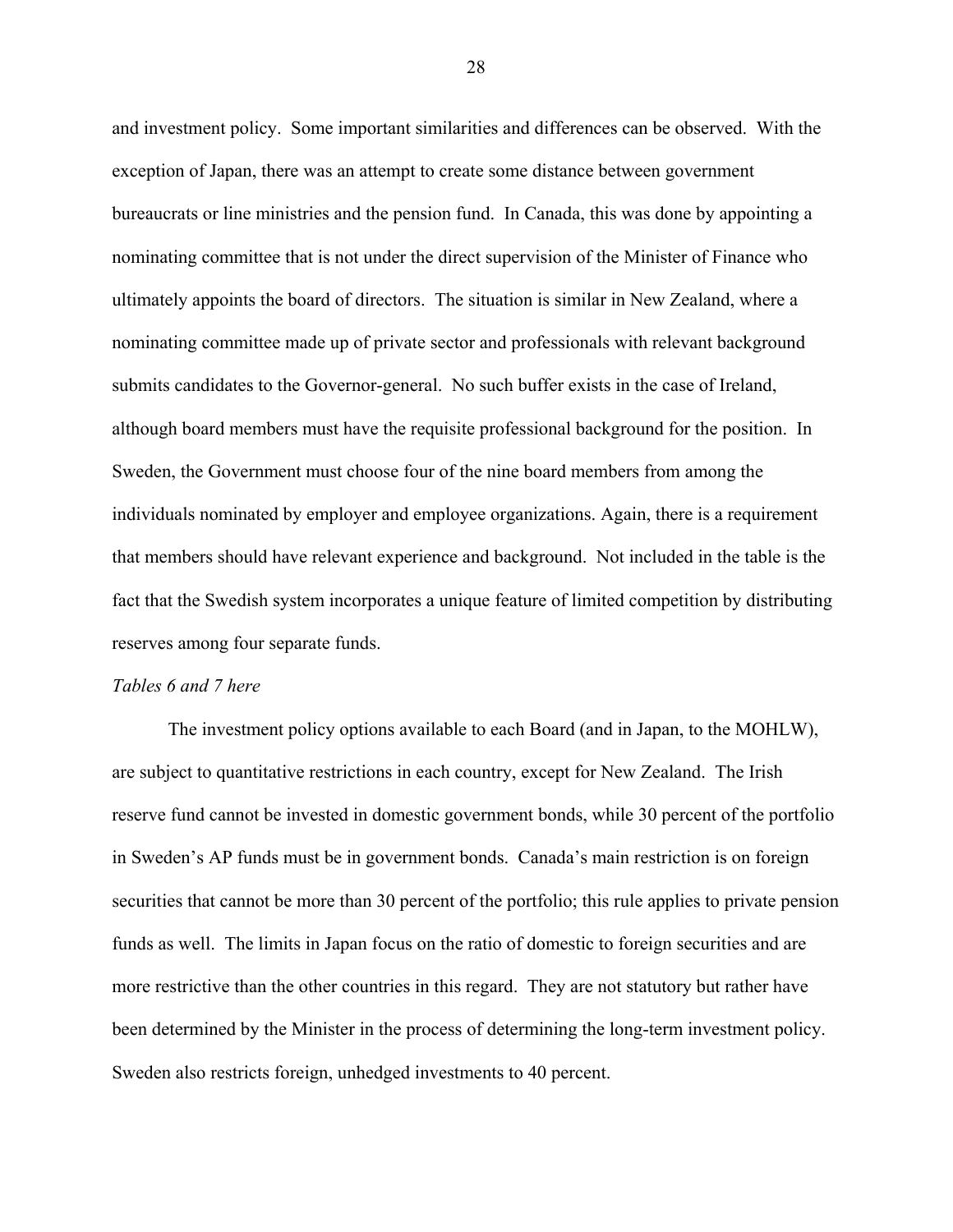Transition arrangements were necessary in the three countries that already had funds invested. Canada allowed a gradual weaning of the provinces off the automatic demand that the CPP reserves had provided, while Japan gave the FILP seven years to unwind the old loan program that had financed public works for many years. The GPIF is required however, to continue to underwrite FILP bonds. Sweden included measures that would make the shift out of mortgage bonds more gradual and limited foreign securities in the initial years after the reform in order to avoid pressure on their currency.

#### **The Feasibility of Successful Centralized Funding**

In each of the cases reviewed here, the decision to establish or reform a public pension system was preceded by a national debate. In that context, mandated individual account pensions were rejected in favor of centralized funding; operating on a strictly pay-as-you-go basis was also rejected. The underlying premise of the policy choice in each case was that, in each case that with the right safeguards in place, public pension plans could avoid the pitfalls of political pressure and perform at least as well as private plans. Whether public plans will be managed effectively in the future is a crucial question. There are at least 60 countries with public pension reserves equivalent to more than one percent of national income (see the Appendix). Globally, pension assets under public management are estimated at more than onequarter of world GDP, although this impressive figure is driven primarily by US and Japanese reserves. Nevertheless, a reasonable estimate for public pension fund assets excluding these two countries is probably around US\$400 billion. The figure is likely to grow in the coming decades. In addition to the five initiatives already discussed, several European countries have recently introduced new reserve funds or are planning to do so. The Netherlands AOW Spaarfonds (savings fund) was introduced in 1998, financed by general tax revenues. Spain established a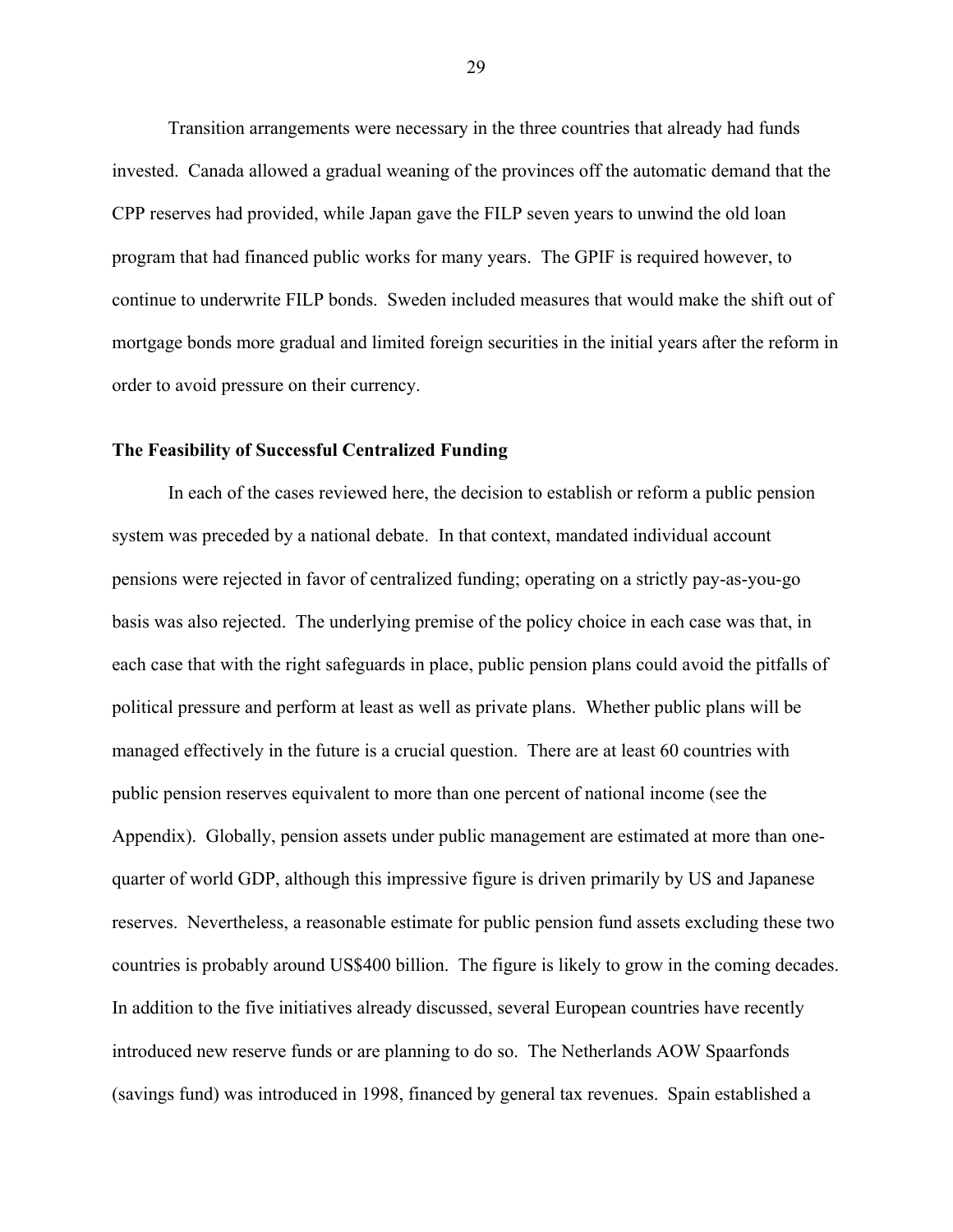reserve fund in 1997, although the first contribution was made only in 2000. A small reserve fund was created in France in 1999 using privatization revenues and a Central Planning Commission report recommended a much larger fund be created (Leinert and Esche, 2000).

In several developing countries, public pension funds are already among the largest institutional investors. There is increasing recognition that this source of long term savings has not been well utilized and that pension system sustainability has been compromised. This has led to heightened interest in reforming governance structures at existing funds. At the same time, many countries facing imminent demographic transitions are considering whether they should create or expand reserves, in order to cope with mounting pension obligations. China is an important example, given its size and projected rapid process, having recently established a national social security fund with the intention of partially funding its growing pension liability.

**Risks and mitigation strategies**. Next we look at the risks of a funding strategy and the mechanisms available to mitigate them; then we highlight the limitations imposed by countryspecific factors; and finally, we revisit the debate over the two approaches to pension funding.

One obvious risk of funding public pensions is that state monopolies may not have the type of incentives that lead to good performance. Government pay scales may not attract good professionals. A lack of competition not only reduces pressure for higher productivity, but it also eliminates a set of benchmarks with which performance can be measured. These problems are not unique to public pension funds, and policies designed to align incentives for those running state monopolies have been tested with varying degrees of success in different countries (World Bank, 1995).

Another risk is that government access to pension funds may allow it to spend more than it would otherwise. Although difficult to prove empirically, the view is based on the plausible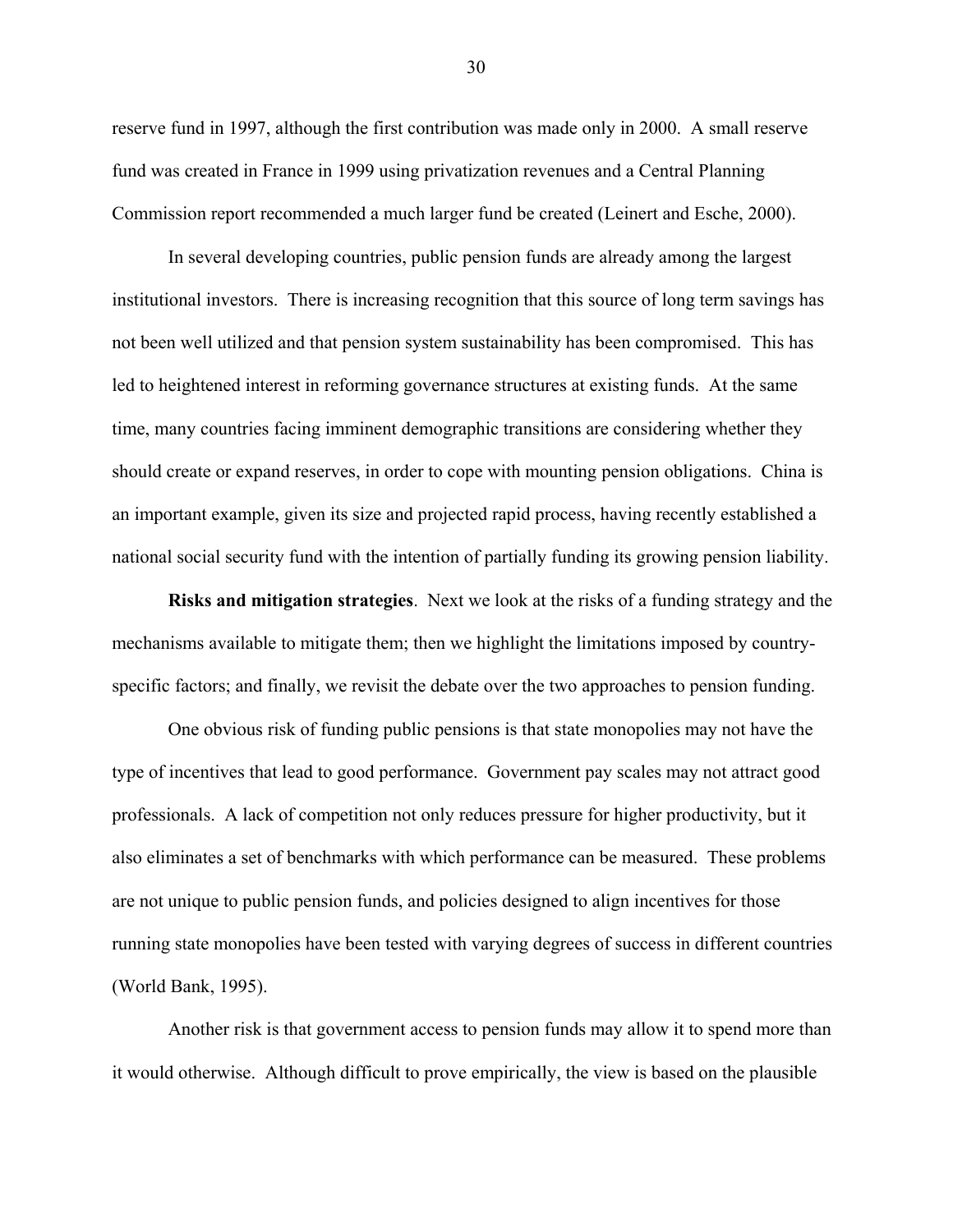idea that the availability of these funds will lead to higher outlays. This is especially true when there is direct or even automatic access to borrowing from the fund, combined with a budgetary process that takes these resources into account when determining deficit targets.<sup>26</sup> In the case of Japan, for example, the FILP program is sometimes referred to as the 'second budget' and it is has clearly been a way to channel funds to housing and education. This situation is often reinforced by fiscal accounting standards that produce a lower net government debt figure when public pension funds purchase government bonds. To the extent that it occurs, the objective of funding may then be completely undermined.

A third and related risk involves pressures to invest pension funds in socially desirable or economically targeted projects. Mandates to invest in certain favored areas are observed in many countries, with a predictable negative impact on investment performance. In addition, there is the danger that certain investments would be excluded for reasons unrelated to maximizing risk-adjusted returns. Examples include investments in companies that produce tobacco or companies operating abroad that have labor standards that are unacceptable to unions (Mitchell and Hsin, 1997).

A fourth risk is that investment policy will lead to distortions where funds represent a large share of the potential investment pool. This is especially true where volumes traded are low and the market is illiquid. Small changes in the allocation of funds could move markets creating the potential for intervention for example, for the purpose of boosting stock markets or for supporting particular firms.

A fifth risk from having public funds investing in private securities arises from having governments become shareholders. Corporate governance could be compromised where a manager, influenced by other public policy priorities, exercised his power in a way that did not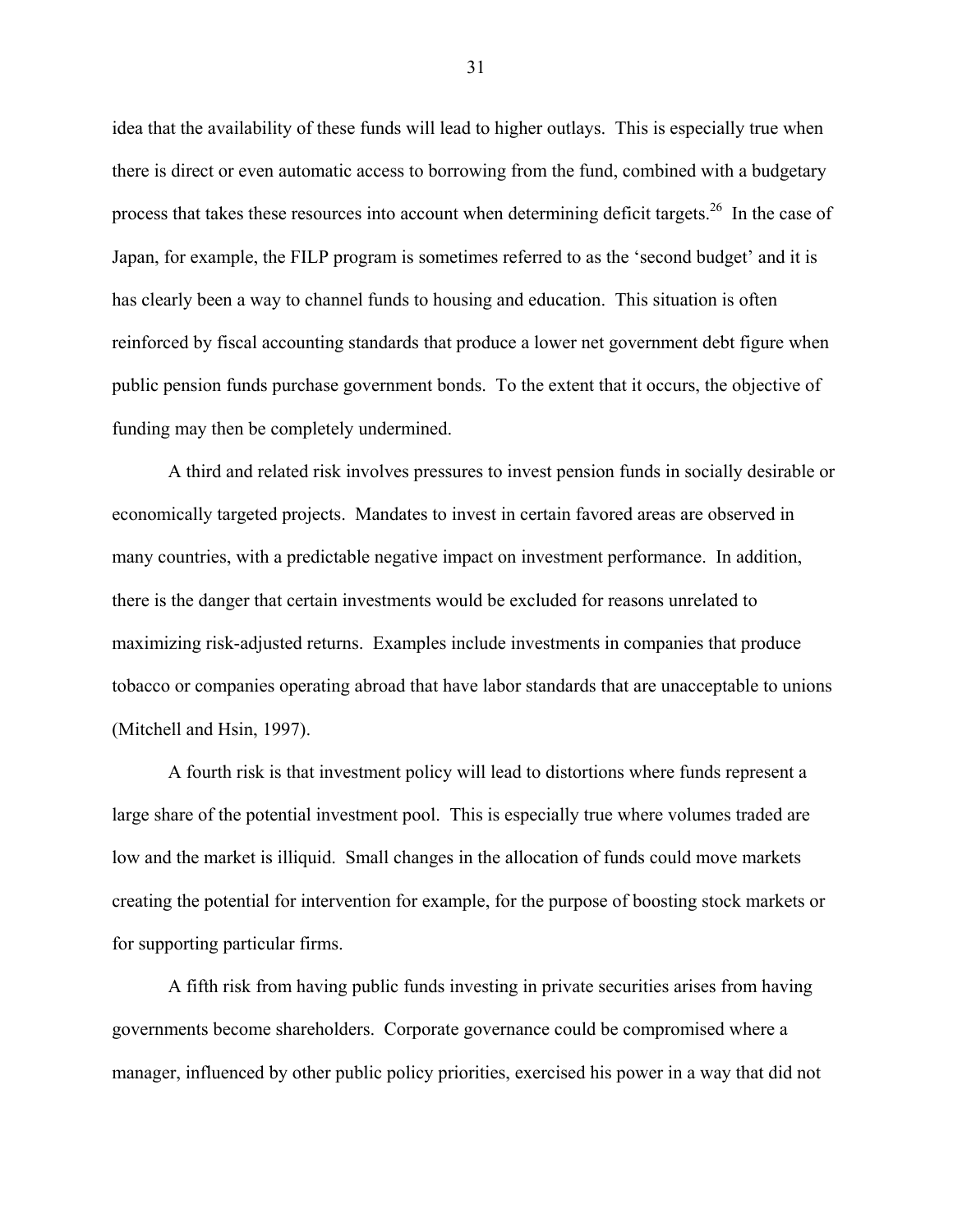promote the interests of the firm or its shareholders. When the government is both owner and regulator of these firms, the best interest of the members of the fund and other public policy priorities may not be aligned.

The initiatives described in the last section included a number of safeguards designed to mitigate some of the specific risks associated with pension funds and political pressures. The most basic ones – the investment mandate and the governance arrangement – should also help to address the question of competence and performance incentives. All five of the schemes have a fairly clear commercial investment mandate that make them exceptional relative to the vast majority of public funds around the world. In addition, three countries – Canada, Ireland and New Zealand – have what can be termed professional arms' length boards, while Sweden has a hybrid arrangement with a somewhat weaker professional criteria for membership. In Japan, decisions continue to be made by a government official, albeit under the tutelage of an expert advisory council. All five countries require high standards of reporting and disclosure, and except perhaps for Japan, all appear to be proactive in their efforts to increase public awareness. On the other hand, no country has been able to make those individuals responsible for key decisions personally liable or subject to the same supervisory regime as found in the private sector.

With respect to government consumption, the Irish fund prohibits investment in domestic government bonds.<sup>27</sup> In the case of Canada, its inherited portfolio was heavily weighted towards provincial bonds. As a result, the CPPIB was allowed to concentrate exclusively on equities. Commercial investments, combined with the arms' length governance structure, should provide some protection against pressures to finance deficits, although the Swedish 30 percent minimum rule runs counter to this objective. The Japanese fund seems the most susceptible to this problem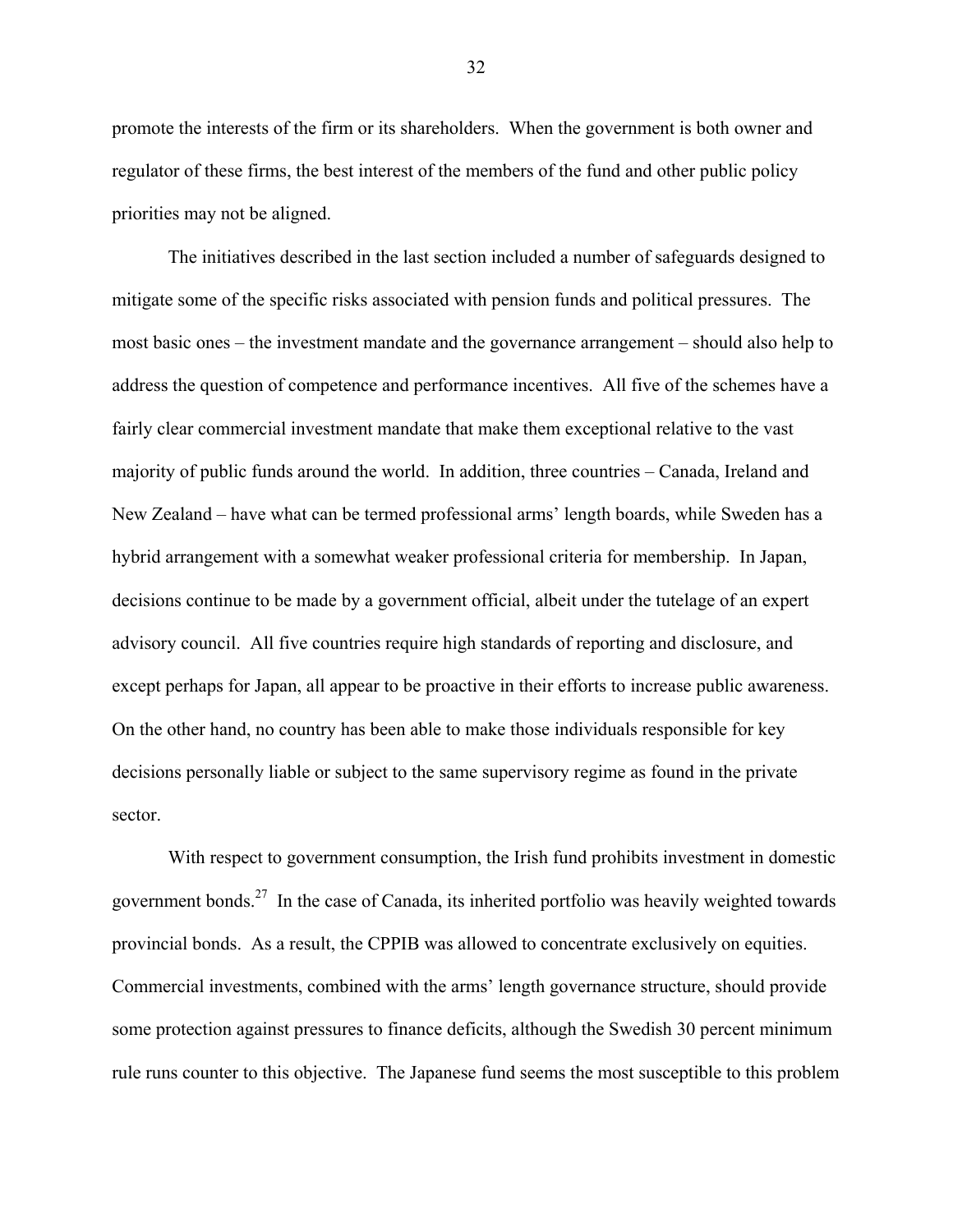because of its governance arrangement combined with its investment restrictions. According to its reference portfolio, it must hold a portfolio of around 70 percent in government bonds, compared to the current 90 percent for the overall reserve.

It is interesting that all five funds examined here avoid mandates for targeted investments and adhere to a commercial investment policy in principle. However, as noted, there was some opposition to this in New Zealand and, along with Sweden, there are some conditions related to ethical investment included in the legislation. The situation is less clear in Japan, where there appears to be some discretion in this area left to the responsible Minister.

The danger that the funds might be used in a way that distorts capital markets is mitigated in Ireland and New Zealand through large foreign investment shares. In Sweden, limits on shares in individual firms, along with relatively high ceilings on foreign investment, would seem to provide good protection, especially if the four funds truly operate independently of one another. In all of the countries except Japan, the arms'-length Board arrangement, combined with the commercial investment mandate, is an important safeguard against a government that wants to prop up its market or direct investments to favored firms or instruments. Once again, the Japanese case is the most troubling in this regard. The size of the fund and its direct control by a government official have already led analysts to suspect that the government may intervene in financial markets.

In each of the five countries, the funds are instructed to employ passive investment techniques for a substantial proportion of the equity portfolio, applying a pure index fund strategy has not been adopted in any of the five countries. The CPPIB began with a pure index fund approach, but it moved to active management, partly to avoid overexposure to a specific firm, but also due to its decision to move into private equities.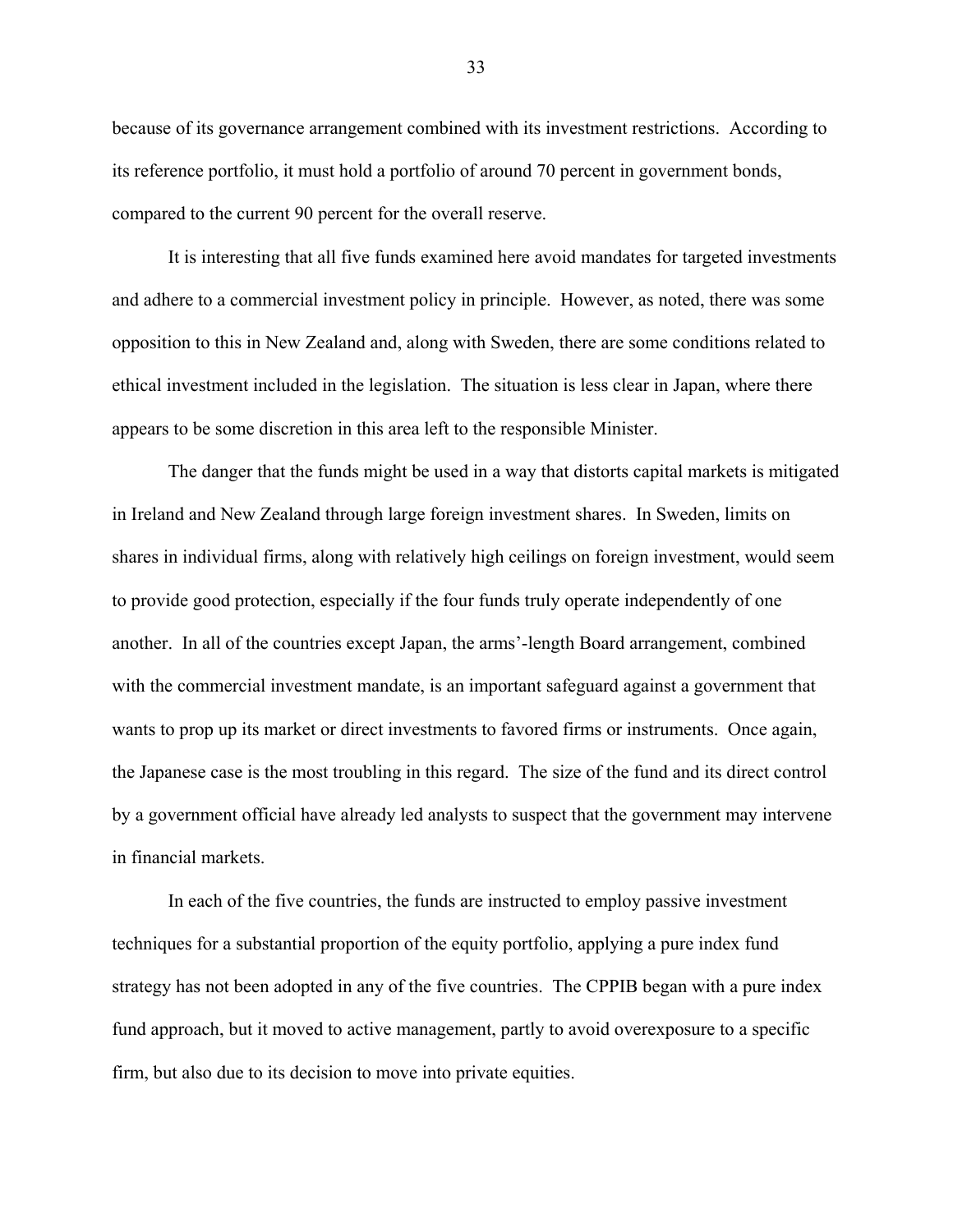One way around some of the potential problems involved in domestic investing, be it in private or public securities, is to invest abroad. Despite sound financial arguments for diversification, even low levels of foreign investment can be especially difficult for public pension funds if political pressures arise to "keep the capital at home". This has been the true in Canada, where union pressure against foreign investment by the CPPIB was strong. It does not seem to have been an issue in Ireland or New Zealand, where investing abroad is an accepted practice. In Ireland, for example, more than two-thirds of Irish private pension fund assets are invested abroad. The relatively high proportion of Swedish investments allowed to go abroad was a sharp deviation from the past policy that had led to a foreign share of only nine percent. Japan's foreign exposure remains quite limited: 15 percent, according to the reference portfolio. Given the size of the fund, this target will make it difficult to avoid distortionary influence over fiscal policy or capital markets (or both). More importantly perhaps, it increases the exposure of the pension fund to Japanese country risk and reduces potential diversification gains.

To summarize this discussion, Table 8 provides a qualitative assessment of how well each of the five countries addresses the specific challenges for political insulation. The last column also lists some of the factors that can mitigate these risks. Based on previous studies, it seems safe to say that most other countries with public pension funds have not implemented these safeguards and would generally receive a "low" rating in all categories.

## *Table 8 here*

**The Influence of Country-Specific Conditions**. Time will tell whether the five reform plans discussed here will succeed. In addition to the governance arrangement, investment policy and process, disclosure and reporting rules, and other elements of design codified in the laws, success will also be influenced by conditions in which the public pension scheme operates. Such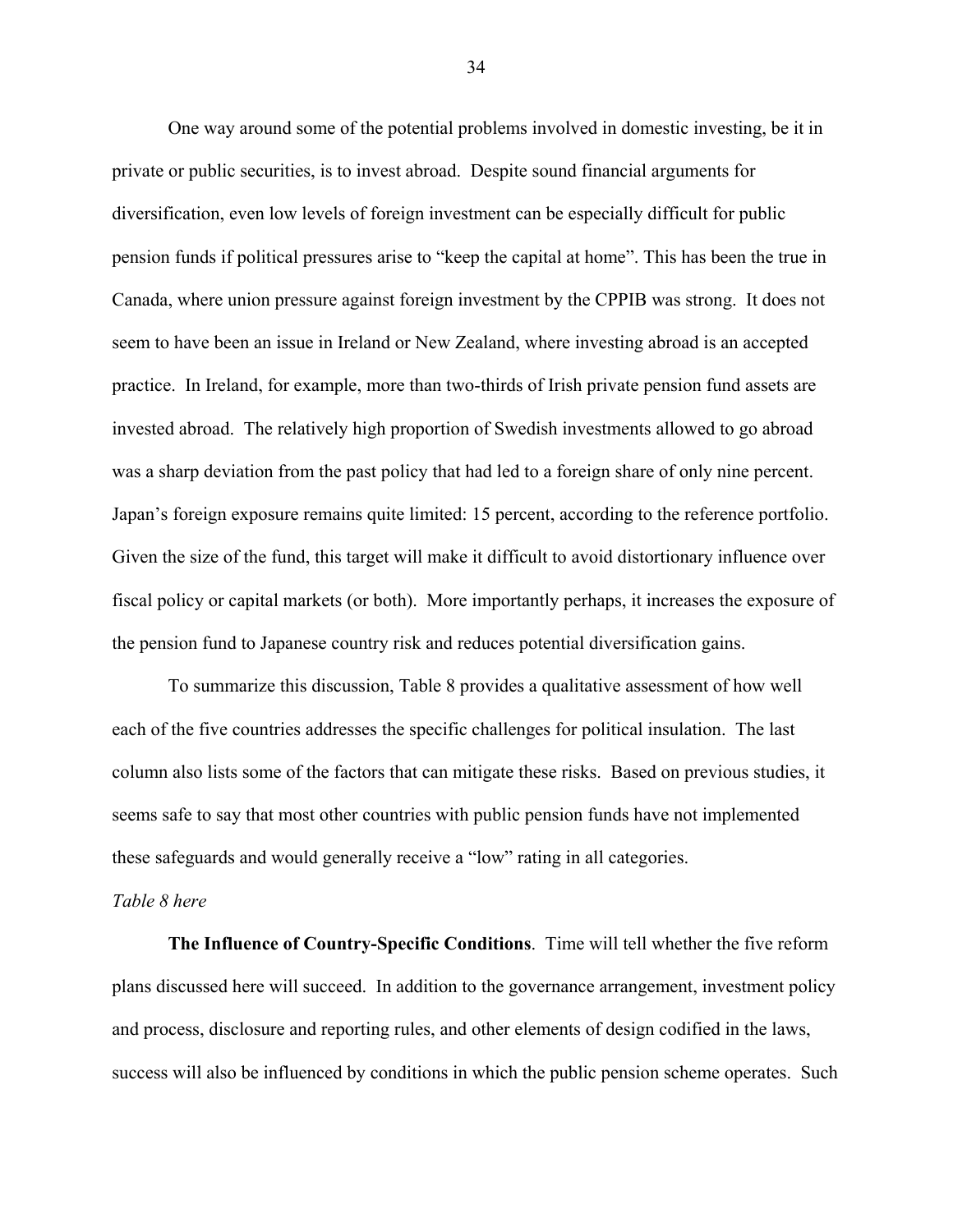country-specific conditions include the relative size of the capital market and its liquidity, the state of the asset management industry and related services available in the country, restrictions on foreign exchange conversion, and most importantly, the overall governance situation in terms of accountability of government, corruption and the rule of law. The countries covered in this paper are also an unusual set: they are rich, relatively well-governed countries, with certain favorable conditions for implementing key elements of a successful policy. Table 9 below quantifies some of these factors.

## *Table 9 here*

The conditions in other countries with significant public pension reserves are less conducive to success, especially poor and middle income countries. For example, among the more than 60 countries listed in the Appendix, we estimate that 36 have public fund reserves that exceed the value traded on their stock markets. An even larger proportion does not have a functioning bond market or does not issue government debt. The supply of debt and equities can be increased through parallel policy measures such as privatization, but the need to invest abroad in order to avoid the problems of capital market distortion and shareholder conflict of interest is often inescapable. For many developing countries with serious foreign exchange restrictions, this option may be limited.

Table 9 does not reveal the availability of domestic or foreign asset managers and other professionals. In the five countries of special focus here, where actuarial and investment experts are relatively abundant due to a well developed private industry; these are scarce in most developing countries. Most public pension funds manage all of their investments in-house and with local personnel. It is important to adjust pay scales in order to attract these individuals and/or to hire foreign managers, but many poor countries are too small to attract much interest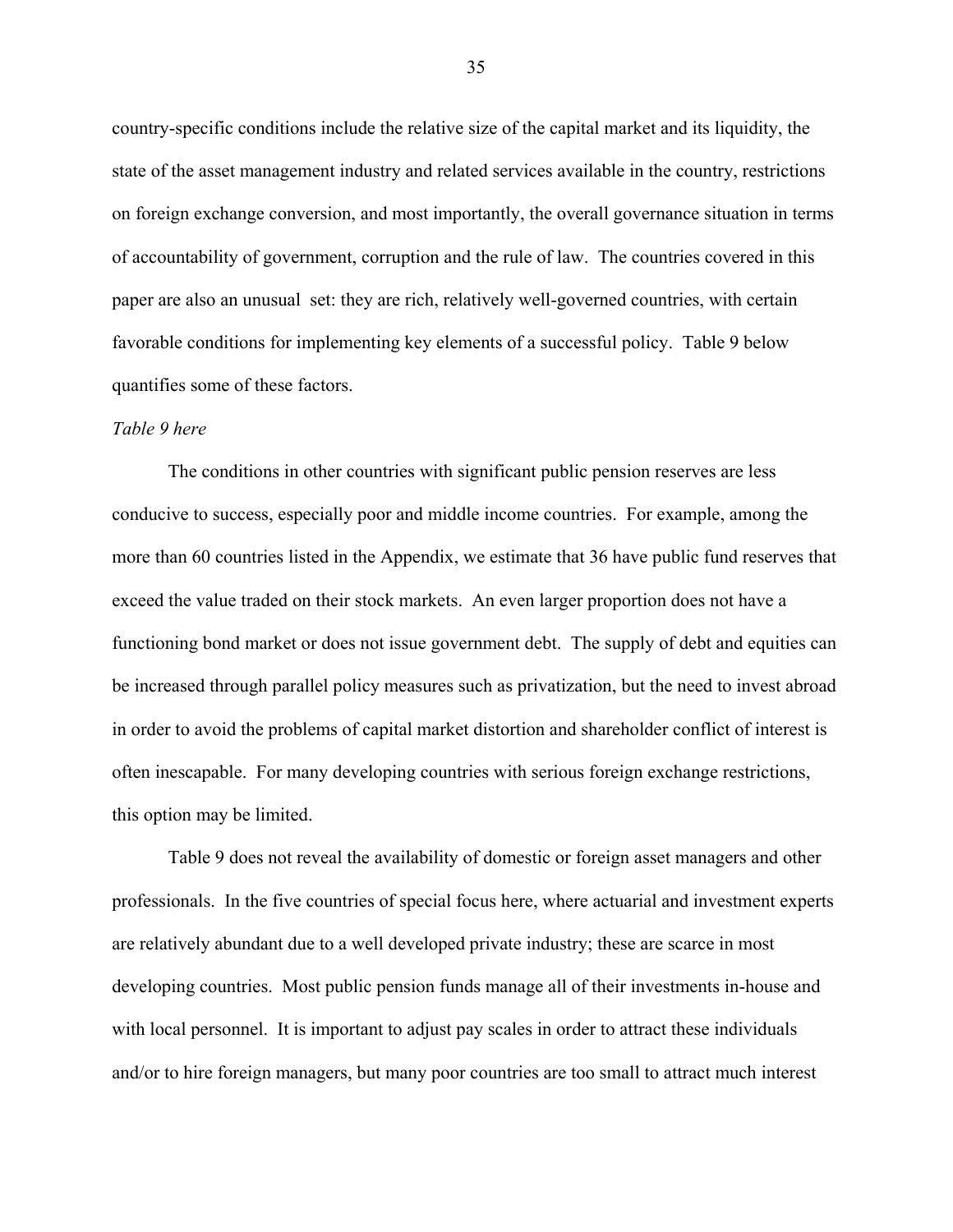from providers. About one-third of the public funds have less than US\$100 million while about half are probably below US\$500 million.

There may be creative ways to deal with some of these issues and perhaps lower costs. Some experts have suggested asset swaps to deal with foreign exchange constraints in some countries (Bodie and Merton, 2002). The risk premium that would be involved in such a transaction could make the idea unattractive in some countries, and it remains to be attempted by any public pension fund. Regional initiatives such as among the Francophone countries may achieve economies of scale in several areas, including asset management and custodianship.

Finally, there is the overarching question of governance. Here we refer not to the Boards of public pension funds, along with their policies and processes, but rather to the broader question of accountability and transparency of government itself. In practice, even a welldesigned system can be compromised by extralegal action. Moreover, the only discipline for public pension fund boards not subject to any regulatory authority with limited personal liability, is the public accounting that must be demanded at the broad political level.

Some international evidence on the relationship between good national governance and public pension fund performance is available. Figure 4 plots long term compounded rates of return for 20 public pension funds relative to bank deposit rates, against a measure of "voice and accountability" from the World Bank's database on governance indicators. With only one exception (Malaysia), countries with a negative ranking reported long-run returns below those they could have achieved if the money had been held in a bank deposit in the same country during the same period. $28$ 

**Implications for the Debate over Publicly versus Privately-Managed Pension Assets.**  The main alternative to centralized funding of defined benefit plans is to introduce privately-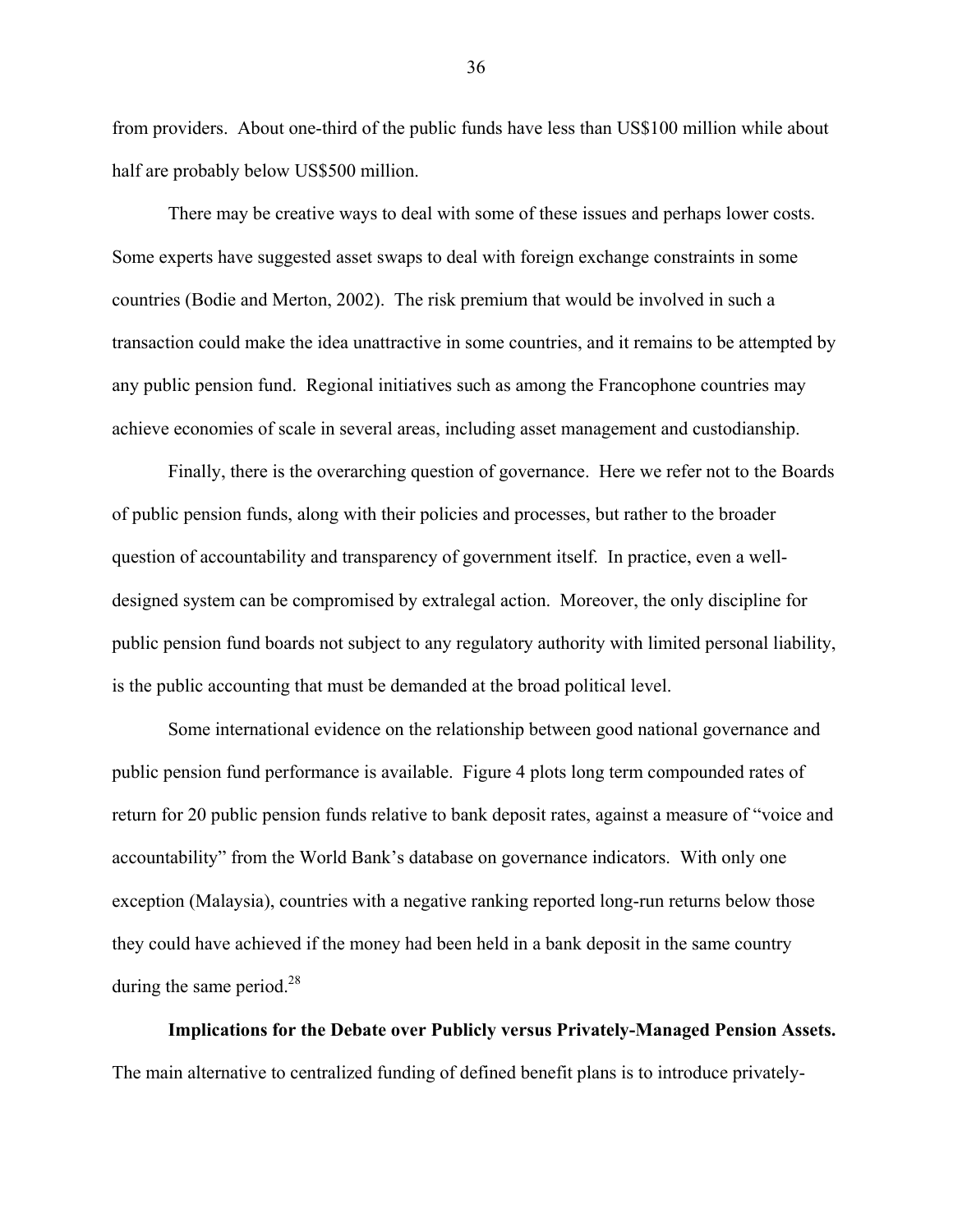managed individual account defined contribution plans. Critics of the centralized approach, skeptical about the potential for shielding large public funds from government interventions, include Barro (1998), who argued that:

"…it is politically infeasible to have a public program that is funded to a substantial degree. Large-scale funding seems to be sustainable only in the context of privatized (though possibly publicly-mandated) social security".

Yet many of the challenges for public funds also apply to privately managed funds, including the general quality of governance. Only a public entity can supervise private funds and the task requires a certain level of competence and transparency. Also, in its role as supervisor and regulator, a government can impose investment restrictions that may lead to the same distortionary consequences as might have prevailed under direct public management. Finally, decentralization and competition implies additional costs that can reduce the net investment returns perceived by the members.

The option to manage funds in a decentralized manner does appear to require a lower threshold of governance to operate, and it also introduces a number of disciplining features that absent from even the best centralized model. One advantage is that moving from defined benefit to defined contribution creates a powerful incentive for members of the scheme to actively search out good management and reward or punish those making the investment decisions. In an open fund arrangement (where individuals have a choice of provider), this is achieved mostly through competition as individuals "vote with their feet". Malfeasance can be sanctioned by a supervisor entrusted with appropriate powers and/or the courts through the assessment of liability. This applies not only to the investment function, but also to recordkeeping and other services.

A second advantage of individual accounts is the creation of well-defined property rights.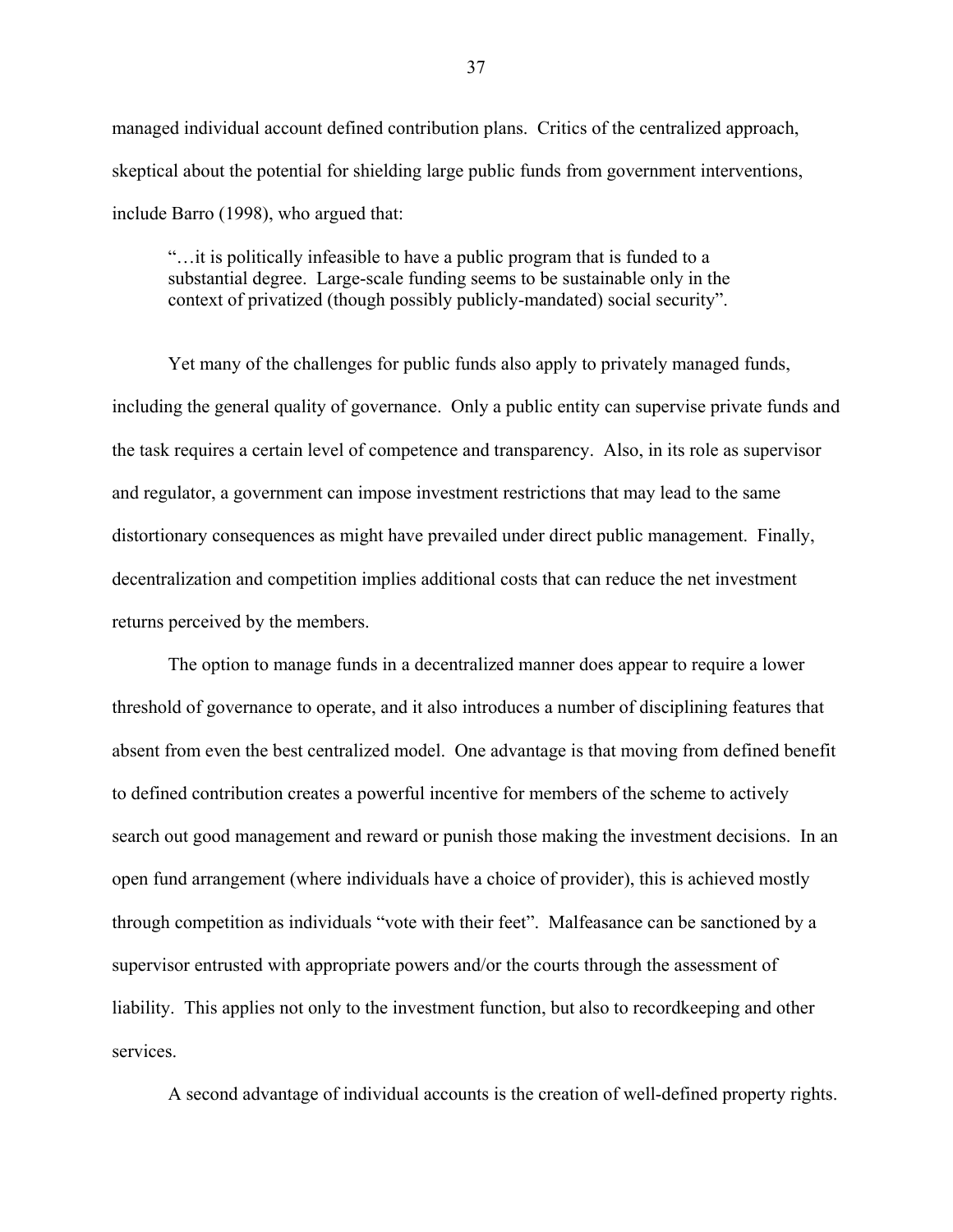In a partially-funded defined benefit scheme, the claims of members are to a large extent on future taxpayers, some of whom are not yet born. This muddles the meaning of the funding ratio, since returns may be less important than political lobbying to ensure that future fiscal priorities respect pension promises made earlier.

In addition, problems associated with the government's conflict of interest when it acts as shareholder and institutional investor are largely avoided through decentralization. There is still potential for a government to use its regulatory powers to channel funds to certain areas (e.g., minimum investment in socially-responsible projects or depressed regions), but it seems clear that this is more difficult to do if control of the funds is out of the hands of someone appointed by the government itself.

Cost pressures are likely to be higher in private DC schemes, although in many countries, public monopolies are massively overstaffed and inefficient. Marketing expenses can represent as much as half of the charges levied on members in decentralized schemes and much of this is unproductive for the economy as a whole. On the other hand, more efficient allocation of capital in the economy is a potentially large externality, difficult to replicate with a centralized model. There may even be a positive role for the private funds in corporate governance under certain conditions. Finally, what matters to the member of the scheme is the net investment return which is only partly determined by commissions.

While both approaches involve major design and implementation challenges, it is probably more feasible in most countries to succeed in funding through a private, competitive model than through centralized public management. One possible compromise solution would involve a centralized, low-cost, default scheme with an opt-out provision that allowed for the use of privately managed funds. This would impose some market discipline on the public fund while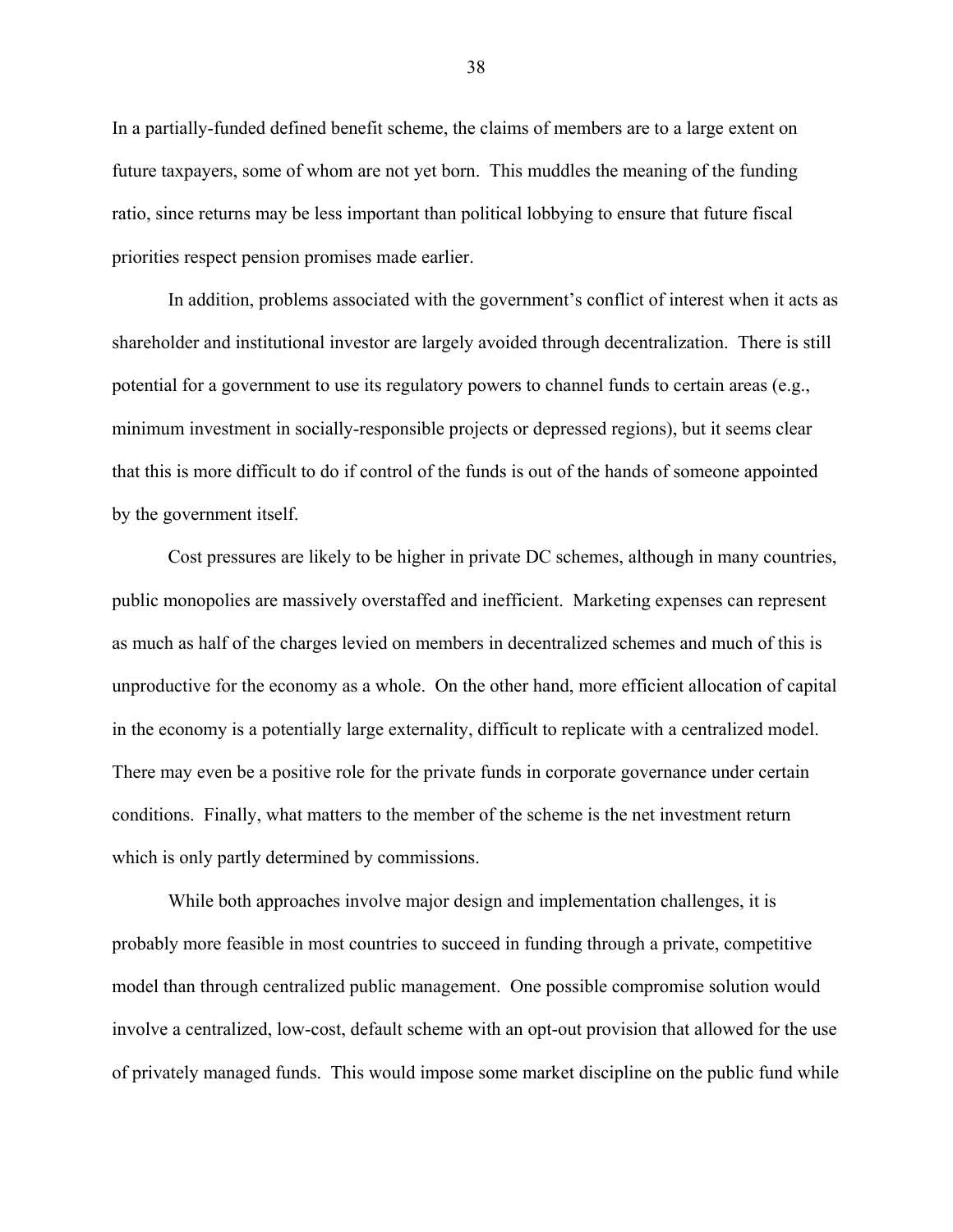putting pressure on private managers not to pass along large marketing bills to participants. In countries with small memberships and/or assets, the private options could be limited and the firms selected through a tendering process. A key feature of this approach obviously, is the shift away from defined benefits and partial funding.

### **Conclusions**

Our survey shows that many countries have adopted a financing strategy that involves funding public pension promises. In addition to the normal challenges of pension governance, public plans face additional obstacles arising from the tendency of governments to interfere in the investment process. In the last few years, five countries passed legislation designed to mitigate these risks. Reviewing these cases, a number of 'good practices' not commonly observed in most public funds were highlighted. These include (i) explicit funding targets and mechanisms to trigger action in the case of deviation from this objective; (ii) commercial investment policies flowing from these targets and aimed at maximizing risk-adjusted returns for members; (iii) professional boards selected through a process that maintains reasonable distance from government officials; (iv) prohibition on social investment criteria or ETIs; (v) significant share of investment done through external managers selected by explicit and objective criteria; (vi) avoidance of strict portfolio limits, especially on foreign investments and (vii) high standards of reporting and disclosure including annual, independent audits, performance reviews, and codes of conduct for Board members, all made available to the public.

By adopting these practices, public plans can improve their performance, thus increasing the sustainability of their retirement promises and removing distortions. Country-specific conditions will always pose formidable challenges and may require difficult solutions, such as investing a very high proportion of assets abroad. The most important constraint, however, is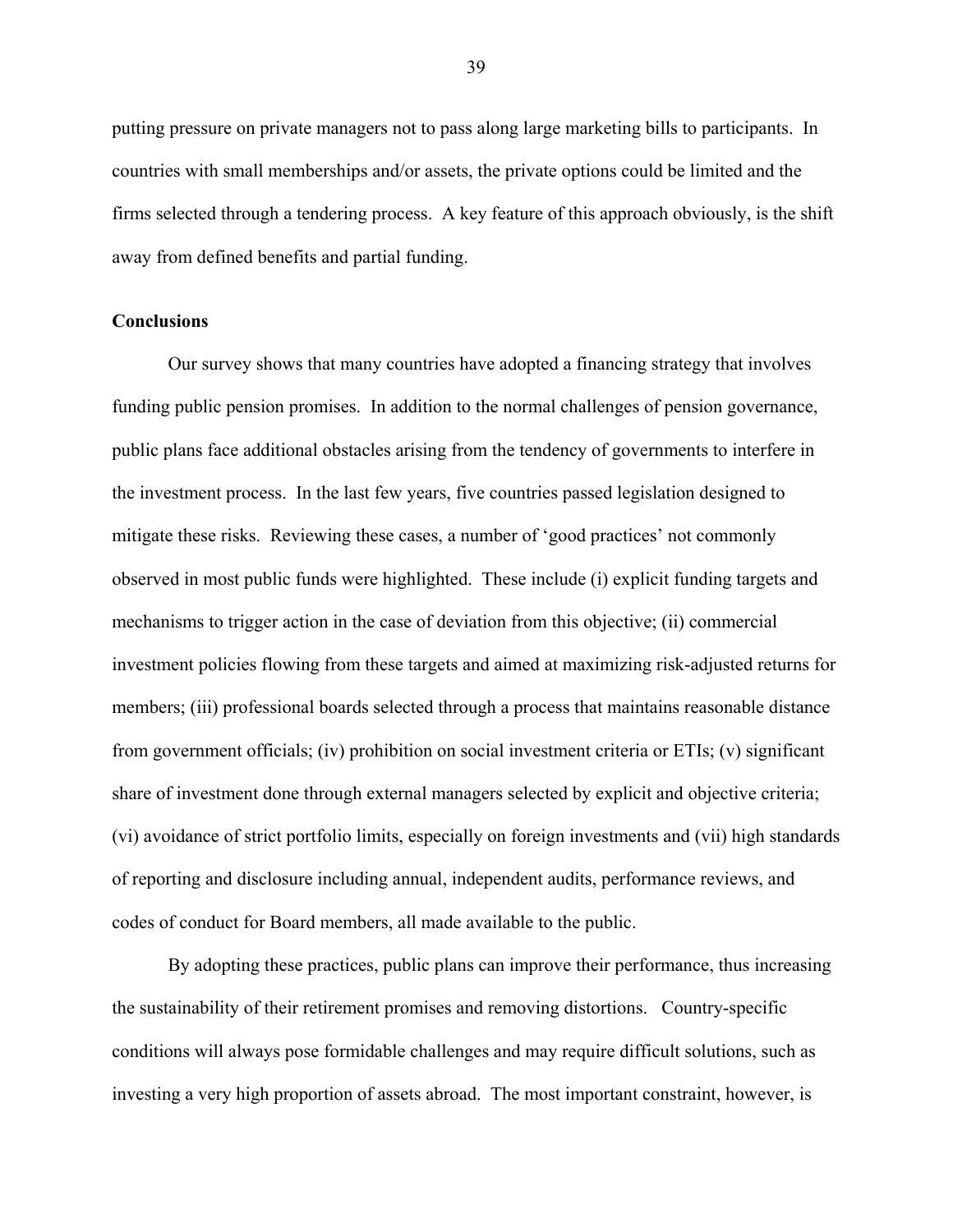likely to be the broader condition of national governance. Ultimately, even the most resilient and well-considered design for a national pension plan can be compromised if there is no way to hold the sponsor accountable.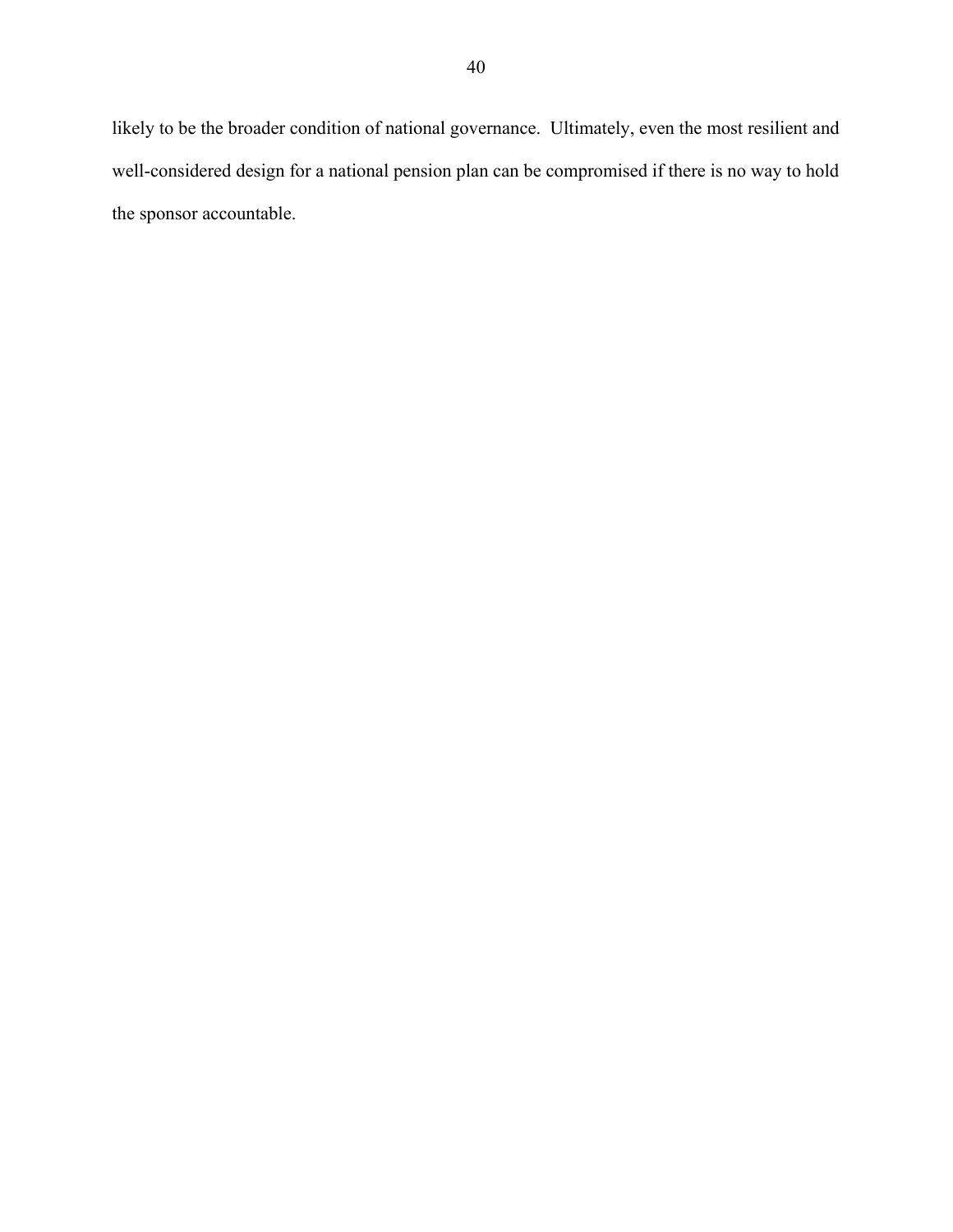| Country<br>(year implemented) | Population Public<br>over<br>$60\degree\%$ <sup>a</sup> | pension<br>spending<br>GDP $(\%)^b$ | Public pension<br>fund assets<br>$GDP(\%)^c$ | Private<br>pension fund<br>assets GDP<br>$(\%)^d$ |
|-------------------------------|---------------------------------------------------------|-------------------------------------|----------------------------------------------|---------------------------------------------------|
| Canada (1998)                 | 16.5                                                    | 5.4                                 | 10                                           | 48                                                |
| Japan (2001)                  | 23.1                                                    | 6.9                                 | 34                                           | 19                                                |
| Ireland $(2000)$              | 15.5                                                    | 4.6                                 | None                                         | 45                                                |
| New Zealand (2001)            | 15.5                                                    | 6.5                                 | None                                         | n.a.                                              |
| Sweden (2001)                 | 22.1                                                    | 11.1                                | 23                                           | 3                                                 |

# **Table 1. Background Statistics for Five Countries with Public Pension Plan Initiatives**

Sources: OECD (1996); OECD (2000); World Bank population database; author's computations. Notes:

a. World Bank estimates for 2000.

b. OECD Social Expenditure database figures for 1997.

c. Figures for Canada for 1998, while figures for Japan and Sweden are for 2000.

d. OECD Institutional Investors Yearbook, 2000. Figures are for 1998.

## **Table 2. Permitted Investments by the Canada Pension Plan Investment Board**

| <b>Investment Activity</b>                | Minimum $(\% )$ | Maximum $(\% )$ |
|-------------------------------------------|-----------------|-----------------|
| Public equities of which                  |                 |                 |
| Canada<br>$\blacksquare$                  | 45              | 75              |
| <b>US</b><br>$\qquad \qquad \blacksquare$ | 5               | 25              |
| Other                                     |                 | 25              |
| Total                                     | 75              | 100             |
| Private equities                          | 0               | 10              |
| Total equities                            | 85              | 100             |
| Real Assets*                              | 0               | 5               |
| Nominal fixed income/cash                 | 0               | 10              |
| Foreign currency                          | 10              | 35              |

Source: Adapted from CPPIB Investment Statement, April, 2002.

Notes: \* Includes (i) real estate, (ii) natural resources and (iii) real return bonds.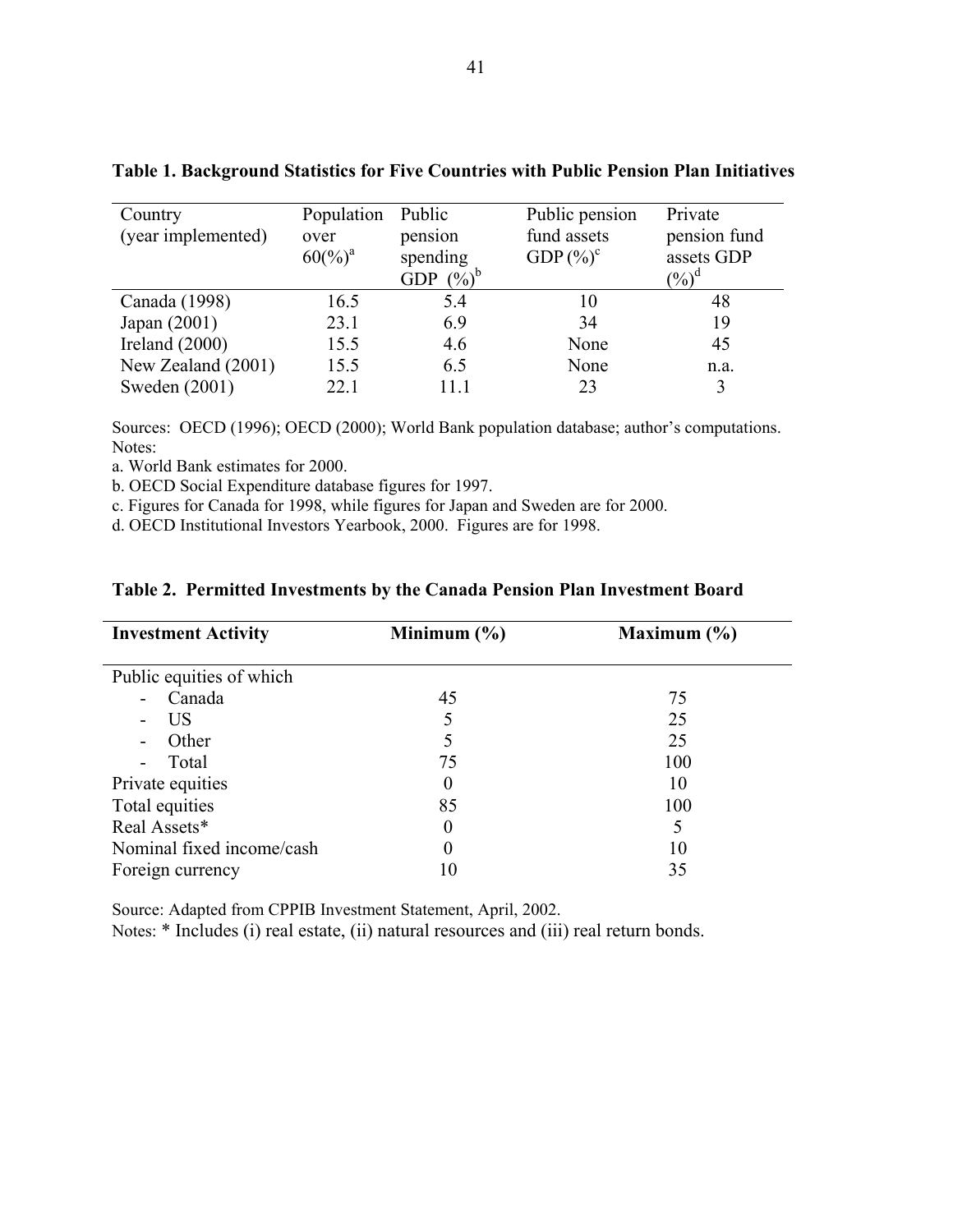|                            | Major asset classes Overall allocation $(\%)$ | Share passively<br>managed $(\% )$ | Share actively<br>managed $(\% )$ |
|----------------------------|-----------------------------------------------|------------------------------------|-----------------------------------|
| Equities of which          | 80.0                                          |                                    |                                   |
| Eurozone<br>$\blacksquare$ | 40.0<br>$\sim$                                | 27.9                               | 12.1                              |
| Global ex                  | 40.0                                          | 14.2                               | 25.8                              |
| Eurozone<br>$\overline{a}$ |                                               |                                    |                                   |
| <b>Bonds</b>               | 20.0                                          | 14.8                               | 5.2                               |
| Total                      | 100                                           | 56.9                               | 43.1                              |
|                            |                                               |                                    |                                   |

# **Table 3. Irish National Pension Reserve Fund Asset Allocation Strategy 2001**

Source: Maher (2001).

| Table 4. Reference Portfolios, Returns and Costs for Swedish AP Funds 1-4 (2001) |  |  |  |  |
|----------------------------------------------------------------------------------|--|--|--|--|
|----------------------------------------------------------------------------------|--|--|--|--|

|                          | AP1    | AP2    | AP3                        | AP4    |
|--------------------------|--------|--------|----------------------------|--------|
|                          |        |        | Percentage of total assets |        |
| Swedish shares           | 12     | 20     | 16.3                       | 22.5   |
| Foreign shares           | 45     | 40     | 32.6                       | 40     |
| $o/w$ hedged             | 30     | 10     |                            |        |
| Fixed income             | 40     | 40     | 44                         | 32.5   |
| <b>Real Estate</b>       | 3      | n.a.   |                            |        |
| Return $2001\frac{6}{6}$ | $-4.1$ | $-3.7$ | $-4.2$                     | $-5.0$ |
| $Costs$ (bp)             |        | 20     | 8                          | 13     |

Source: Author's computations from Funds Annual Reports.

# **Table 5. Indicators of the Five New Public Pension Funds (2001)**

|                                                 | Canada | <b>Ireland</b> | Japan | <b>New</b>     | <b>Sweden</b> |
|-------------------------------------------------|--------|----------------|-------|----------------|---------------|
|                                                 |        |                |       | <b>Zealand</b> |               |
| Assets in US\$ (billions)<br>Assets/GDP $(\% )$ | 9.0    | 6.8            | 207.5 | 0.25           | 48.4          |
|                                                 | 13     | 53             | 54    | 0.5            | 22.9          |
| Funding ratio $(\% )$                           | 8      | n.a.           | 22    | n.a.           | n.a.          |
| Costs/assets $(\% )$                            | 0 12   | n.a.           | 0 16  | n.a.           | $8 - 20$      |

Source: Author's computations based on country Funds Reports.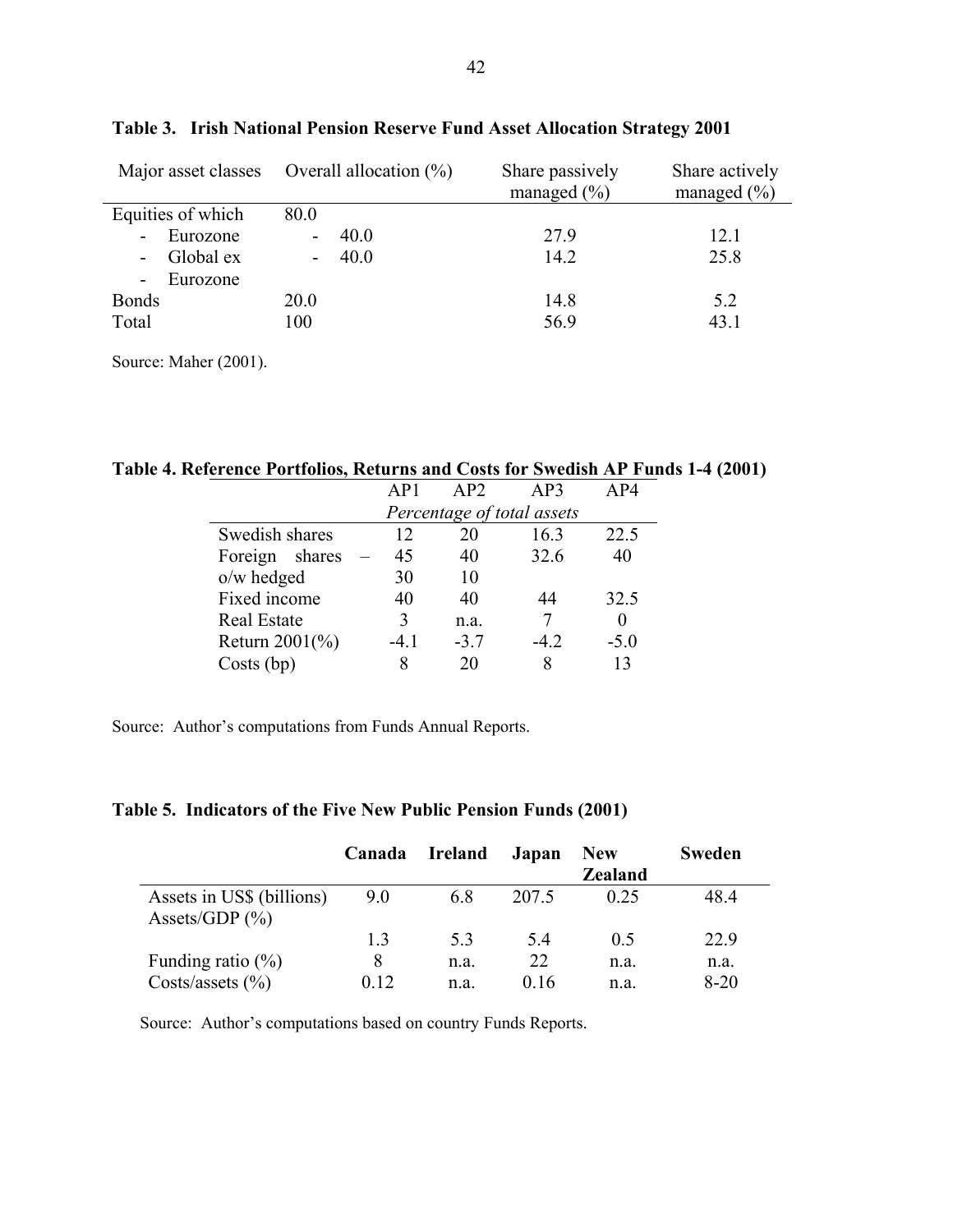|                                                                                   | Canada                                                           | <b>Ireland</b>                  | Japan                                                      | <b>New</b><br><b>Zealand</b>                                    | <b>Sweden</b>                                                                     |
|-----------------------------------------------------------------------------------|------------------------------------------------------------------|---------------------------------|------------------------------------------------------------|-----------------------------------------------------------------|-----------------------------------------------------------------------------------|
| Who acts as the<br>fiduciary?                                                     | Professional<br>board                                            | Professional<br><b>Board</b>    | Minister                                                   | Professional<br>board                                           | Hybrid board                                                                      |
| How are these<br>individuals<br>appointed?                                        | Finance<br>Minister<br>selects from<br>short list of<br>nominees | Finance<br>Minister<br>appoints | Minister of<br>Health and<br>Labor<br>designated<br>by law | Governor-<br>general<br>selects based<br>on list of<br>nominees | Government<br>appoints 5<br>and selects 2<br>each from<br>employer/ee<br>nominees |
| Are annual external<br>audits required?                                           | Yes                                                              | Yes                             | Yes                                                        | Yes                                                             | Yes                                                                               |
| What share of<br>portfolio is managed<br>externally?                              | All                                                              | 85 percent                      | Roughly<br>one third                                       | All                                                             | At least 10<br>percent                                                            |
| Are manager<br>selection and<br>monitoring criteria<br>explicit and<br>objective? | Yes                                                              | Yes                             | Yes                                                        | Yes                                                             | Yes                                                                               |

# **Table 6. Comparison of Public Pension Plan Governance and Transparency**

Source: Author's assessment based on country Fund Reports.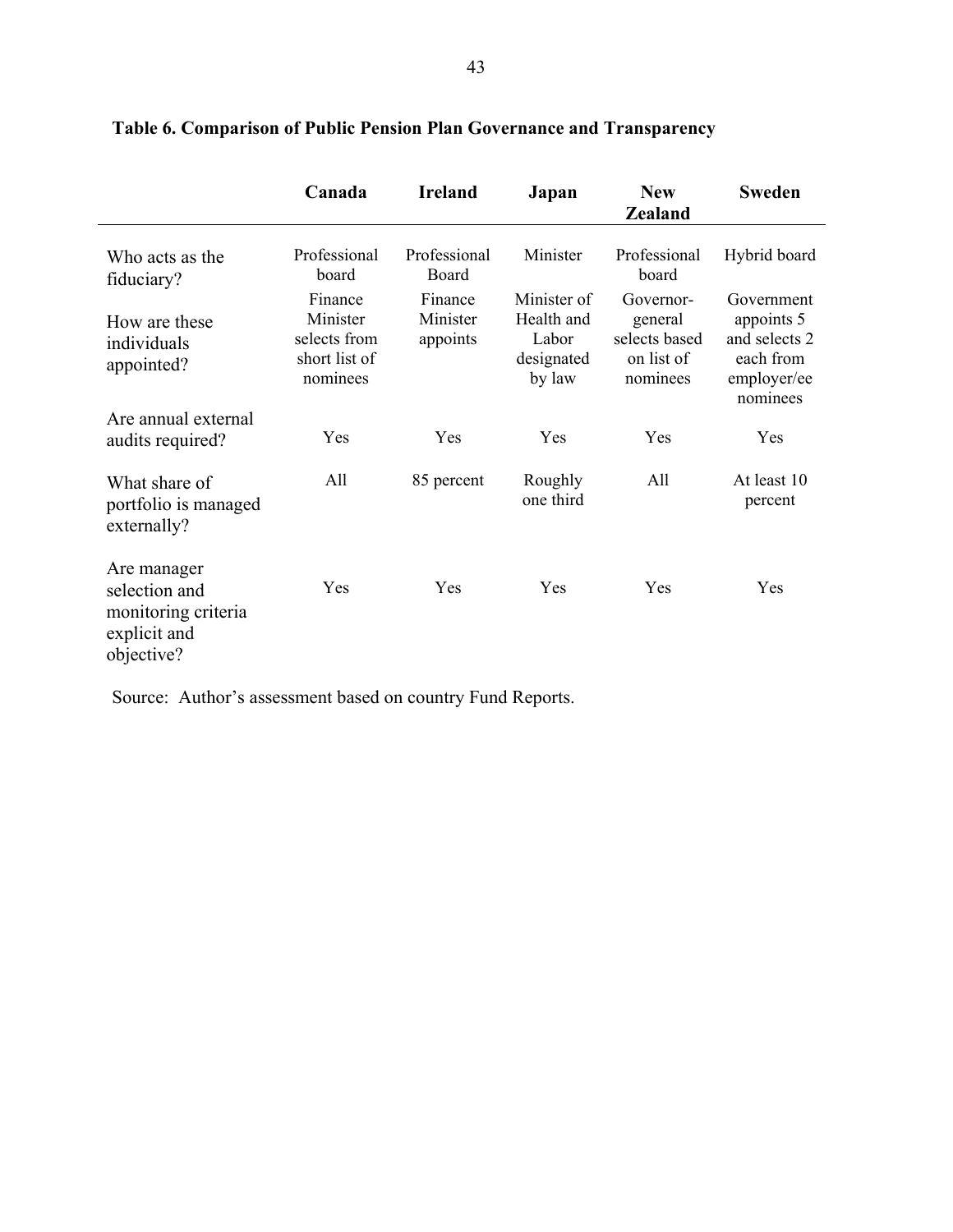|                                        | Canada                                                  | <b>Ireland</b>                                            | Japan                                                    | <b>New</b><br>Zealand                           | <b>Sweden</b>                                                       |
|----------------------------------------|---------------------------------------------------------|-----------------------------------------------------------|----------------------------------------------------------|-------------------------------------------------|---------------------------------------------------------------------|
| Commercial<br>investment<br>mandate    | Yes                                                     | Yes                                                       | Unclear                                                  | Yes                                             | Yes                                                                 |
| Statutory asset<br>class restrictions  | Yes, 30<br>percent<br>limit on<br>foreign<br>securities | Yes, prohibition<br>on holding<br>domestic govt.<br>bonds | Set by<br>Minister, not<br>in law                        | N <sub>0</sub>                                  | Yes, 40<br>percent<br>limit on<br>unhedged<br>foreign<br>securities |
| Statutory<br>mandates<br>(social/ETIs) | N <sub>0</sub>                                          | N <sub>0</sub>                                            | N <sub>0</sub>                                           | N <sub>0</sub>                                  | N <sub>0</sub>                                                      |
| Minimum for<br>government<br>bonds     | N <sub>0</sub>                                          | N <sub>0</sub>                                            | Yes, de facto                                            | No                                              | Yes, 30<br>percent                                                  |
| Shareholder voice<br>policy            | allowed                                                 | Allowed, but<br>limited by<br>foreign<br>investment       | Delegated to<br>manager but<br>Minister can<br>intervene | Allowed,<br>limited by<br>foreign<br>investment | Allowed,<br>but<br>Limits on<br>individual<br>firm shares           |

# **Table 7. Comparison of Investment Policy in Five Public Pension Funds**

Source: Author's assessment based on country-Fund Reports.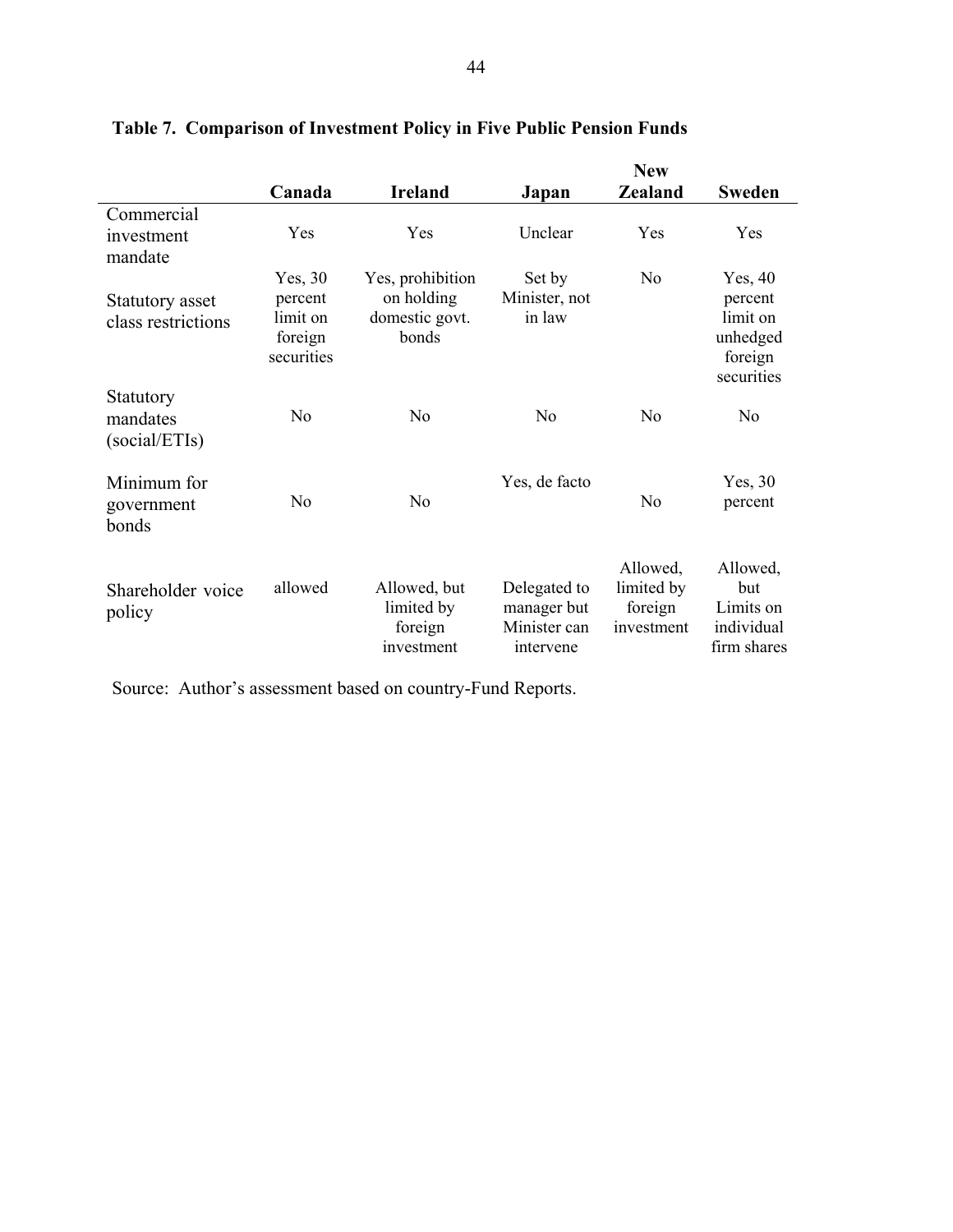|                                      | Canada   | <b>Ireland</b> | Japan    | <b>New</b><br><b>Zealand</b> | <b>Sweden</b> | <b>Mitigation</b><br>strategies                |
|--------------------------------------|----------|----------------|----------|------------------------------|---------------|------------------------------------------------|
| Safeguards in system against:        |          |                |          |                              |               |                                                |
| Increased<br>government<br>borrowing | High     | High           | Low      | High                         | Moderate      | CIM, P-AL-B,<br>Prohibition on<br>public bonds |
| Social<br>mandates<br>and ETIs       | High     | High           | Moderate | High                         | High          | CIM, P-AL-B,<br>Prohibition on<br><b>ETIS</b>  |
| Capital<br>market<br>distortion      | Moderate | High           | Low      | High                         | Moderate      | CIM, P-AL-B,<br>foreign<br>investment          |
| Corporate<br>governance<br>conflict  | Moderate | High           | Moderate | High                         | Moderate      | CIM, P-AL-B,<br>foreign<br>investment          |

# **Table 8. Subjective Assessment of Safeguards Against Political Interference**

Source: Author's computation.

Note: CIM = commercial investment mandate.

P-AL-B = Professional, arms-length board.

|                                                 | Canada | <b>Ireland</b> | Japan | <b>New</b><br><b>Zealand</b> | <b>Sweden</b> |
|-------------------------------------------------|--------|----------------|-------|------------------------------|---------------|
| Stock market cap.                               |        |                |       |                              |               |
| (% GDP, 1995)                                   | 64     | 43             | 72    | 56                           | 78            |
| Value traded                                    |        |                |       |                              |               |
| $(\%$ GDP, 1995)<br>Foreign exchange            | 32     | 22             | 24    | 15                           | 41            |
| restrictions<br>Accountability                  | None   | None           | None  | None                         | None          |
| ranking (out)<br>of<br>173)                     | 18     | 9              | 35    | 7                            | 4             |
| of<br>Rule<br>Law<br>ranking<br>(out of $166$ ) | 10     | 18             | 15    | 8                            | 11            |

| Table 9. Indicators of Country-Specific Conditions for Public Pension Management |  |  |  |
|----------------------------------------------------------------------------------|--|--|--|
|                                                                                  |  |  |  |

Source: See the Appendix.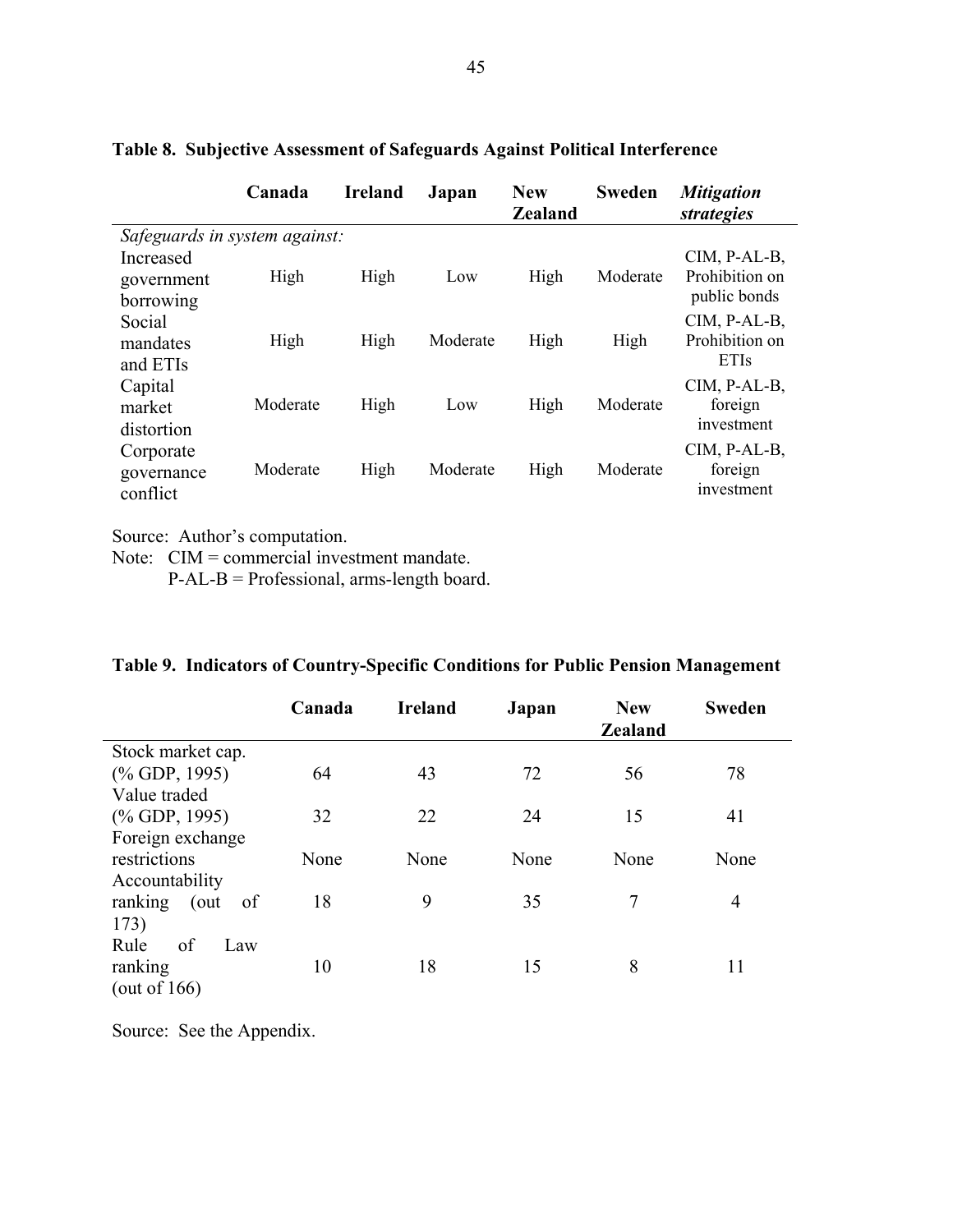

**Figure 1. History of the Fiscal Investment and Loan Program**  Source: Japan -Filp Report 2000. Financial Bureau. Ministry of Finance.

**Figure 2. Portfolio of Pension Welfare Service Public Corporation, 1998**  Source: Pension Welfare Service Public Corporation (1999).

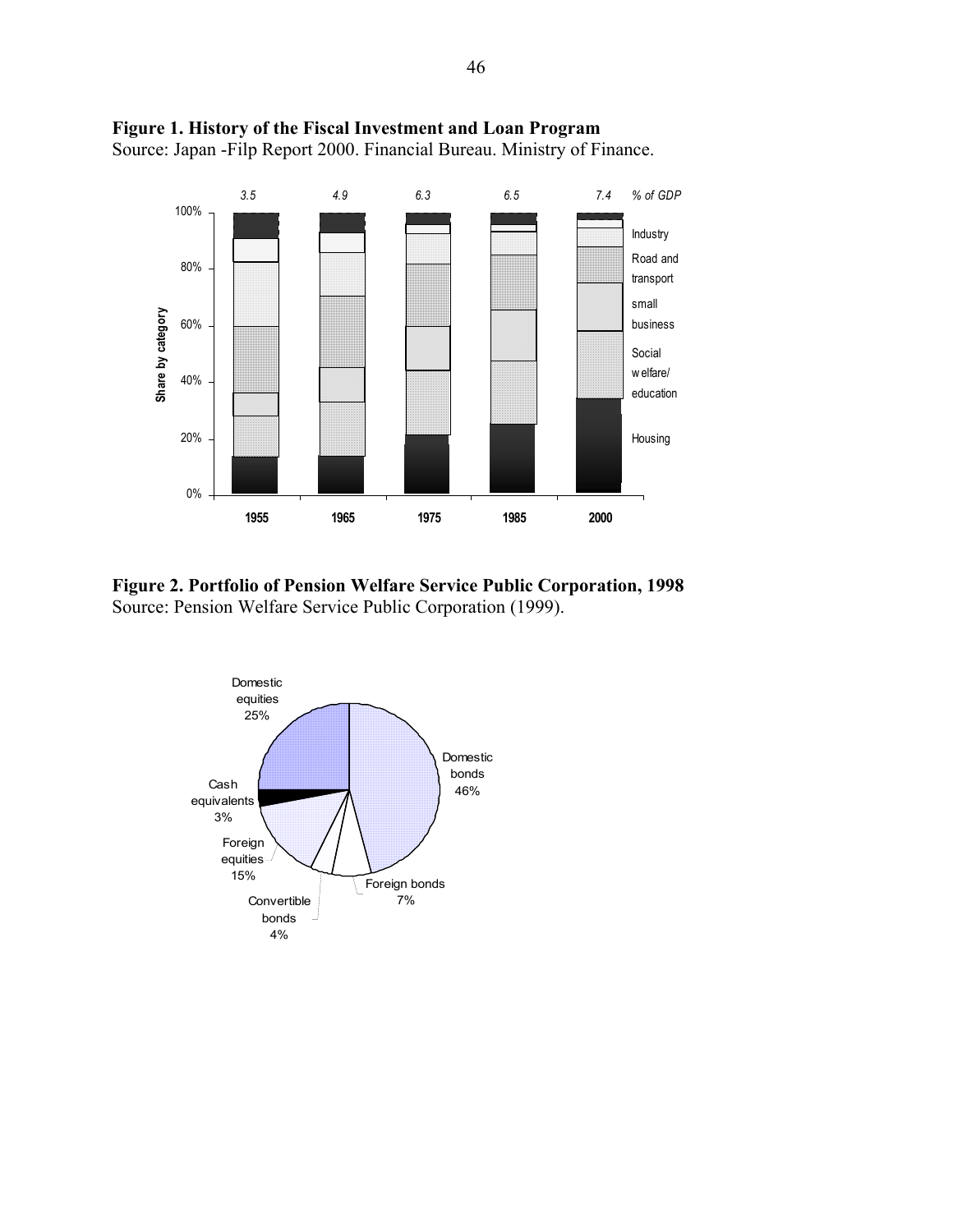

**Figure 3. Gross Pension Fund Returns Minus T-bill Rates, Japan, 1970-97**  Source: Pension Welfare Service Public Coorporation (1999): IMF IFS statistics.

**Figure 4. Accountability of Government and Public Pension Fund Returns**  Source: Adapted from Iglesias and Palacios (2000) and Kaufmann et al. (2002).

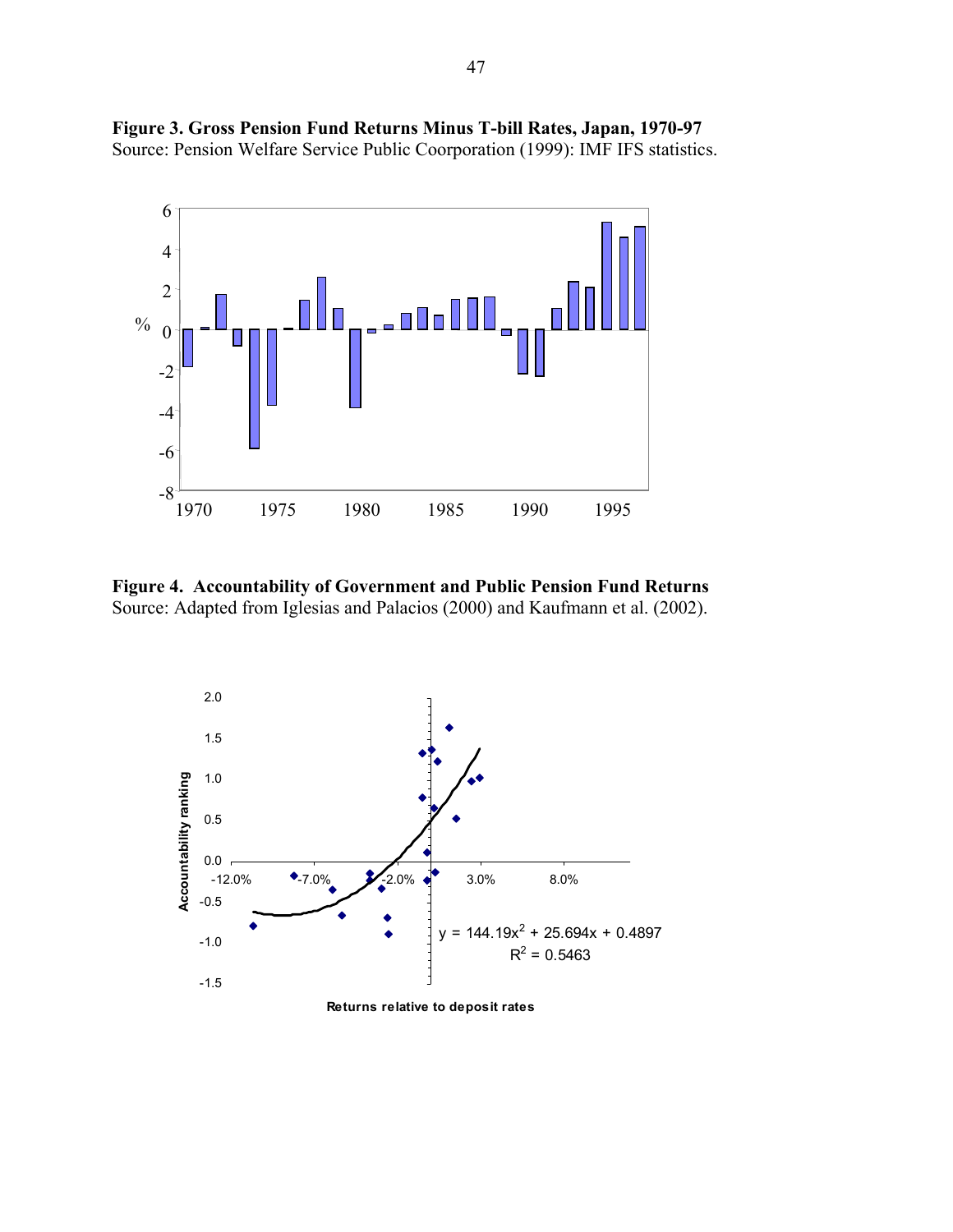**Appendix Table 1 Public pension reserves in selected countries**

|                                      |      |                         | Reserves relative to | Reserves in       | Board        | Voice and      |
|--------------------------------------|------|-------------------------|----------------------|-------------------|--------------|----------------|
|                                      | Year | <b>GDP</b>              | traded shares        | <b>US dollars</b> | composition  | accountability |
|                                      |      | $(\%)$                  | $(\%)$               | millions          |              |                |
| SWITZERLAND                          | 1998 | 5.7                     | 5.9                  | 15000             | Tripartite   | 1.73           |
| <b>FINLAND</b>                       | 2000 | 7.3                     | 48                   | 9400              | Tripartite   | 1.69           |
| <b>SWEDEN</b>                        | 2001 | 22.9                    | 56.1                 | 48000             | Tripartite   | 1.65           |
| NETHERLANDS                          | 2000 | 31                      | 49.4                 |                   | Tripartite   | 1.61           |
| <b>DENMARK</b>                       | 2000 | 18.8                    | 124                  | 30483             | Tripartite   | 1.60           |
| <b>NEW ZEALAND</b>                   | 2001 | 0.5                     | 3.5                  | 252               | Professional | 1.59           |
| <b>IRELAND</b>                       | 2001 | 5.3                     | 24.4                 | 6600              | Professional | 1.57           |
|                                      |      |                         |                      |                   |              |                |
| <b>COSTA RICA</b>                    | 2001 | 8.2                     |                      | 1326              | Tripartite   | 1.37           |
| <b>CANADA</b>                        | 2001 | 1.3                     | 4.1                  | 9032              | Professional | 1.33           |
| <b>MAURITIUS</b>                     | 2000 | 17.5                    | 971.4                | 686               | Tripartite   | 1.27           |
| <b>UNITED STATES</b>                 | 2000 | 9.4                     | 12.8                 | 931000            | Government   | 1.24           |
| <b>SOUTH AFRICA</b>                  | 2000 | 19.2                    | 153                  | 27573             | Tripartite   | 1.17           |
| <b>JAPAN</b>                         | 2000 | 5.4                     | 24                   | 1670224           | Government   | 1.03           |
| KOREA, SOUTH                         | 2000 | 12                      | 29.5                 | 54866             | Tripartite   | 0.98           |
| <b>GUYANA</b>                        | 2000 | 10.7                    |                      |                   |              | 0.94           |
| <b>CAPE VERDE</b>                    | 2000 | 10                      |                      | 58                | Government   | 0.92           |
| <b>BOTSWANA</b>                      | 2001 |                         |                      |                   |              | 0.80           |
| <b>JAMAICA</b>                       | 1999 | 5.7                     | 74                   | 392               | Tripartite   | 0.78           |
| <b>PANAMA</b>                        | 2000 |                         |                      |                   |              | 0.77           |
| <b>INDIA</b>                         | 1998 | 4.1                     | 97.6                 |                   |              |                |
|                                      |      |                         |                      | 17515             | Tripartite   | 0.66           |
| TRINIDAD AND TOBAGO                  | 1999 | 11.1                    | 427                  | 762               |              | 0.61           |
| <b>PHILIPPINES</b>                   | 1998 | 11.2                    | 56.3                 | 7324              | Tripartite   | 0.53           |
| <b>BENIN</b>                         | 2000 |                         | none                 |                   | Tripartite   | 0.47           |
| <b>THAILAND</b>                      | 2000 | 2.8                     | 8.2                  | 3000              | Tripartite   | 0.37           |
| <b>NAMIBIA</b>                       | 2000 | 37.5                    |                      | 1254              | Tripartite   | 0.32           |
| MALI                                 | 2000 |                         | none                 |                   | Tripartite   | 0.32           |
| <b>MADAGASCAR</b>                    | 2000 |                         | none                 |                   | Tripartite   | 0.28           |
| SENEGAL                              | 1998 | 1.3                     | none                 | 59                | Tripartite   | 0.12           |
| <b>MEXICO</b>                        | 2000 | n.a.                    |                      |                   |              | 0.12           |
| SINGAPORE                            | 2000 | 55.6                    | 77                   | 51411             | Government   | 0.11           |
| <b>NIGER</b>                         | 2000 | n.a.                    | none                 |                   | Tripartite   | 0.11           |
|                                      |      |                         |                      |                   |              |                |
| <b>JORDAN</b>                        | 1996 | 16.9                    | 164.1                | 1186              |              | 0.10           |
| <b>GHANA</b>                         | 1995 | 9.4                     | 3142.2               | 371               | Tripartite   | 0.02           |
| PAPUA NEW GUINEA                     | 2000 | 6.9                     |                      | 263               |              | $-0.03$        |
| <b>HONDURAS</b>                      | 1994 | 3.4                     | 104.2                | 118               |              | $-0.04$        |
| <b>NEPAL</b>                         | 1997 | 4.7                     | 1169.8               | 226               | Government   | $-0.06$        |
| <b>NICARAGUA</b>                     | 1996 | 3.2                     | none                 | 61                |              | $-0.06$        |
| <b>TANZANIA</b>                      | 1995 | 0.9                     |                      | 37                | Tripartite   | $-0.07$        |
| <b>MALAYSIA</b>                      | 2000 | 54.4                    | 60.4                 | 48591             | Tripartite   | $-0.13$        |
| <b>SRI LANKA</b>                     | 1998 | 15.8                    | 930.3                | 2498              | Tripartite   | $-0.23$        |
| <b>MOROCCO</b>                       | 1999 | 9.6                     | 367.7                | 3347              | Tripartite   | $-0.23$        |
| <b>LEBANON</b>                       | 2000 | 7.2                     |                      | 1000              | Government   | $-0.32$        |
|                                      |      | 1.7                     |                      | 249               |              |                |
| <b>GUATEMALA</b><br><b>INDONESIA</b> | 1995 | 2.8                     |                      |                   |              | $-0.33$        |
|                                      | 2000 |                         | 38.4                 | 3690              |              | $-0.40$        |
| <b>COLOMBIA</b>                      | 2000 | 3.6                     | 225                  | 2932              | Tripartite   | $-0.41$        |
| <b>NIGERIA</b>                       | 1998 | 1.2                     | 1233                 | 160               | Tripartite   | $-0.44$        |
| <b>TUNISIA</b>                       | 2000 | 5.7                     | 154.6                | 1114              | Tripartite   | $-0.61$        |
| <b>YEMEN</b>                         | 1999 | 1                       | none                 |                   |              | $-0.63$        |
| EGYPT                                | 1998 | 33.1                    | 2364.3               | 27361             |              | $-0.65$        |
| KENYA                                | 1995 | 12.1                    | 1732.8               | 929               | Tripartite   | $-0.68$        |
| <b>GAMBIA</b>                        | 1995 | 11.1                    |                      | 38                | Tripartite   | $-0.73$        |
| <b>UGANDA</b>                        | 2000 | $\mathbf{1}$            |                      | 27                | Tripartite   | $-0.79$        |
| <b>MALDIVES</b>                      | 1999 | 1.5                     | none                 |                   |              | $-0.81$        |
| CAMEROON                             | 2000 |                         |                      |                   | Tripartite   | $-0.82$        |
|                                      |      |                         |                      |                   |              |                |
| <b>ETHIOPIA</b>                      | 1997 | 1.4                     |                      | 98                | Government   | $-0.85$        |
| CHAD                                 | 1999 | 0.3                     | none                 | 4                 | Tripartite   | $-0.88$        |
| ZIMBABWE                             | 1999 | 1.8                     | none                 | 85                | Tripartite   | $-0.90$        |
| SWAZILAND                            | 1995 | 6.6                     | none                 | 70                | Tripartite   | $-0.93$        |
| SAUDI ARABIA                         | 2000 | 135.2                   | none                 | 234000            | Government   | $-1.07$        |
| <b>CHINA</b>                         | 2001 | $\overline{\mathbf{c}}$ | 27.6                 | 21135             | Government   | $-1.11$        |
| COTE D'IVOIRE                        | 2000 |                         |                      |                   | Tripartite   | $-1.19$        |
| <b>BHUTAN</b>                        | 1999 | 9                       | none                 | 39                | Government   | $-1.27$        |
| <b>PAKISTAN</b>                      | 2000 | 1.4                     | 26.4                 | 776               | Tripartite   | $-1.43$        |
| <b>BELIZE</b>                        | 2000 | 28.2                    |                      | 65                | Tripartite   | n.a.           |
|                                      |      |                         |                      |                   |              |                |

Note: For Canada, Japan, and Sweden, reserve figure is only for new scheme.

Sources: World Development Indicators; Kaufmann et. al. (2002); ISSA 1997; country sources.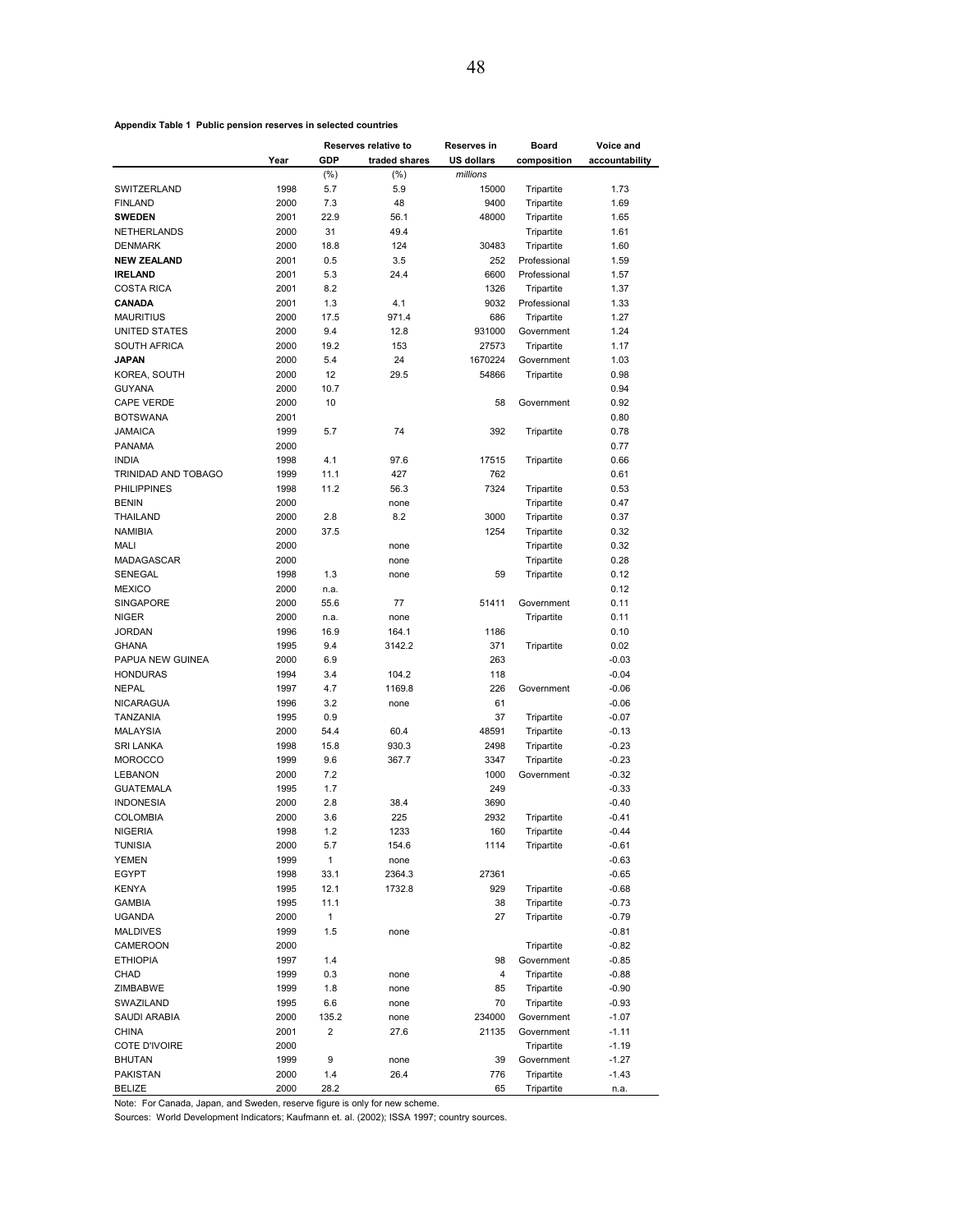# **References**

- Angelis, Theodore J. 1998. "Investing Public Money in Private Markets: What are the Right Questions?" Presentation at the 1998 National Academy of Social Insurance Conference, January.
- Association of Canadian Pension Management (ACPM). 1997. "Governance of Pension Plans." ACPM.
- Bodie, Zvi and Robert Merton. 2002. "International Pension Swaps." *Journal of Pension Economics and Finance*. Cambridge University Press, No.1: 77-83.
- Barr, Daniel. 2001. "Reform of the Swedish National Pension Fund." Presentation of the Ministry of Finance, Government of Sweden.
- Barro, Robert. 1998. "Thoughts on Social Security." Unpublished, Harvard University.
- Brinson, Gary, Brian Singer and Gilbert Beebower. 1991. "Determinants of Portfolio Performance II: An Update." *Financial Analysts Journal*, May-June.
- Buchanan, James. 1990. In Carolyn Weaver editor, *Social Security's Looming Surpluses: Prospects and Implications*. Washington D.C.: AEI Press: 45-56.
- Canada Pension Plan Investment Board. (CPPIB). 2000-2001. "Annual Report." <www.cppib.ca/>.
- Canada Pension Plan Investment Board. 2002. "Investment Statement", April 10. <www.cppib.ca/>.
- Cullen, Michael. 2001. "Superannuation." Speech to the Annual Conference of Life Broker's Association, 25 July, Kilbirnie, New Zealand. <www.scoop.co.nz/mason/stories/PA0107/S00416.htm>.
- Disney, Richard. 1999. "Notional Accounts as a Pension Reform Strategy: an Evaluation." *Pension Reform Primer Series*, Social Protection Discussion Paper No. 9928. World Bank. <www.worldbank.org/pensions>.
- Financial Bureau, Japanese Ministry of Finance. 2000. "FILP Report 2000." Tokyo.
- Government of Canada. 1998. "Final CPP Legislation: Briefing Book Questions and Answers."
- Government of Ireland. 1999. "Report of the Budget Strategy for Aging Group." July. <www.irlgov.ie/finance/pubbstag.htm>.
- Government of New Zealand. 2000. "Pre-funding New Zealand Superannuation: Funding Arrangements." Office of Hon. Dr. Michael Cullen, Treasurer/Minister of Finance, Parliament Buildings, Wellington, New Zealand. 6 September.
- Government of Sweden. 2001. "Sammanfanting English Summary."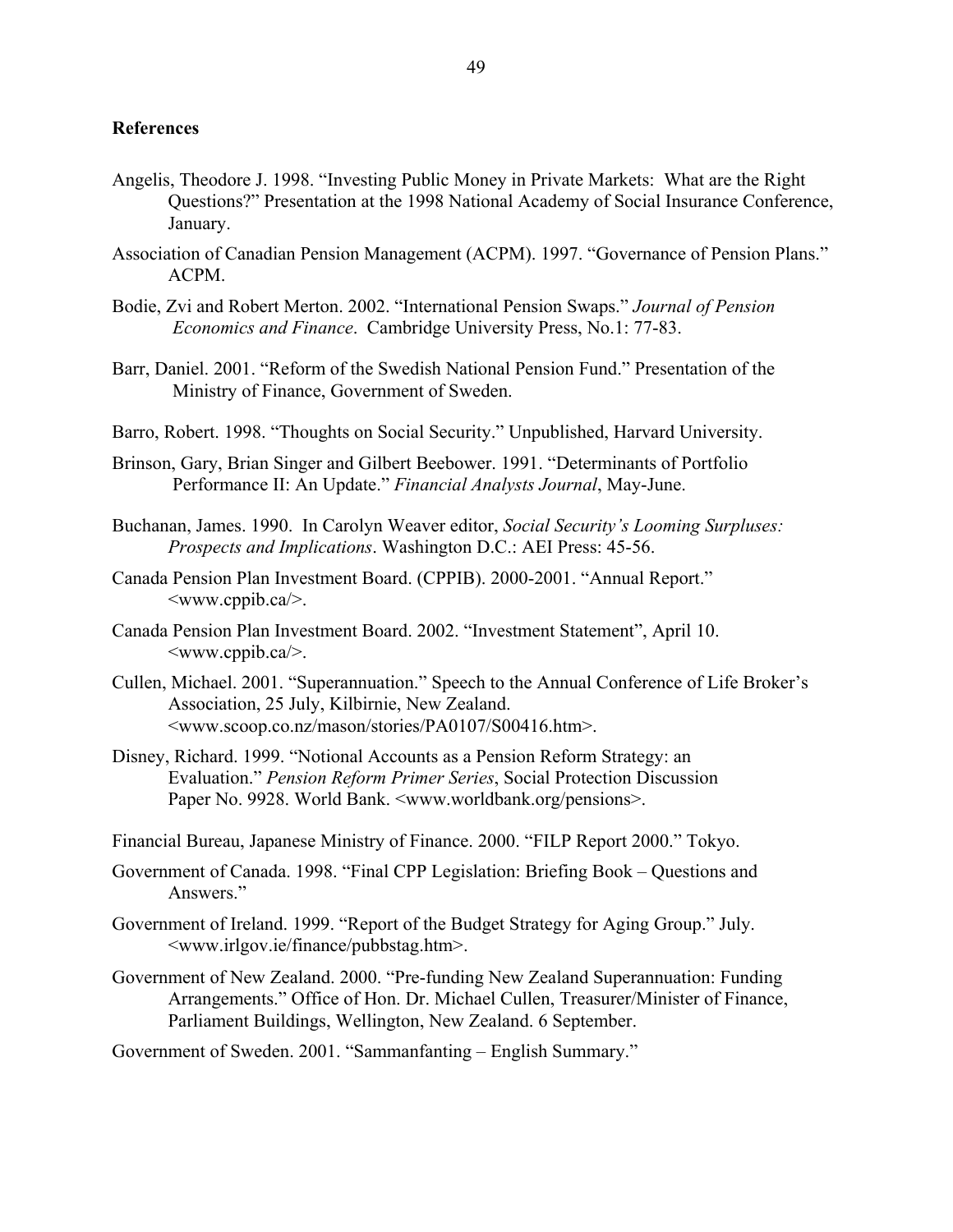- Iglesias, Augusto and Robert Palacios. 2000. "Managing public pension reserves: Evidence from the international experience", *Pension Reform Primer Series*, Social Protection Discussion Paper no. 0003, World Bank. <www.worldbank.org/pensions>.
- Irish Pension Board. (IPB). 1998. "Securing Retirement Income: National Pensions Policy Initiative Report." Dublin.
- Kaufman, Daniel, Aart Kraay and Pablo Zoido-Lobaton, 2000. "Dataset from: "Aggregating Governance Indicators" and "Governance Matters." World Bank. <www.worldbank.org/wbi/governance/datasets.htm>.
- Kaufmann, R.K., L. Zhou, C. J. Tucker, D. Slayback, N. V. [Shabanov,](http://cybele.bu.edu/download/manuscripts/kaufmann02.pdf) and R. B. Myneni. 2002. Reply to Comment on "Variations in northern vegetation activity inferred from satellite data of vegetation index during 1981-1999" by J. R. Ahlbeck. Journal of Geophysical Research 107(D11), 10.1029/2001JD001516.
- Leinert, Johanes and Andreas Esche. 2000. "Advance Funding of Pensions." *International Reform Monitor*, Special Issue, Bertelsmann Foundation, Gutersloh. October.
- MacNaughton, John. 2001. "Principles and practices of governance for public pension funds." Presentation at World Bank Conference on Public Pension Fund Management, Washington,D.C. September 25. <www1.worldbank.org/finance/html/presentations\_ppfm.html>.
- Maher, Anne. 2001. "National Pensions Reform Fund in Ireland." Presentation at the World Bank Conference on Public Pension Fund Management, Washington D.C. September 25. <www1.worldbank.org/finance/html/presentations\_ppfm.html>.
- McCulloch, Brian. 2000. "Funding New Zealand Superannuation." Working Document, Treasury, New Zealand.
- McCulloch, Brian and Jane Frances. 2001. "Financing New Zealand Superannuation." Treasury New Zealand. Working Paper 1(20).
- Mitchell, Olivia S. 1998. "Administrative Costs in Public and Private Pension Systems", in *Privatizing Social Security*. M. Feldstein, ed. NBER. Chicago: University of Chicago Press: 403-456.
- Mitchell, Olivia S. and Ping-Lung Hsin. 1997. "Managing Public Sector Pensions." In *Public Policy Toward Pensions*, J. Shoven and S. Schieber, eds. Twentieth Century Fund, Cambridge, MA: MIT Press: 246-266.
- Mitchell, Olivia S. and Robert S. Smith. 1994. "Pension Funding in the Public Sector". *Review of Economics and Statistics,* May: 278-90.
- Munnell, Alicia. 1983. "The Pitfalls of Social Investing: The Case of Public Pensions and Housing." *New England Economic Review.* (September/October): 20-40.
- Munnell, Alicia and Annika Sunden. 1999. "Economically Targeted Investments in Public Pensions." Pension Research Council Working Paper. Wharton School.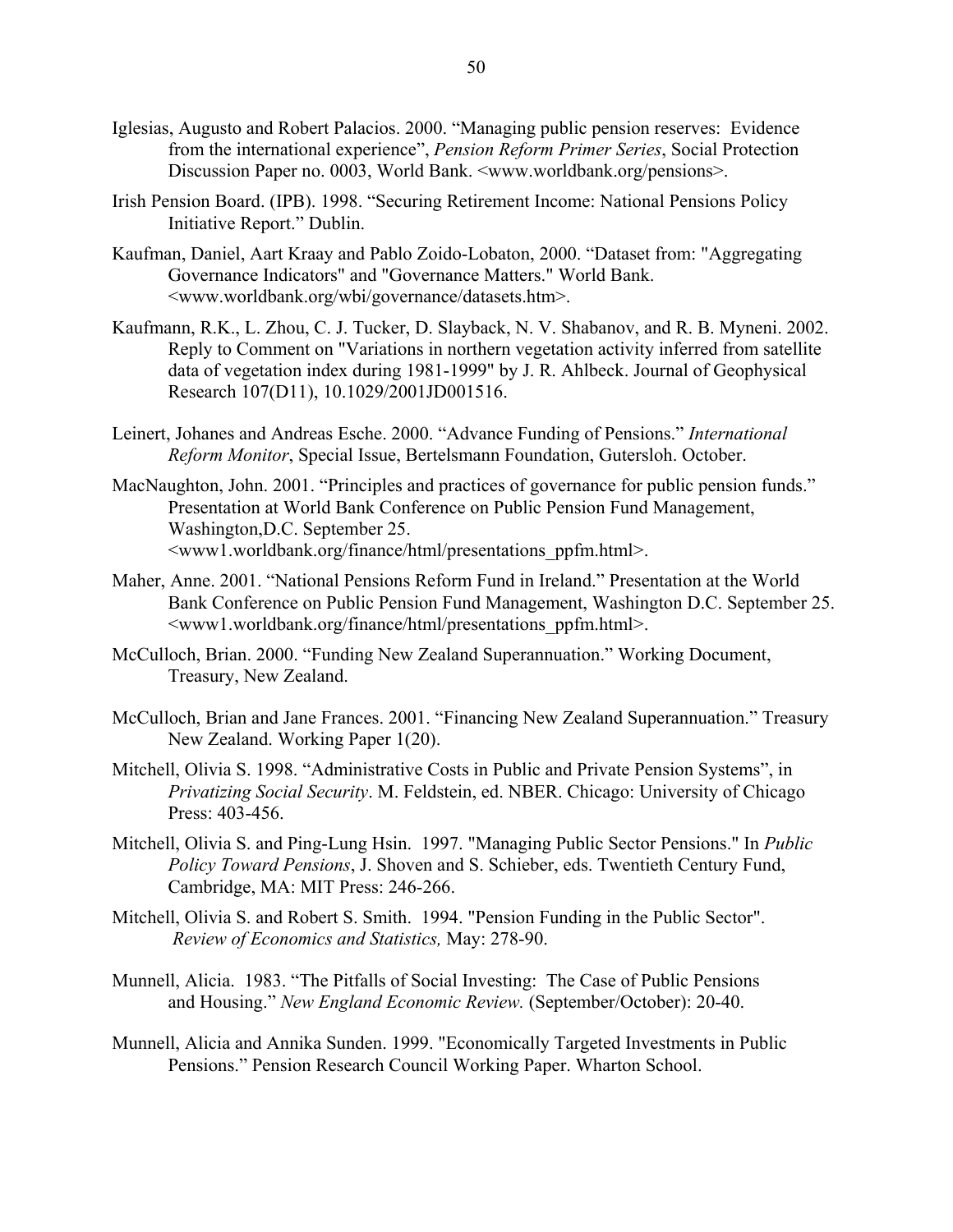- Pension Welfare Public Service Corporation. "Overview of Fund Investments." Mimeograph, Tokyo 1999.
- OECD. *Social Expenditure database*. 2001. 3rd edition (1980-1998) (Paris: OECD, 2001)*.*
- OECD. 2000. *Institutional Investors Yearbook 2000 Edition.* Paris.
- Sakamoto, Junichi. 1998. "Pension Reform and the Funding Alternative." Paper presented at the International Social Security Association, Second Seminar for Social Security Actuaries and Statisticians from Industrialized Countries." Tokyo, May.
- Sakamoto, Junichi. 2001. "Pension Reform and Funding Options." Paper presented to the IAA International Pensions Seminar. Brighton, England June 6-7.
- Schreitmuller, Richard. 1998. "The Federal Employees' Retirement System Act of 1986." *Transactions of the Society of Actuaries* 40(1): 543-602.
- UK Treasury. 2000. "The Myners Review of Institutional Investment." London.
- Useem, Michael and David Hess. 2001. "Governance and Investments of Public Pensions". In *Pensions in the Public Sector*, eds. Olivia S. Mitchell and Edwin Hustead. Pension Research Council. Philadelphia: University of Pennsylvania: 132-152.
- Usuki, Masaharu. 2001. "New Public Pension Fund Management System in Japan", presentation at World Bank Conference on Public Pension Fund Management, September 25. Washington D.C. <www1.worldbank.org/finance/html/presentations\_ppfm.html>.
- Usuki, Masaharu. 2002. "New Investment Management Scheme of Public Pension Fund in Japan." Unpublished mimeo, NLI Research Institute. Tokyo.
- von Furstenberg, George. 1979. *Social Security versus Private Saving.* Cambridge, MA: Ballinger Press.
- Wahal, Sunil. 1996. "Pension Fund Activism and Firm Performance." *Journal of Financial and Quantitative Analysis* 31(1), March: 1-23.
- Wall Street Journal. 1999. "Taipei Signals Willingness to Discuss Unification if Beijing Accepts Taiwan as Diplomatic Equal." July 19: A10.
- Weaver, Carolyn. 1990. *Social Security's Looming Surpluses: Prospects and Implications*. Washington, D.C.: AEI Press.
- World Bank. 1995. "Bureaucrats in Business: The Economics and Politics of Government Ownership." Policy Research Report.
- World Bank. 2002. Governance Indicators website: <www.worldbank.org/wbi/governance/datasets.htm#dataset2001>.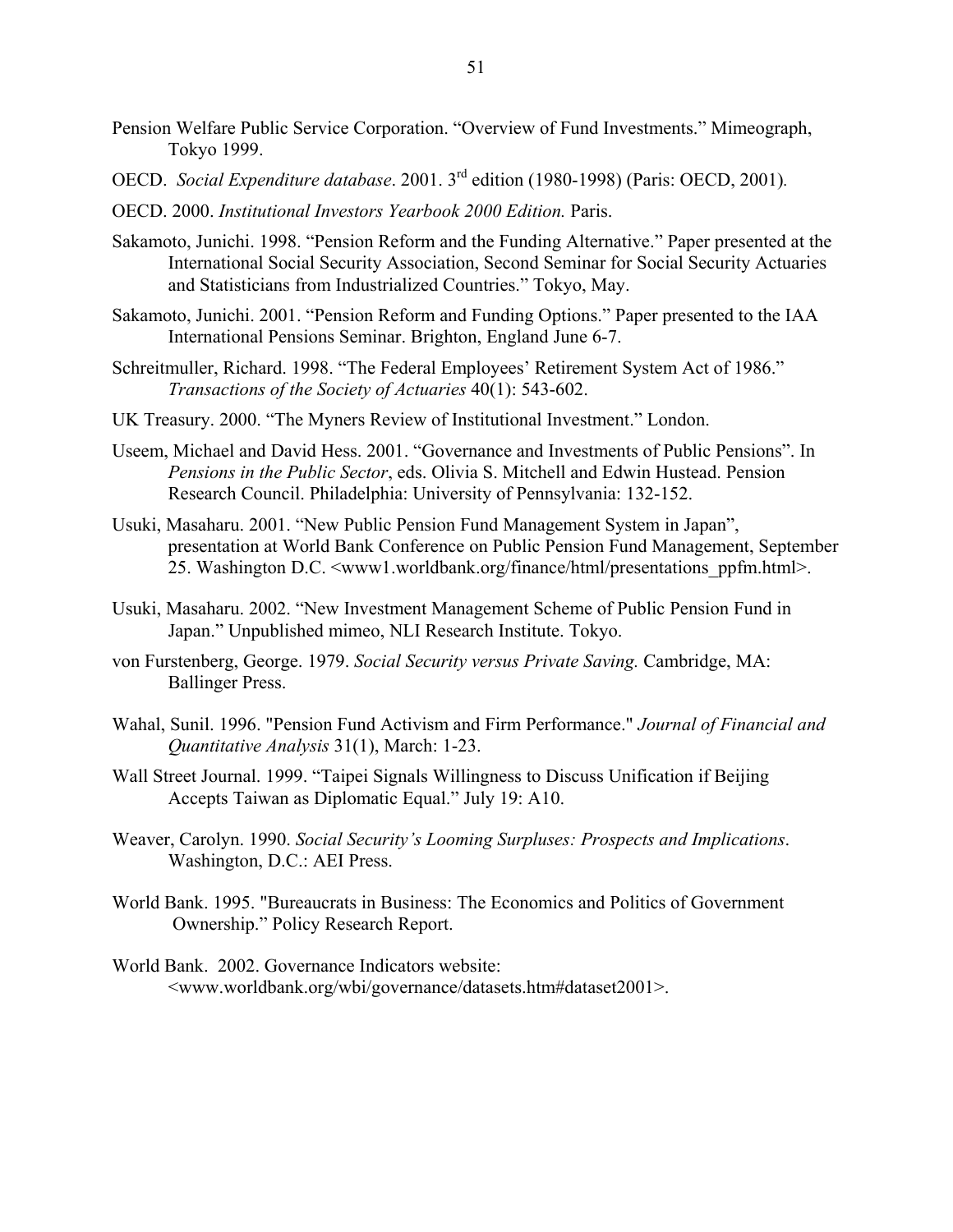# **Endnotes**

<sup>1</sup> For a review of the international evidence from many countries, see Iglesias and Palacios  $(2000).$ 

 $2^2$  For example, the press reported that Taiwan's government used "massive government" intervention with large purchases by government pension and insurance funds" to prop up the stock market in 1999. (Wall Street Journal, 1999).

 $3$  Of course, private management in a decentralized and competitive system need not guarantee good results. Private fund managers must be supervised closely, especially when contributions are mandated, thus raising the implicit (or sometimes explicit) liability of the state vis a vis their performance. In addition, the regulatory climate and in particular, investment rules and restrictions imposed on private managers can ultimately obviate the advantages of better incentives and competition. Finally, the cost of administration may be higher in a decentralized system.

<sup>4</sup> Although not discussed in this paper, an interesting exception to this rule is found in Costa Rica where the Superintendency of Pensions regulates both fully funded, private pensions and a partially-funded, public scheme. However, its role is still not clearly defined with respect to the **latter** 

<sup>5</sup> Association of Canadian Pension Management (ACPM, 1997), p. 4.

<sup>6</sup> In the United States, the Thrift Savings Plan (TSP), a defined contribution scheme for Federal civil servants, provides an example of this problem in the case of a public scheme. Passage of the legislation creating the TSP was significantly delayed due to reluctance of potential trustees to assume liability. Ultimately, Congress granted exemptions from liability (Schreitmuller 1987).

 $7$  In the 1960s and 70s, many developing countries in Latin America and Africa adopted the scaled premium approach where partial funding was aimed at maintaining target long-term contribution rates.

 $8 \text{ For a variety of real world examples, see Iglesias and Palacios (2000).}$ 

 $9^9$  Useem and Hess (1999) and Mitchell and Hsin (1997) present empirical evidence of the influence of governance structure on asset allocation in US public pension plans at the state level.

<sup>10</sup> Another interesting example is the Norwegian Petroleum Fund. While not a pension fund per se, the assets have been explicitly earmarked to deal with the impact of population aging.

<sup>11</sup> Government of Canada (1998) p. 37.

<sup>12</sup> "Gender" representation was included among the criteria.

<sup>13</sup> The external auditor reviews internal controls every six months, although this is not required.

<sup>14</sup> Other services, such as custody, performance measurement and investment accounting services are also provided externally by State Street Trust.

 $15$  CPPIB (2001).